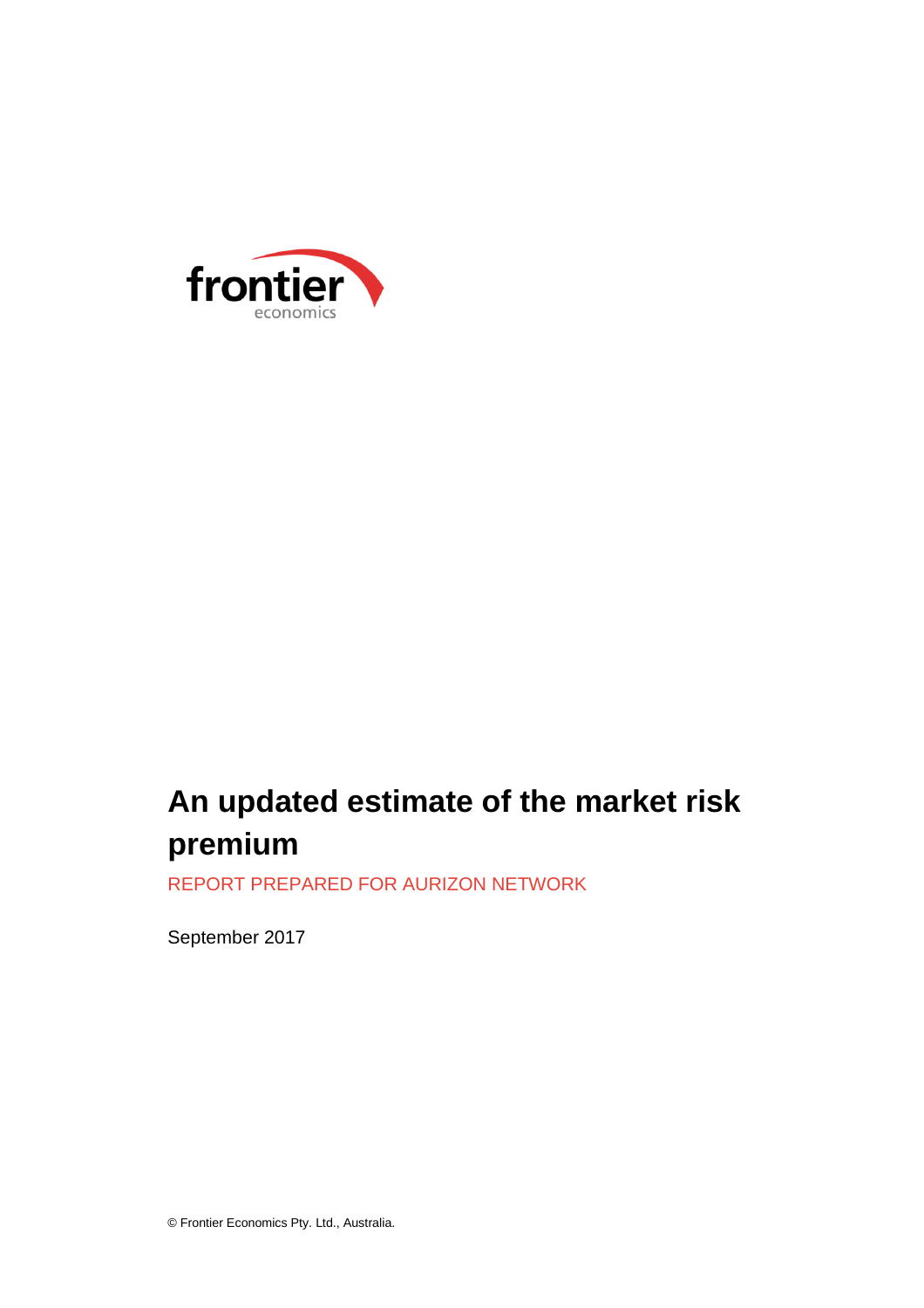# **An updated estimate of the market risk premium**

| 1            | <b>Executive summary</b>                                                             | 3               |
|--------------|--------------------------------------------------------------------------------------|-----------------|
| $\mathbf{2}$ | <b>Setting the MRP allowance</b>                                                     | 5               |
| 2.1          | The role of the MRP in the regulatory process                                        | 5               |
| 2.2          | The approach to estimating the MRP                                                   | 6               |
| 2.3          | Implications of a fixed, non-time variant approach to the MRP                        | $\overline{7}$  |
| 2.4          | Is the required return on equity as volatile as a constant MRP approach<br>suggests? | 9               |
| 2.5          | Application of Updated Information to MRP                                            | 10              |
| 3            | <b>Ibbotson approach</b>                                                             | 11              |
| 3.1          | Methodology                                                                          | 11              |
| 3.2          | <b>Current estimates</b>                                                             | 11              |
| 3.3          | Limitations of the Ibbotson approach in the current market conditions                | 13              |
| 3.4          | Conclusions and recommendations                                                      | 15              |
| 4            | <b>Siegel approach</b>                                                               | 16              |
| 4.1          | Methodology                                                                          | 16              |
| 4.2          | <b>Current estimates</b>                                                             | 16              |
| 4.3          | Limitations of the Siegel approach in the current market conditions                  | 17              |
| 4.4          | Conclusions and recommendations                                                      | 20              |
| 5            | <b>Cornell approach</b>                                                              | 21              |
| 5.1          | Methodology                                                                          | 21              |
| 5.2          | Features of the Cornell approach adopted in the Market Parameters<br>Decision        | 21              |
| 5.3          | <b>Updated estimates</b>                                                             | 27              |
| 5.4          | Conclusions and recommendations                                                      | 29              |
| 6            | <b>Survey evidence</b>                                                               | 30              |
| 7            | <b>Independent expert valuation reports</b>                                          | 31              |
| 8            | <b>Wright approach</b>                                                               | 32 <sub>2</sub> |

**Contents**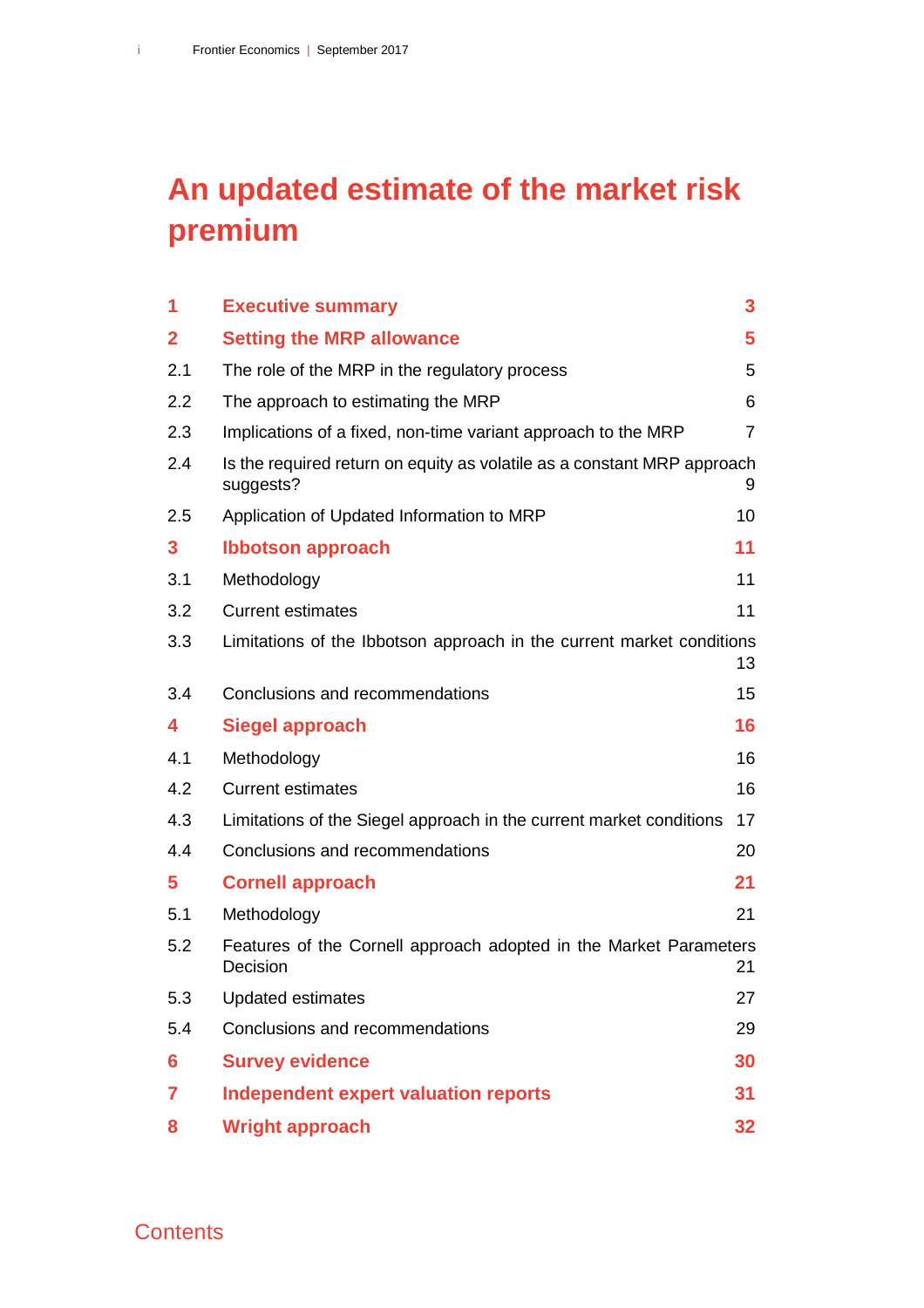| 8.1       | Methodology                          | 32 |
|-----------|--------------------------------------|----|
| 8.2       | <b>Current estimates</b>             | 32 |
| 8.3       | Applicability of the Wright approach | 33 |
| 9         | <b>Market indicators</b>             | 35 |
| <b>10</b> | <b>Comparison of MRP estimates</b>   | 37 |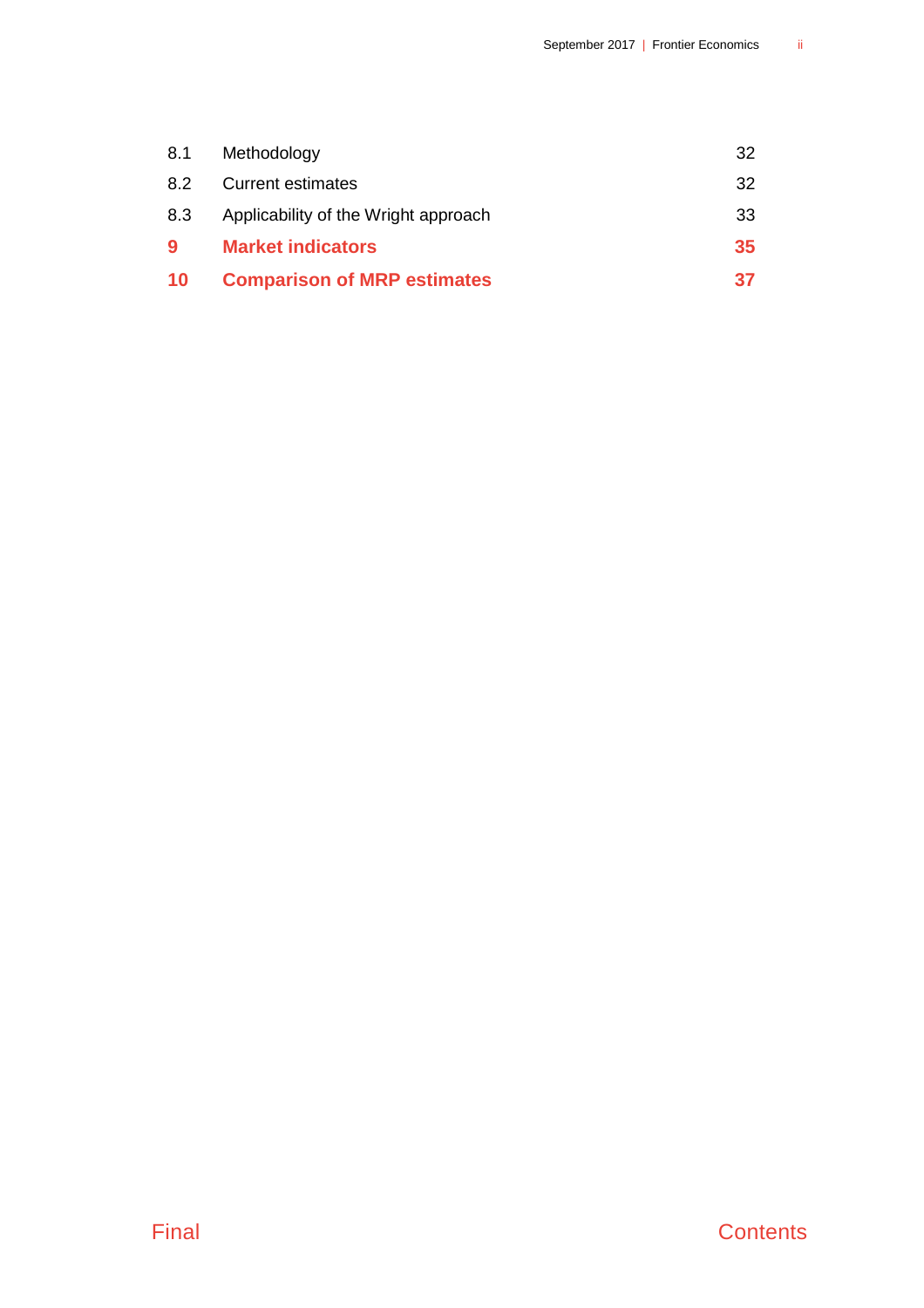## <span id="page-3-0"></span>**1 Executive summary**

- 1 Frontier Economics has been retained by Aurizon Network to provide an update to the report we prepared in November 2016 in relation to the appropriate estimate of the market risk premium (MRP) to use in the Sharpe-Lintner Capital Asset Pricing Model (SL-CAPM). The MRP is an input to determining the cost of equity to apply to Aurizon Network during the regulatory period commencing 1 July 2017.
- 2 In its 2014 Market Parameters Decision, the QCA adopted a MRP estimate of 6.5% based on the evidence available through to the end of 2013 and stated that "the market risk premium varies over time" and would have to be re-estimated at the time of each determination.<sup>[1](#page-3-1)</sup>
- 3 In this report, we set out the most recently available estimates of the MRP using each of the estimation methods to which the QCA indicates in the Market Parameters Decision it will have regard. This includes new information that was not available at the time of our November 2016 report. We have identified this new information, and also placed it in context in relation to the various assessment methods previously foreshadowed by the QCA.
- 4 Our primary conclusions are:
	- a. The estimates of the MRP, using the estimation approaches set out in the 2014 Market Parameters Decision, have generally increased materially since that decision;
	- b. The approach that we applied to distil the evidence into a single MRP estimate in our November  $2016$  $2016$  report<sup>2</sup> currently produces an MRP estimate of 7.6% which is consistent with the conclusion of our November 2016 which provided an estimate of the MRP of 7.55%. This indicates that updated market data and current conditions continue to support an MRP in the order of 7.5%;
	- c. Applying the framework laid out in our November 2016 report, but having regard to all of the estimation approaches set out in the Market Parameters Decision, currently produces an estimate of 7.5%. For the reasons set out in the report, we consider that this approach produces a lower bound estimate; and
	- d. Consequently, we conclude that an appropriate estimate of the MRP, updated to reflect currently available data and the

<span id="page-3-1"></span><sup>1</sup> QCA, 2014, Market Parameters Decision, p. 81.

<span id="page-3-2"></span><sup>2</sup> Frontier Economics, 2016, *The market risk premium*, November.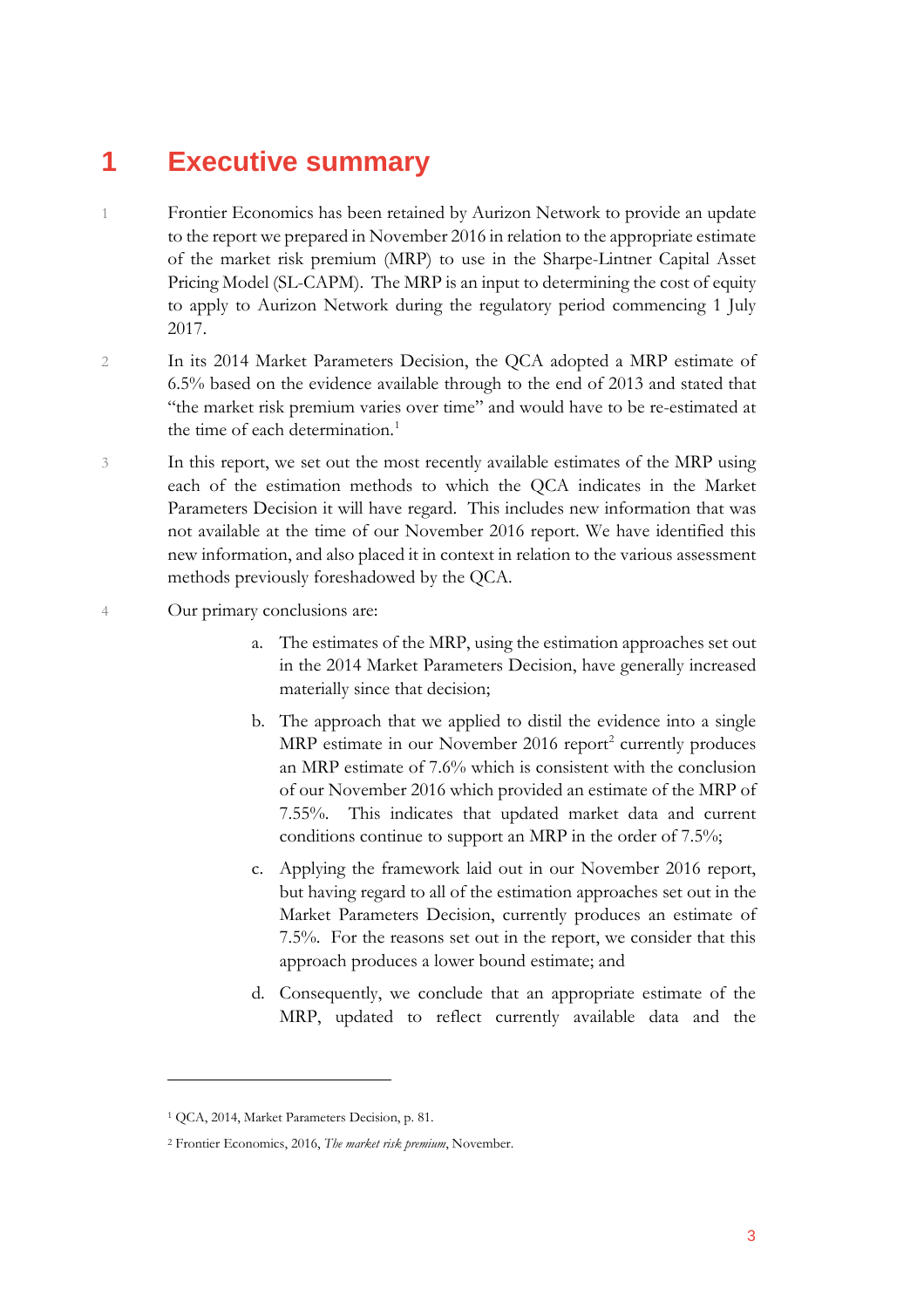applicability of each estimation method to the current market conditions, is at least 7.5%.

- 5 In relation to each of the estimation methods to which the QCA has regard:
	- a. The **Ibbotson** estimates are averages over 50 or 100 years, so they change very slowly over time. They have not changed materially since the Market Parameters Decision.
	- b. The **Siegel** estimates incorporate the average yield on inflationindexed government bonds since those bonds began trading in 1987. That average has decreased materially, and consequently the Siegel estimate of the MRP has increased materially, since the Market Parameters Decision and Aurizon Network's UT5 submission.
	- c. The **Cornell** approach, properly applied to the prevailing market data, indicates a material increase in the MRP since the Market Parameters Decision and Aurizon Network's UT5 submission.
	- d. The **Fernandez** survey estimate has increased materially since the Market Parameters Decision and Aurizon Network's UT5 submission.
	- e. The estimates from **independent expert valuation reports**, properly applied to the prevailing market data, indicate a material increase in the MRP since the Market Parameters Decision and Aurizon Network's UT5 submission.
	- f. The **Wright** estimates have increased materially since the Market Parameters Decision and Aurizon Network's UT5 submission.
	- g. The **market indicators** estimates have increased materially even since Aurizon Network's UT5 submission.

6 In summary, updating the various estimation methods for more recent data, assessing the applicability of each estimation method to current market conditions and having regard to other current market indicators, continues to support a MRP of greater than 7.5%, consistent with the conclusions of our November 2016 report. The updated information also indicates that the MRP has increased materially since the time of the Market Parameters Decision and is currently above 7.5%.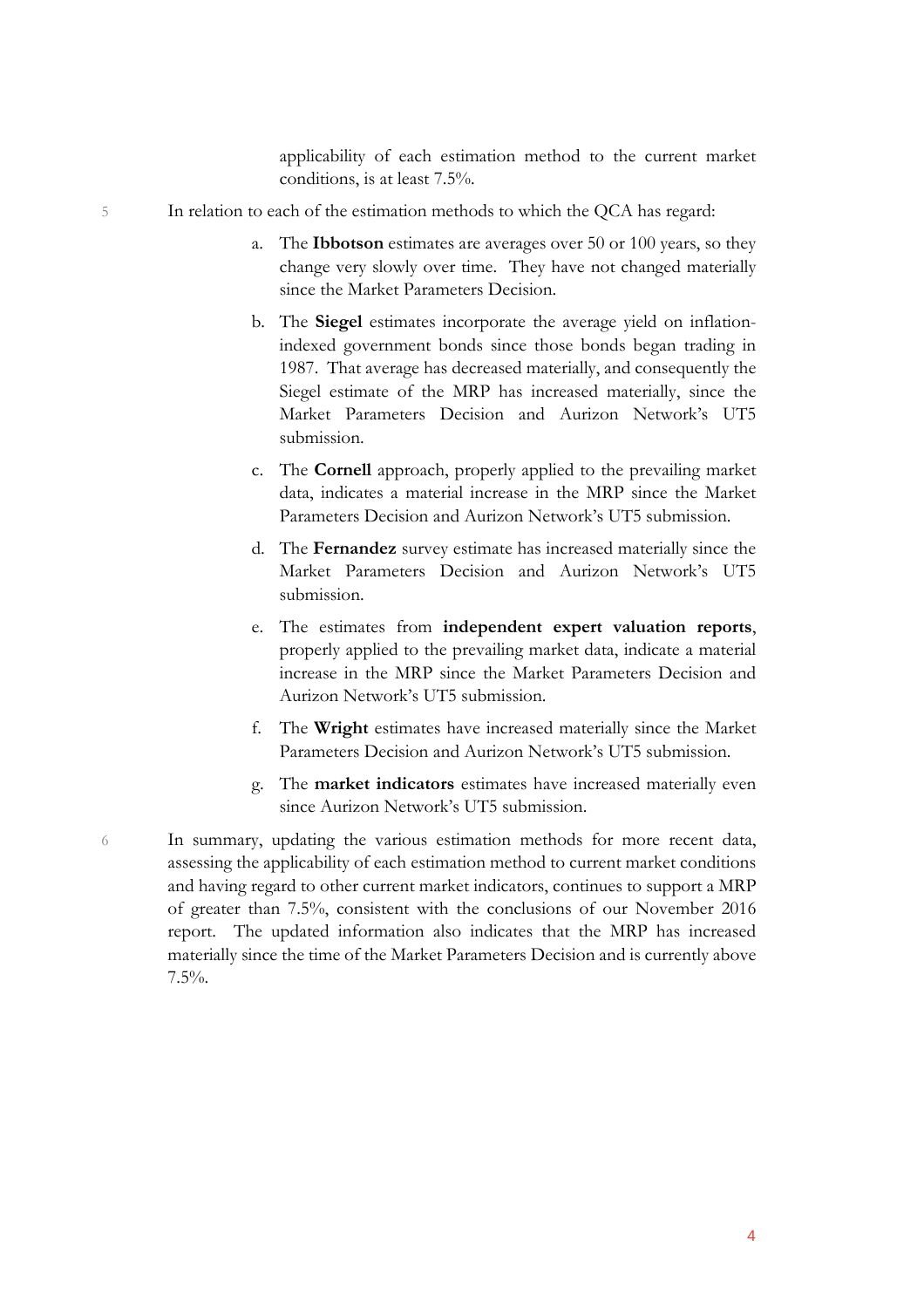## <span id="page-5-0"></span>**2 Setting the MRP allowance**

### <span id="page-5-1"></span>**2.1 The role of the MRP in the regulatory process**

- 7 Within the CAPM, the MRP is a parameter that reflects the additional return, over and above the risk-free return, that investors would require from an investment of average risk. As for all other determinants in the WACC, it is appropriate and important that the market risk premium is determined using data that is as up to date as possible and that the methodologies applied are considered for relevance in the context of current market conditions.
- 8 As well as allowing a determination that will, as closely as possible, be reflective of the market at the time of commencement of the regulatory period, this use of the most recent data ensures consistency of assessment of each component of the WACC to the same most recent empirical data.
- 9 It should be expected, and it has been accepted, that the MRP varies over time as market conditions change. For example, as market conditions change, investors might reassess the amount of risk that is involved in a particular investment or the return that they require for bearing risk. This is consistent with the fact that regulatory estimates (across a range of jurisdictions and industries) of the debt risk premium have varied materially over the last 10 years – if the return premium for bearing a certain amount of risk varies materially for debt securities, it follows that it must also vary for equity securities.
- 10 In this regard, the Australian Energy Regulator (AER) states that:

Evidence suggests the MRP may vary over time. In their advice to the AER, Professor Lally and Professor Mackenzie and Associate Professor Partington have expressed the view that the MRP likely varies over time.<sup>[3](#page-5-2)</sup>

11 We also agree, and consider it to be uncontroversial, that:

…the market risk premium is forward-looking, [4](#page-5-3)

and that:

The likelihood that the premium is time-varying is generally well accepted<sup>[5](#page-5-4)</sup>

and that:

<span id="page-5-2"></span><sup>3</sup> AER, 2013, Rate of Return Guideline: Explanatory Statement, p. 91.

<span id="page-5-3"></span><sup>4</sup> QCA, 2013, MRP Discussion Paper, p. 9.

<span id="page-5-4"></span><sup>5</sup> QCA, 2014, Market Parameters Decision, p. 57.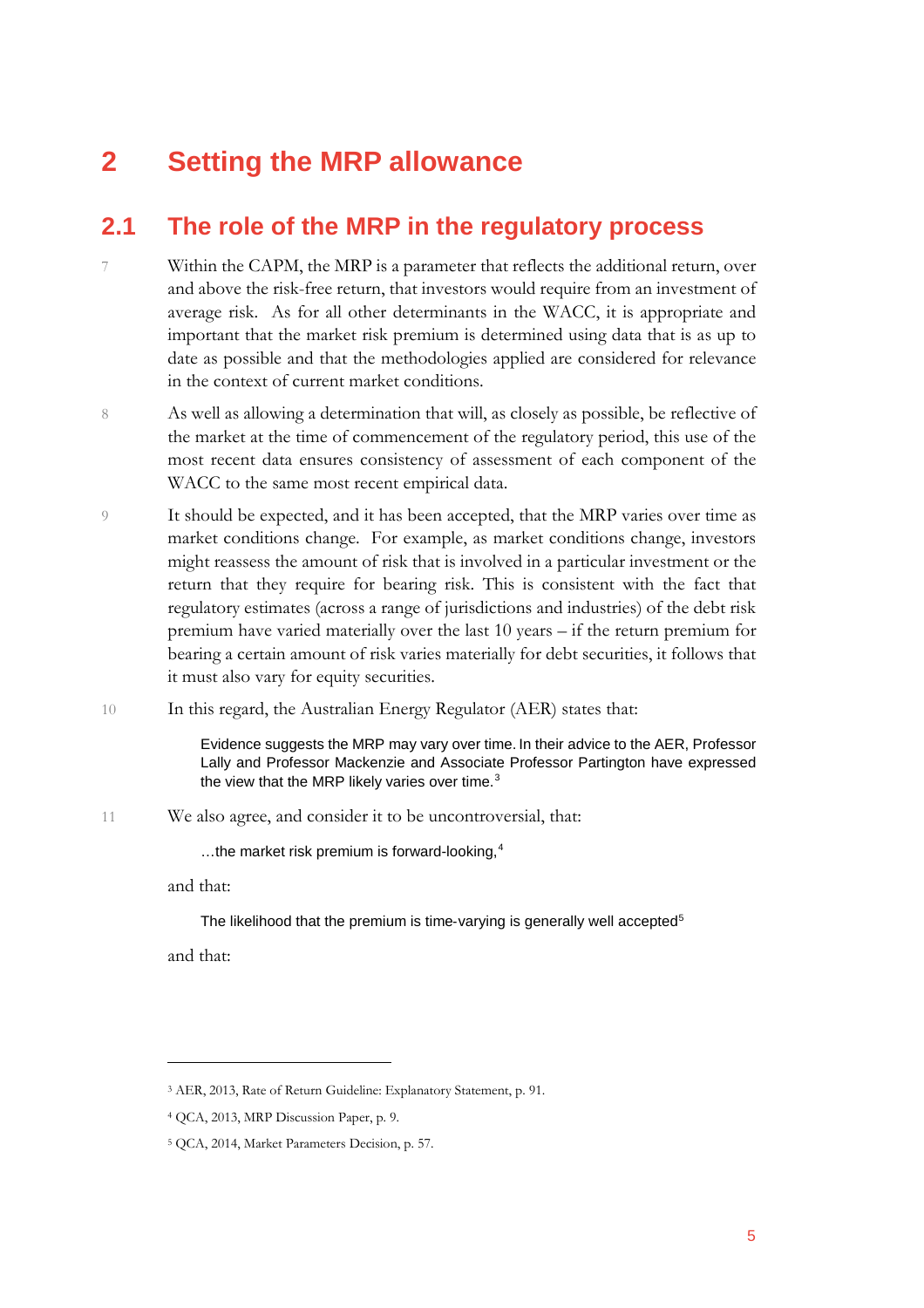<span id="page-6-0"></span>…the market risk premium varies over time. [6](#page-6-1)

### **2.2 The approach to estimating the MRP**

- 12 The QCA has traditionally relied on four methods for estimating the MRP:<sup>[7](#page-6-2)</sup>
	- a. The long-run mean of historical excess returns, referred to as the **Ibbotson** method;<sup>[8](#page-6-3)</sup>
	- b. The long-run mean of historical excess returns minus a deduction for the extent to which actual historical inflation was higher than the QCA's estimate of what investors expected inflation to be, referred to as the **Siegel** method;<sup>[9](#page-6-4)</sup>
	- c. Recent responses to (mainly academic) surveys about the MRP, referred to as the **Survey** method; and
	- d. The dividend discount method, which produces a forward-looking estimate of the market risk premium implied by current stock prices and forecasted dividends, referred to as the **Cornell** method.<sup>[10](#page-6-5)</sup>
- 13 The Market Parameters Decision also considers the historical real returns method (referred to as the **Wright** method) and independent expert valuation reports (which are considered to be a form of survey evidence).<sup>[11](#page-6-6)</sup>
- 14 it's the Market Parameters Decision indicated that a wider range of "market related evidence" would be considered and that the approach would be to apply judgment to the evidence that is available at the time of each determination:

…the QCA has refined its methodology by modifying its traditional methods and examining additional information, including current financial market related evidence. The broader range of evidence does not readily lend itself to an averaging and

<span id="page-6-1"></span><sup>6</sup> QCA, 2014, Market Parameters Decision, p. 81.

<span id="page-6-2"></span><sup>7</sup> As set out below, some of the labels the QCA uses or adopts for some of the methods do not necessarily provide an accurate description of their nature or character.. However, for convenience we adopt the QCA's naming convention in relevant places throughout this report.

<span id="page-6-3"></span><sup>8</sup> Ibbotson Associates, now part of Morningstar, is one of a number of sources of historical excess returns data.

<span id="page-6-4"></span><sup>9</sup> The "Siegel method" was developed by a consultant that has been previously engaged by the QCA (Dr Martin Lally), said to be based on a paper published by Jeremy Siegel in 1988. As far as we are aware, the so called "Siegel method" for estimating the MRP has never been used or advocated by Siegel.

<span id="page-6-5"></span><sup>&</sup>lt;sup>10</sup> This method is based on Cornell (1999). However, the QCA makes a number of fundamental adjustments to the method advocated by Cornell, which we discuss in the body of the report.

<span id="page-6-6"></span><sup>11</sup> The QCA had regard to the Wright method when setting the MRP in its Market Parameters Decision – see UT4 Final decision, p. 243. The historical real returns method is a common method for estimating the MRP and has been used extensively by UK regulators. Wright is one of many experts to have advocated the use of this approach.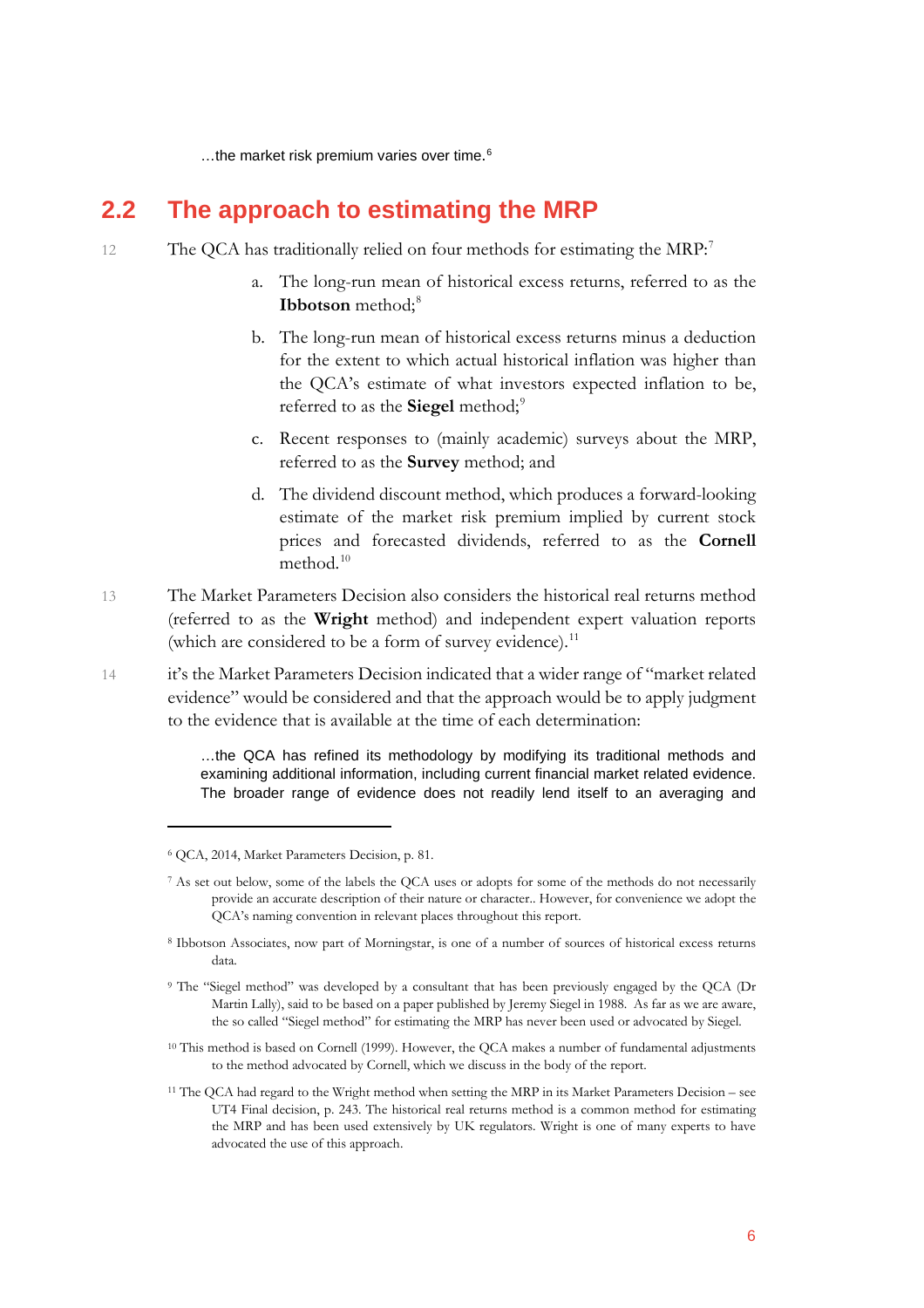rounding procedure. As a result, the QCA will assess the information at hand and exercise its judgment to reach a final view on the appropriate estimate of the market risk premium.<sup>[12](#page-7-1)</sup>

- 15 The approach of considering a variety of accepted measures updated to the most recent information is an appropriate means of ensuring that all relevant factors that may apply at a relevant time are taken into account in determining the market risk premium. Regard should be had to methods of measuring the market risk premium that have broad acceptance and application, with the regard (or weighting) applied to each being reflective of their relevance to current market conditions.
- 16 Ultimately it is imperative that the allowed market risk premium across contemporaneous regulatory determinations in different Australian jurisdictions and different industries is the same, or at least substantially similar. For the allowed market risk premium to differ across regulators applying it at the same time would have clear implications for allocative efficiency in that it may skew investment decisions, particularly if those market risk premiums were not reflective of the prevailing conditions in the equity market.
- 17 Accordingly, it is appropriate to apply accepted methodologies updated to reflect the most recent available market information. The Market Parameters Decision indicates support for this principle.
- 18 This report has been prepared to supplement the November 2016 report by updating relevant information and assessing the continuing applicability of different methodologies to current market conditions.

## <span id="page-7-0"></span>**2.3 Implications of a fixed, non-time variant approach to the MRP**

- 19 The Market Parameters Decision adopted an MRP estimate of 6.5% on the basis of data as at December 2013, when the 10-year government bond yield was 4.29%.<sup>[13](#page-7-2)</sup> Thus, the allowed return for a firm with an equity beta of 0.8 was 9.5% at that time. [14](#page-7-3)
- 20 By August 2016, the government bond yield had fallen to 1.9%. [15](#page-7-4) The application of the same MRP to that figure produces an allowed return for a firm with a beta

<span id="page-7-1"></span><sup>12</sup> QCA, 2014, Market Parameters Decision, p. 15.

<span id="page-7-2"></span><sup>13</sup> QCA, 2014, Market Parameters Decision, p. 72.

<span id="page-7-3"></span> $14\ 4.29\% + 0.8 \times 6.5\%$ .

<span id="page-7-4"></span><sup>15</sup> RBA.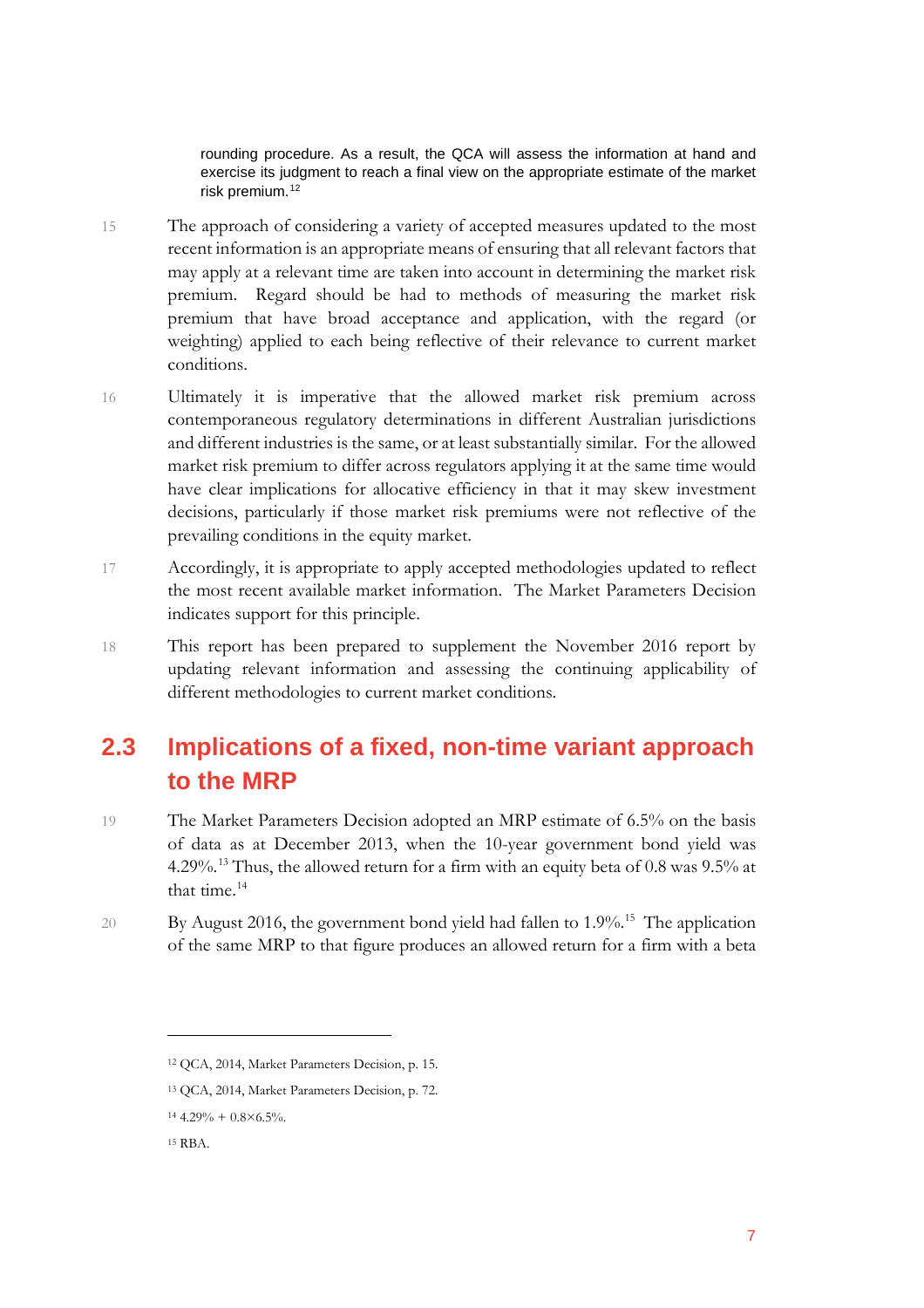of 0.8 of 7.1%, [16](#page-8-0) Which implies that the cost of equity capital declined by more than a quarter over a two-year period.

- 21 By August 2017, the government bond yield had recovered to 2.6%, such that the same MRP would now produce an allowed return on equity of 7.8%. That is, if a constant MRP is applied, the volatility in government bond yields flows one-forone into volatility in the allowed return on equity.
- 22 For a firm with a beta of 0.8, the application of a constant 6.5% MRP implies that the required return on equity was:
	- a. Approximately 8% at the beginning of 2016;
	- b. 7.1% in the middle of 2016; and
	- c. Back to 8% by the end of 2016.
- 23 The variability in allowed returns is even material on a month-by-month basis. For example, in 2017 the 10-year government bond yield was as low as 2.36% in June and as high as 2.70% in both May and July. A differential of 30 basis points is highly material and would arise simply from the selection of which month to use as the rate-setting period.
- 24 The variability in allowed returns, that flows from the adoption of a fixed MRP allowance, is illustrated in Figure 1 below.

Figure 1: Estimate of the required return on equity for a firm with beta of 0.8 and 6.5% fixed MRP.



*Source: QCA Market Parameters Decision; RBA 10-year government bond yields.*

<span id="page-8-0"></span>25 The implications of adopting a non-time-variant MRP are also illustrated sharply by circumstances around the time of financial crises. For example, the yield on 10-

 $16$  1.9% + 0.8×6.5%.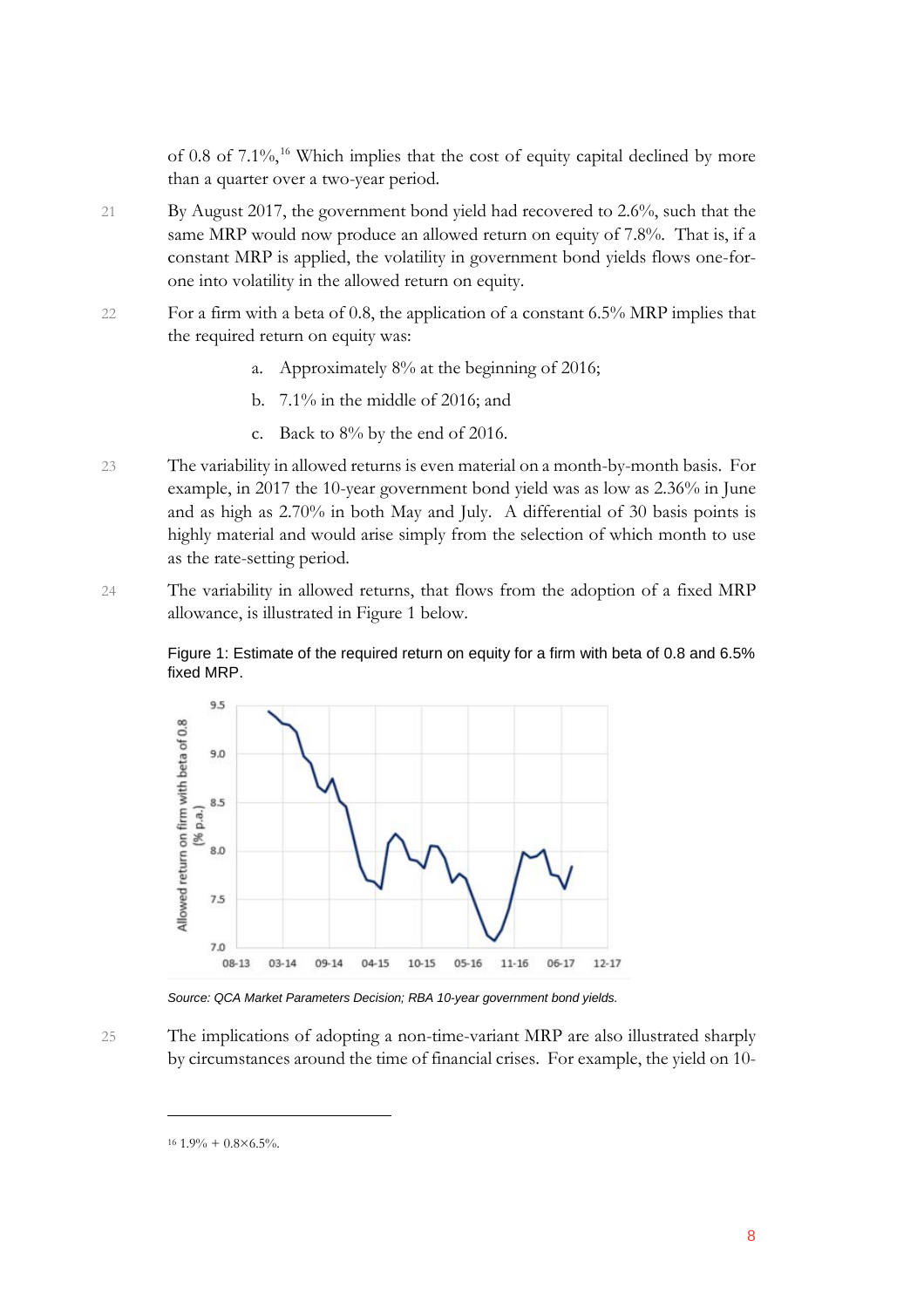year Australian government bonds, which was 6.4% in July 2008 (prior to the collapse of Lehman Brothers), had fallen to 4.2% by the end of that year. This dramatic fall in yields was due to a flight-to-quality, whereby investors moved funds out of risky investments into safe and liquid government bonds.

26 However, the approach of adding a fixed MRP to the prevailing government bond yield implies that the required return on equity actually *fell* by 2.2 percentage points over the peak of the global financial crisis. The implication is that a financial crisis serves to *reduce* the cost of equity capital. This outcome is the mechanical result of adding a constant MRP to the prevailing government bond yield.

### <span id="page-9-0"></span>**2.4 Is the required return on equity as volatile as a constant MRP approach suggests?**

- 27 In our report of November 2016,<sup>[17](#page-9-1)</sup> Section 2.6 sets out a broad set of evidence that supports the conclusion that the required return on equity has been remarkably stable since the Market Parameters Decision. That evidence is inconsistent with a finding that, due to a fall in the risk free rate since the Market Parameters Decision, investors have reduced their required return on equity by over a third since the Market Parameters Decision was produced.
- 28 Rather, the evidence from a range of respected market participants is consistent with the proposition that the required return on equity has remained relatively stable even as government bond yields have fallen. This position is supported by:<sup>[18](#page-9-2)</sup>
	- a. Central banks such as the Reserve Bank of Australia and the Federal Reserve Bank of New York;
	- b. Other regulators such as Ofgem, FERC, the ERA, and IPART. Indeed as recently as August 2017, IPART has adopted a mid-point MRP estimate of 7.8%, based on a 50/50 weighting to long-run historical estimates and current forward-looking estimates;<sup>[19](#page-9-3)</sup>
	- c. Corporate advisory firms such as McKinsey and NERA-US; and
	- d. Independent expert firms such as EY, KPMG, Deloitte, and Lonergan Edwards.<sup>[20](#page-9-4)</sup>

<span id="page-9-1"></span><sup>17</sup> Frontier Economics, 2016, *The market risk premium*, November.

<span id="page-9-2"></span><sup>18</sup> The relevant references are set out in our earlier report: Frontier Economics, 2016, *The market risk premium*, November.

<span id="page-9-3"></span><sup>19</sup> IPART, August 2017, WACC Biannual Update.

<span id="page-9-4"></span><sup>20</sup> The relevant references are set out in our earlier report: Frontier Economics, 2017, *Recent evidence on the market risk premium*, May.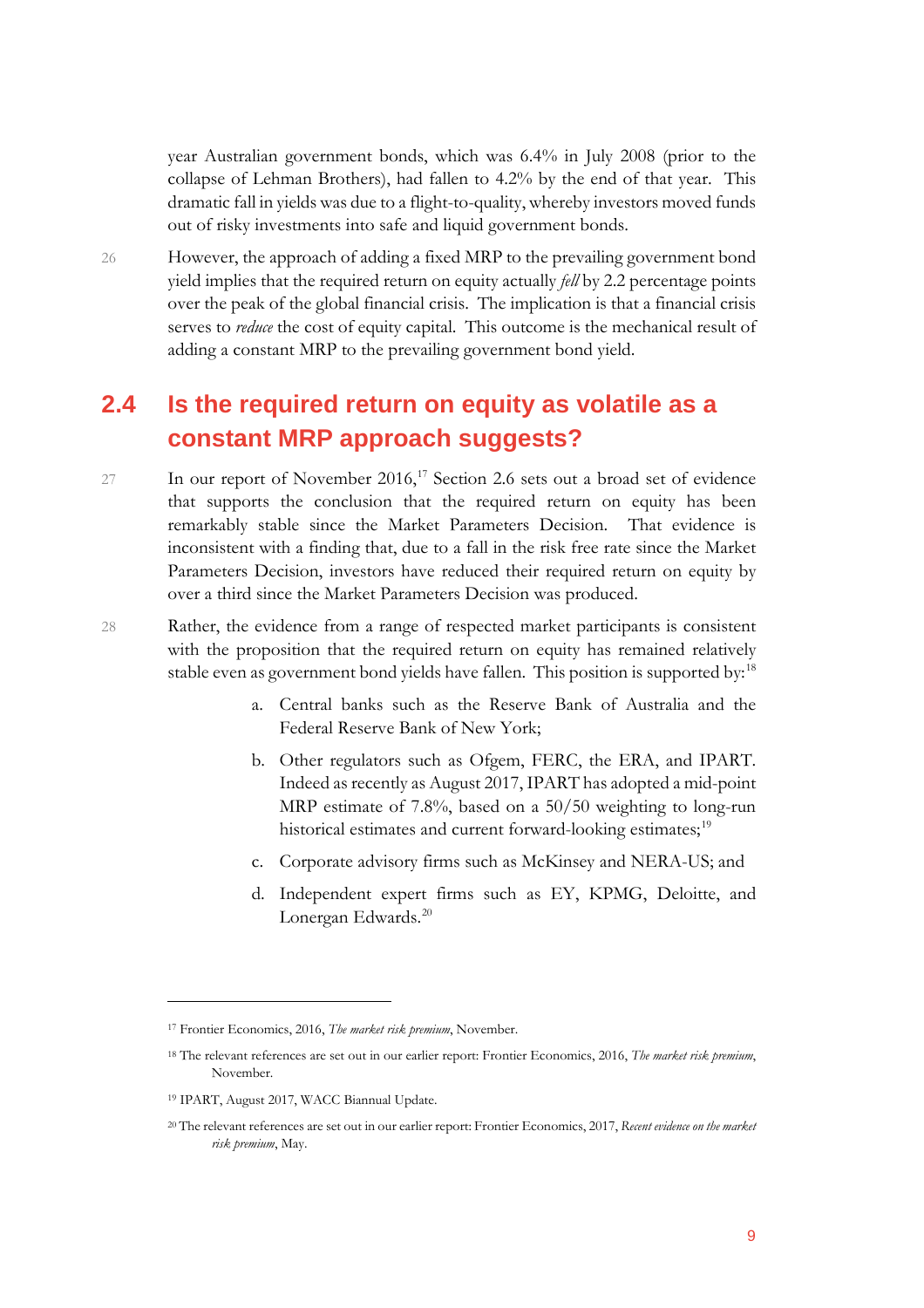29 That is, the market evidence suggests that, over recent years, the required return on equity has not moved up and down one-for-one with the material changes in government bond yields. Rather, the required return on equity has remained relatively stable, indicating that in recent years the MRP has varied to absorb at least some of the volatility in government bond yields.

## <span id="page-10-0"></span>**2.5 Application of updated information to the MRP**

30 On the basis that the MRP must be assessed having regard to all relevant evidence and in light of the most up to date information, in the remainder of this report we present the most recently available estimates of the MRP from each of the estimation methods set out in the Market Parameters Decision and comment on whether the current market conditions make any of those methodologies more or less relevant.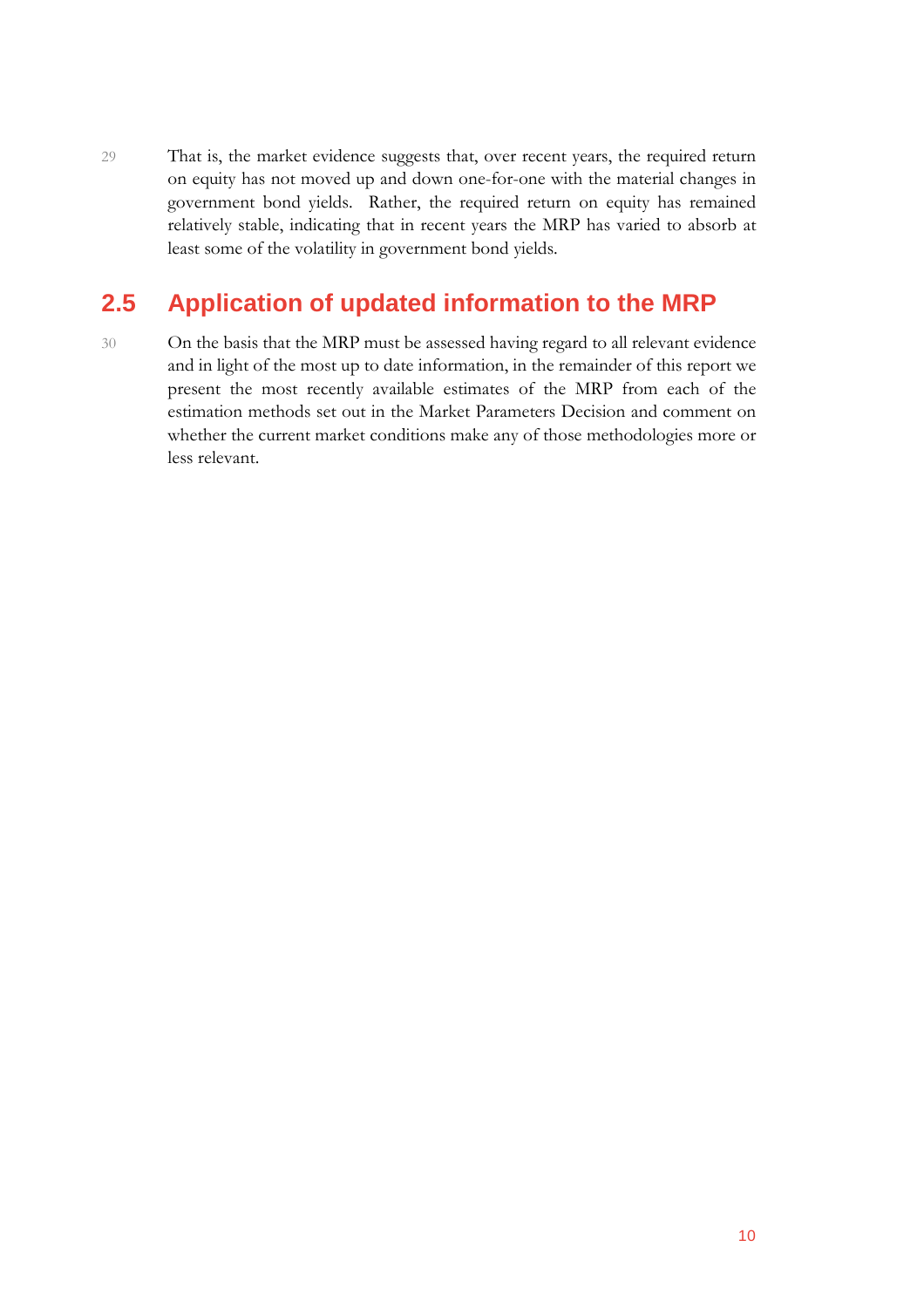## <span id="page-11-0"></span>**3 Ibbotson approach**

#### <span id="page-11-1"></span>**3.1 Methodology**

31 The Ibbotson estimate of the MRP is computed as the mean excess return over a long historical period. The excess return in each year of the historical period is defined as the return that an investor would have received over the year from an investment in the broad stock market index, less the return that could have been earned on 10-year government bonds. In the Market Parameters Decision (p. 20) the QCA indicates that its preferred historical period for application of the Ibbotson approach is that which begins in 1958.

#### <span id="page-11-2"></span>**3.2 Current estimates**

- 32 The 2014 Market Parameters Decision considered historical excess returns (Ibbotson) estimates of the MRP using annual data through to the end of 2013. Since this approach is based on long-term historical means, the resulting MRP estimates are very stable over time as each year produces only one additional data point to add to the mean calculation.
- 33 We have updated the Ibbotson estimates to the end of 2016. In computing these estimates, we use (without endorsing) a theta of 0.56, which is consistent with the Market Parameters Decision gamma estimate of 0.47.<sup>21</sup> We report estimates with and without the NERA correction for dividend yields in the early years of the sample period – again for the purposes of consistency with the approach adopted in the Market Parameters Decision. [22](#page-11-4) The relevant estimates are set out in Table 1 below.

<span id="page-11-3"></span><sup>21</sup> QCA, 2014, Market Parameters Decision, p. 24.

<span id="page-11-4"></span><sup>22</sup> The raw Ibbotson estimates of the MRP are based on excess returns compiled by Brailsford, Handley and Maheswaran (2008, 2012). In a submission to the AER in June 2013, NERA (2013) identified and corrected a number of inaccuracies in the adjustments that were made in the Brailsford et al calculations. In particular, the data for part of the period examined by Brailsford et al were sourced from Lamberton (1961). The Lamberton data reported the mean dividend yield where the mean was taken only over those companies that paid dividends. Consequently, it overstated the dividend yield in that it excluded from the calculation those companies that did not pay any dividends at all. This led Brailsford et al to adjust all of the Lamberton data points using an adjustment based on the proportion of firms that paid no dividends in 1966. NERA show that the proportion of firms that paid no dividends in 1966 was materially different to the proportion that paid no dividends during each of the years actually covered by the Lamberton data. That is, the Brailsford et al adjustment is inaccurate in such a way that it creates a systematic downward bias. NERA (2013) correct the bias in the Brailsford et al (2008, 2012) estimates and go on to make a more accurate and appropriate adjustment according to the proper contemporaneous proportion of non-dividend-paying stocks for each year of the Lamberton data period. See Brailsford, T., J. Handley and K. Maheswaran, 2008, Reexamination of the historical equity risk premium in Australia, *Accounting and Finance* 48, 73-97; Brailsford, T., J. Handley and K. Maheswaran, 2012, The historical equity risk premium in Australia: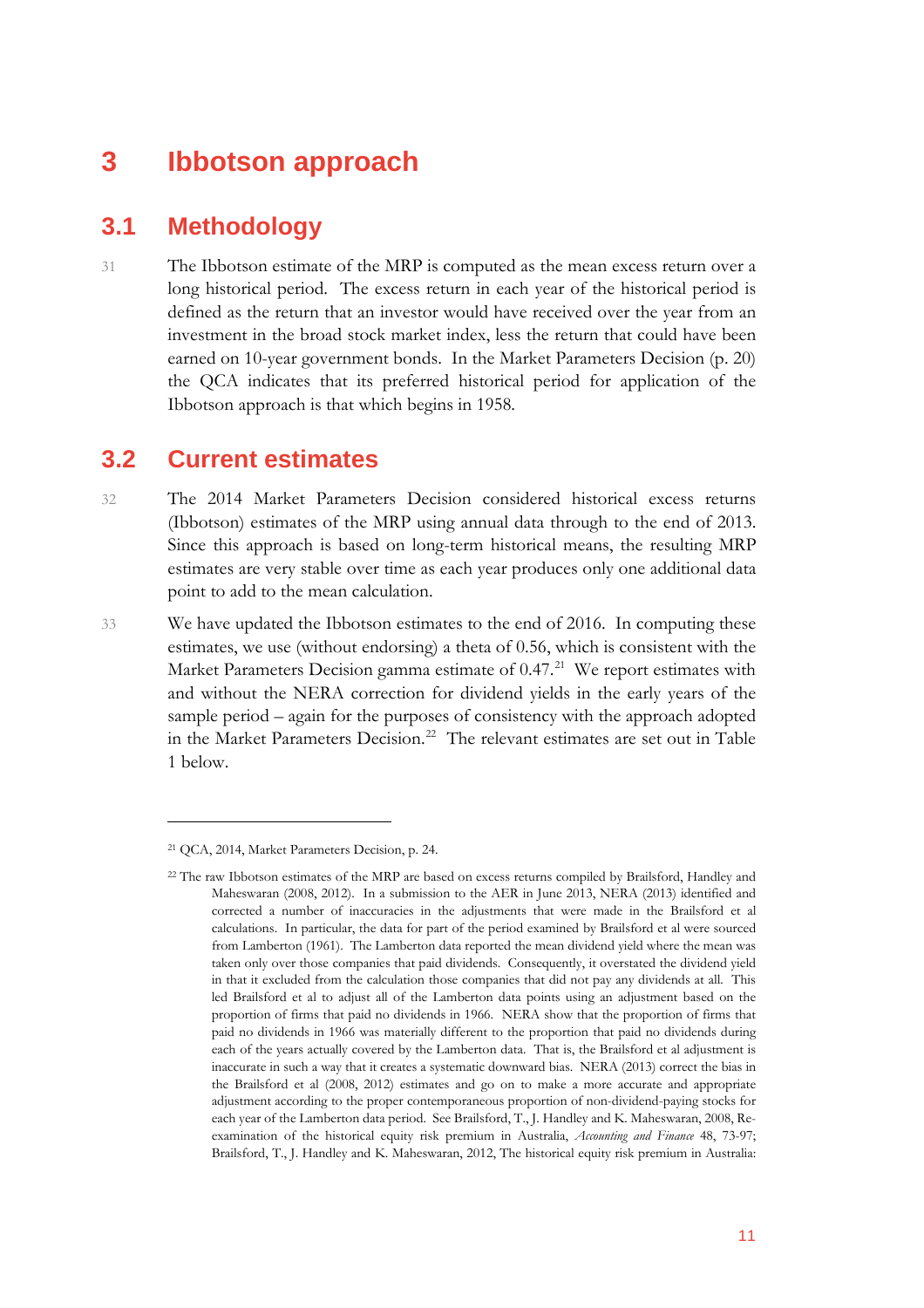|                   | Historical excess return (% p.a.) |                                     |                                              |
|-------------------|-----------------------------------|-------------------------------------|----------------------------------------------|
| <b>Start year</b> | Ending in 2013                    | Ending in $2016 -$<br>no correction | Ending in $2016 -$<br><b>NERA correction</b> |
| 1883              | 6.3                               | 6.3                                 | 6.7                                          |
| 1937              | 6.0                               | 6.0                                 | 6.0                                          |
| 1958              | 6.5                               | 6.5                                 | 6.5                                          |
| 1980              | 6.2 <sup>a</sup>                  | 6.4                                 | 6.4                                          |
| 1988              | 6.0                               | 6.0                                 | 6.0                                          |

#### Table 1: Updated estimates of the MRP from the Ibbotson approach

*Source: QCA Ibbotson MRP estimates updated to end 2016 by Frontier Economics.* 

*Note: a. Our estimate for the sample period beginning in 1980 is 6.4%. We have used the data compiled by the AER. We are unsure why this one figure does not match the estimates produced by the QCA.*

34 In its Market Parameters Decision, the QCA concluded that the Ibbotson approach supported estimates in the range of 6.0% to 6.7% and that the best available point estimate was 6.5%:

> In summary, the Ibbotson historical averaging method for the market risk premium produces estimates ranging from 6.0% to 6.7%, depending on the particular historical series chosen. The estimate over the longest period of high quality data (i.e. 1958– 2013) is 6.5%.<sup>[23](#page-12-0)</sup>

35 The QCA reiterated that it considered the best available estimate to be that based on the longest available period of high quality data, being the period beginning in 1958:

> While the QCA has considered all sampling periods, its preferred sampling period is 1958–2013. This series has the property of being the longest series of high quality data.<sup>[24](#page-12-1)</sup>

36 Table 1 above shows that the conclusions drawn in the Market Parameters Decision remain valid. As would be expected, the addition of three data points to each of the historical samples has had little impact on the long-term averages. In particular, the preferred estimate using data from 1958 remains at 6.5% and the range remains 6.0% to 6.7%.

Post-GFC and 128 years of data, *Accounting and Finance*, 237-247; Lamberton, D., 1961, "Ordinary share yields: A new statistical series," *Sydney Stock Exchange Official Gazette*, 14 July; and NERA, 2013, The market, size and value premiums, June.

<span id="page-12-0"></span><sup>23</sup> QCA, 2014, Market Parameters Decision, p. 59.

<span id="page-12-1"></span><sup>24</sup> QCA, 2014, Market Parameters Decision, p. 20.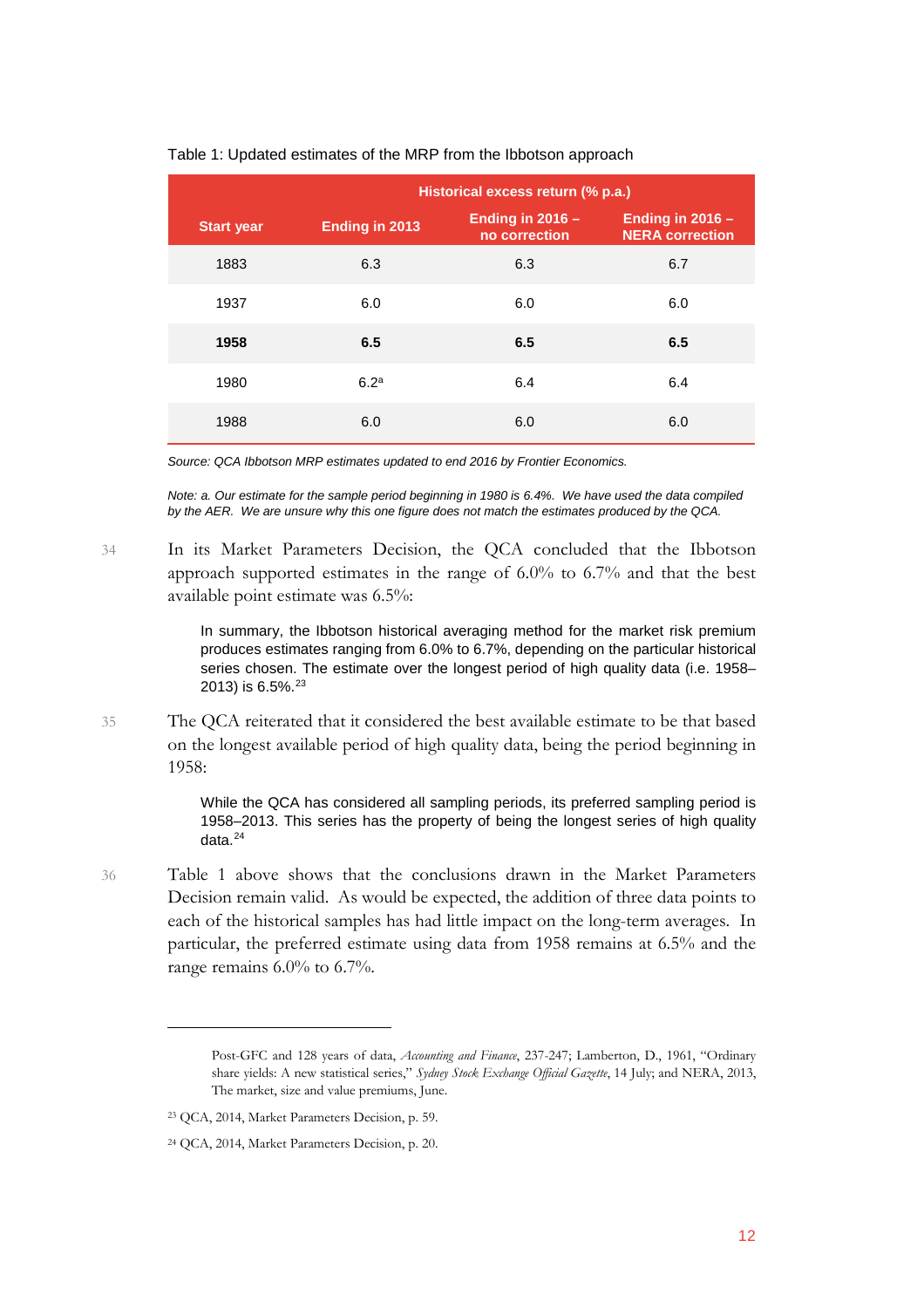## <span id="page-13-0"></span>**3.3 Limitations of the Ibbotson approach in the current market conditions**

### **3.3.1 The Ibbotson estimates reflect average historical market conditions**

- 37 The Market Parameters Decision gives most weight to the Ibbotson estimate that is is based on an average using data beginning in 1958. Self-evidently, the result is an estimate of the MRP that is commensurate with the average market conditions over the sample period that is used. Thus, the 6.5% MRP estimate is one that would be appropriate to use if the expected market conditions during the particular regulatory period were expected to be reflective of the average market conditions over the last 58 years. It follows that the use of a MRP value of 6.5% would not be reflective of, or commensurate with, prevailing market conditions in circumstances where those market conditions differed from the average conditions over the post 1958 period.
- 38 Figure 2 below shows the history of 10-year government bond yields from 1958 through to the present. The figure shows that the prevailing government bond yields are materially lower than the average yields over the period. Indeed, the bond yields for 2014, 2015 and 2016 are the three lowest over the entire period. This indicates that, at least on the dimension of interest rates, the prevailing market conditions are quite unlike the average conditions over the post-1958 period that has been used to estimate the MRP.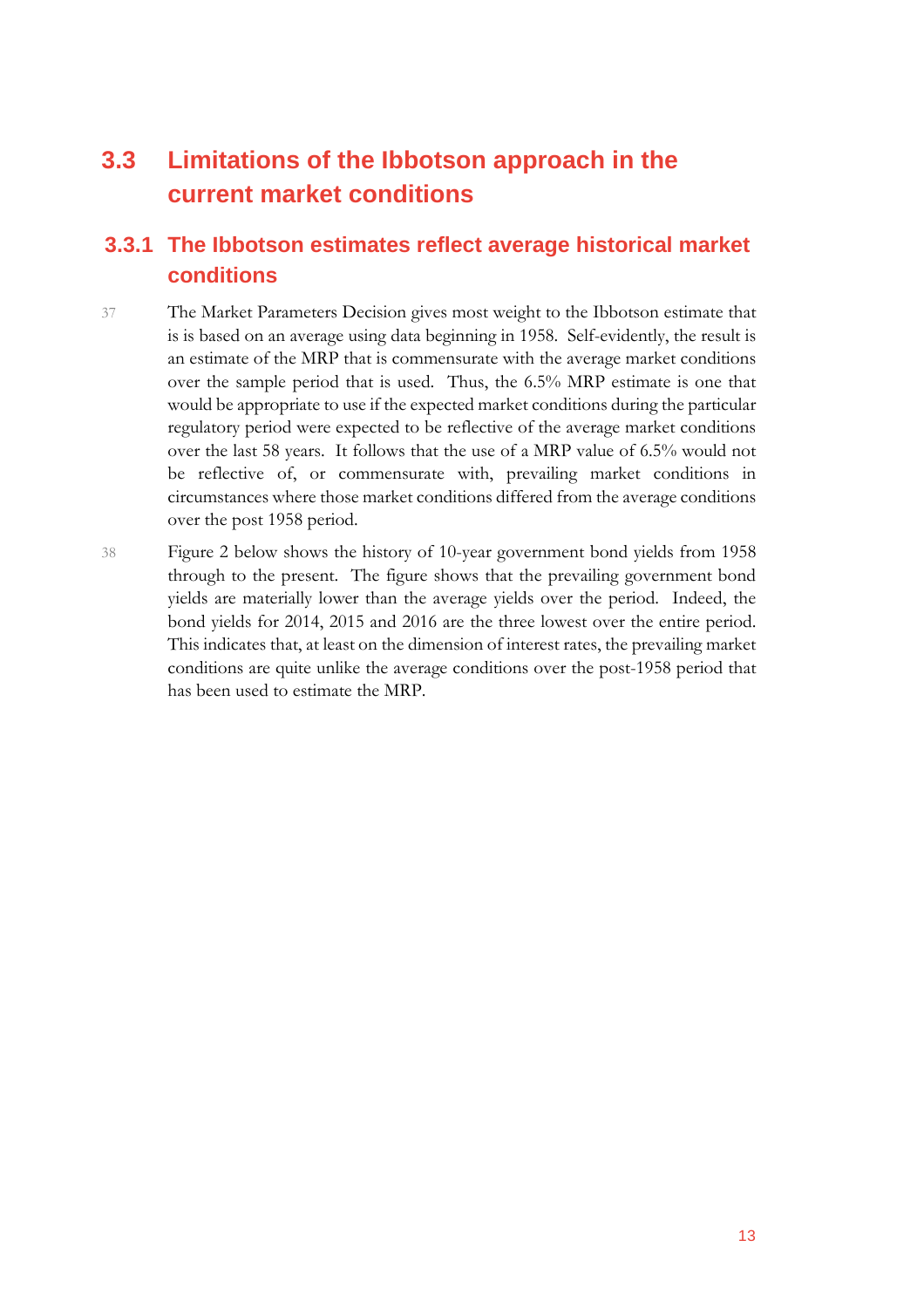Figure 2: 10-year government bond yields



*Source: RBA.*

39 In its Market Parameters Decision, the QCA stated its conclusion that there may be a negative relationship between the risk-free rate and MRP as at the end of 2013:

The QCA's view is that there could be a negative relationship at this time.<sup>[25](#page-14-0)</sup>

- 40 That is, the QCA recognised that the total required return on equity may not have declined one-for-one with the fall in risk-free rates. Rather, the MRP may have increased to at least partially offset the fall in risk-free rates – a negative relationship in the then prevailing market conditions.
- 41 Since the 2014 Market Parameters Decision, risk-free rates have fallen even further, with rates over the last three calendar years being the lowest ever on record.
- 42 In our view, when having regard to the Ibbotson evidence, it is important to recognise that:
	- a. The Ibbotson approach can only produce an estimate of the MRP that is consistent with average market conditions;
	- b. Current market conditions differ from the historical average market conditions in that government bond yields have been at historical lows in the three years since the 2014 Market Parameters Decision; and

<span id="page-14-0"></span><sup>25</sup> QCA Market Parameters Decision, p. 22.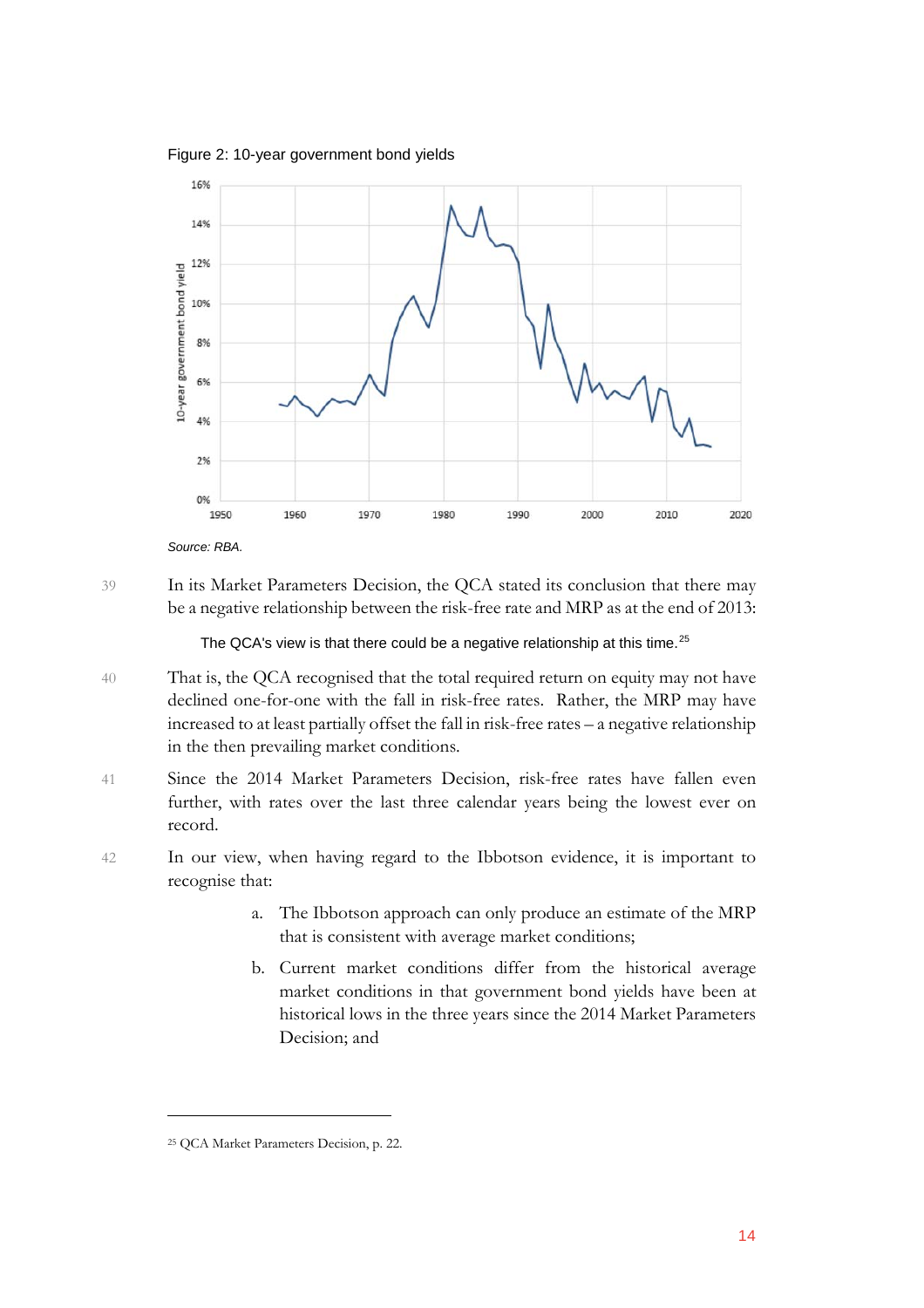- c. There can be a negative relationship between risk-free rates and the MRP in certain market conditions. That is, the total required return on equity may not always move one-for-one with changes in the risk-free rate – it is possible that the MRP may increase to at least partially offset falls in the risk-free rate.
- 43 Accordingly there is a strong basis for assuming that a MRP of 6.5% using the Ibbotson approach would be at the lower end of the range of the potential MRP as at 1 July 2017.

### <span id="page-15-0"></span>**3.4 Conclusions and recommendations**

#### 44 In our view:

- a. The Ibbotson evidence as updated to the end of 2016 continues to support an MRP point estimate of 6.5%.
- b. However, this should be regarded as a conservative MRP in the current market conditions due to the following factors:
	- i. The Ibbotson approach can only produce an estimate of the MRP that is consistent with average market conditions;
	- ii. Current market conditions differ from the historical average market conditions, as reflected in the fact that government bond yields have been at historical lows in the three years since the 2014 Market Parameters Decision; and
	- iii. There can be a negative relationship between risk-free rates and the MRP in certain market conditions. That is, the total required return on equity may not always move onefor-one with changes in the risk-free rate – it is possible that the MRP may increase to at least partially offset falls in the risk-free rate.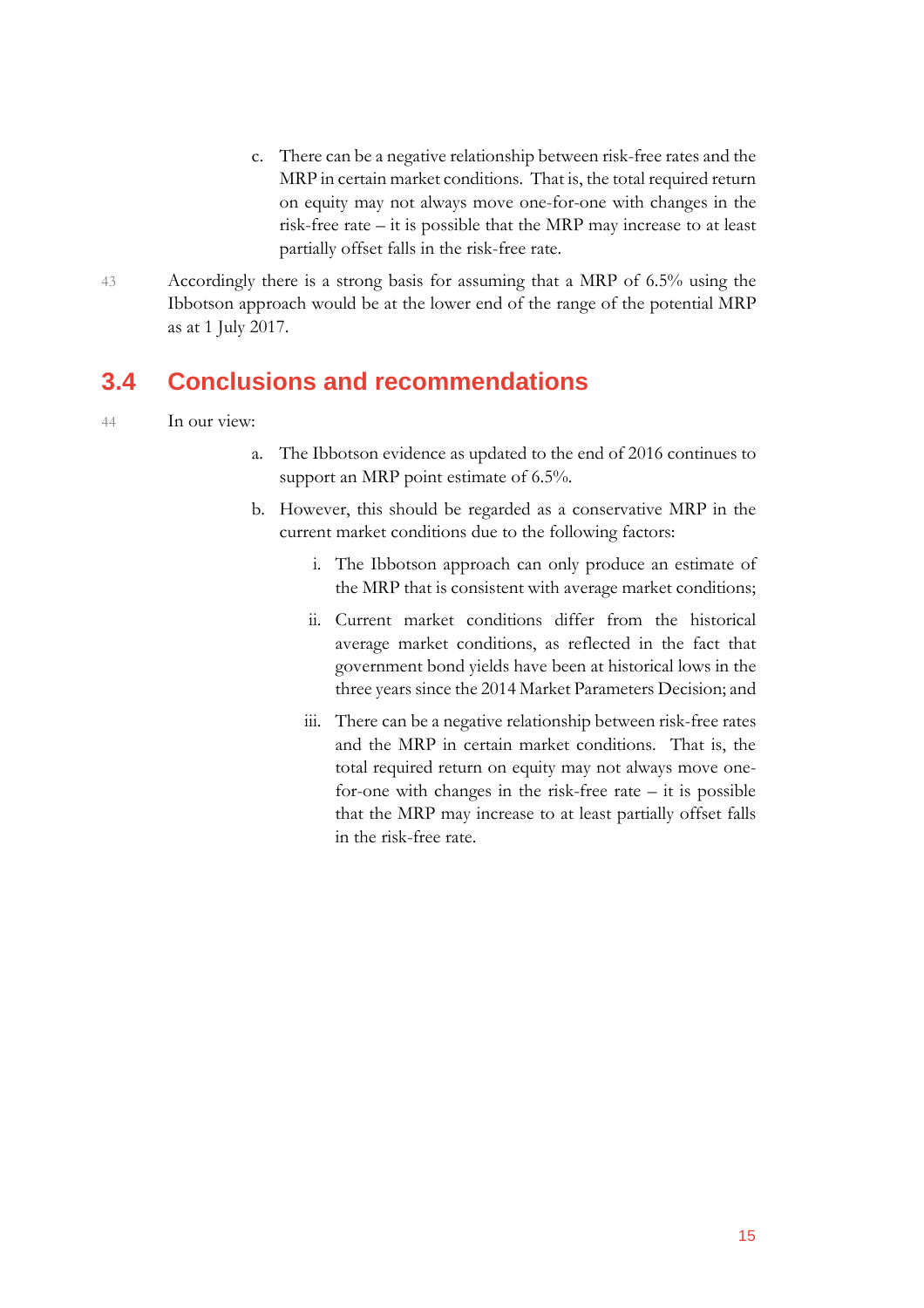## <span id="page-16-0"></span>**4 Siegel approach**

### <span id="page-16-1"></span>**4.1 Methodology**

- 45 The Market Parameters Decision explains the implementation of the Siegel approach as follows:
	- a. Begin with the Ibbotson estimate;
	- b. Add the average real risk-free rate over the relevant historical period, computed by reducing the nominal risk-free rate for observed inflation each year; and
	- c. Subtract an estimate of the real risk-free rate that investors would have been expecting, computed as the average real risk-free rate from inflation-indexed government bonds over the longest period for which that data is available.<sup>[26](#page-16-3)</sup>
- 46 The difficulties associated with the Siegel approach are addressed at section 4.2.2 of our November 2016 report.

### <span id="page-16-2"></span>**4.2 Current estimates**

47 We have updated the Siegel estimates from the Market Parameters Decision to incorporate the additional data that has become available through to the end of 2016. The results, which are set out in Table 2 below, indicate that the more recent data supports higher estimates than at the time of the Market Parameters Decision. The main reason for this increase is a reduction in the estimate of the average real risk-free rate from inflation-indexed government bonds used in step (c) above.

<span id="page-16-3"></span><sup>26</sup> QCA, 2014, Market Parameters Decision, p. 59.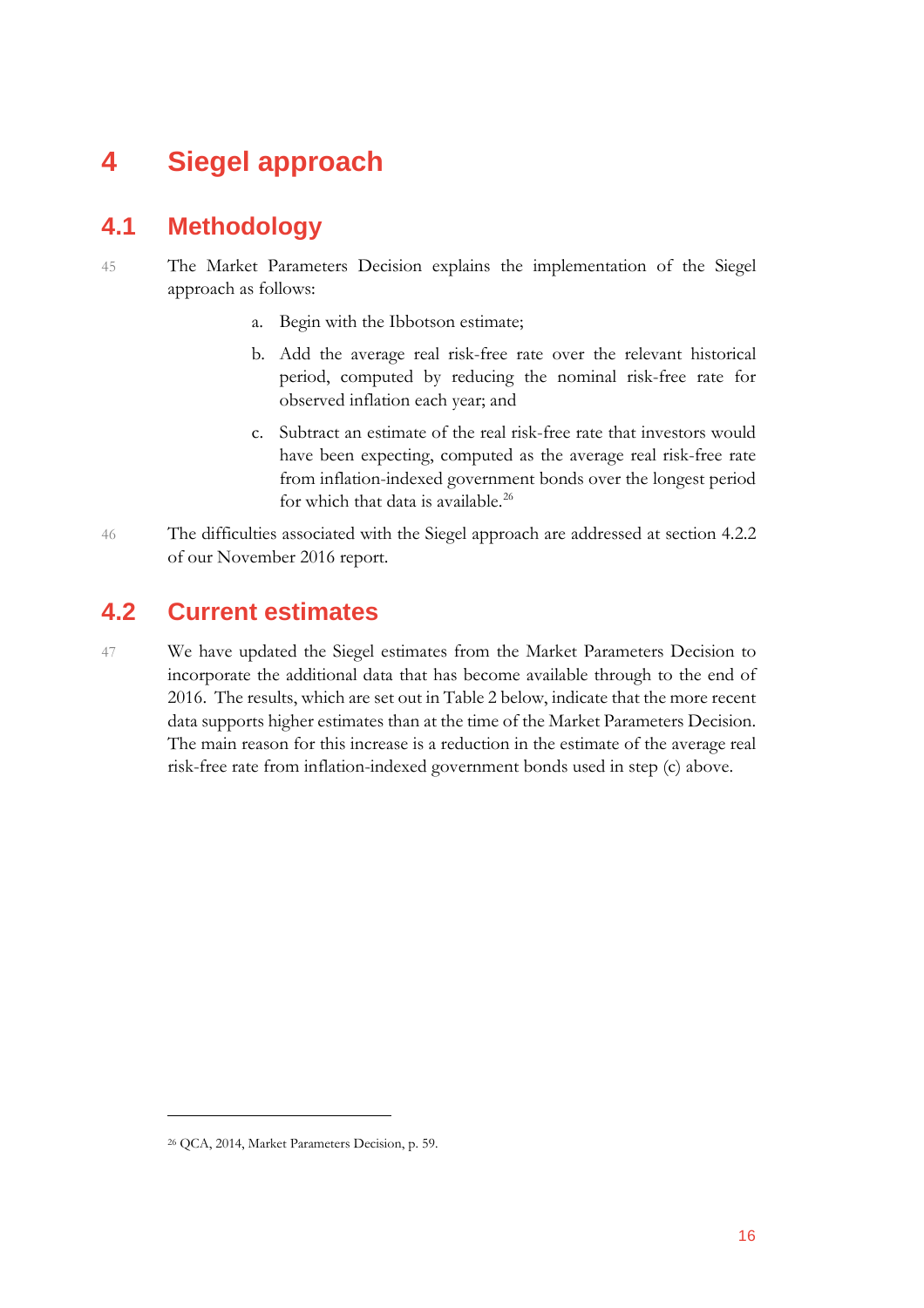|                   | Historical excess return with QCA Siegel adjustment (% p.a.) |                                     |                                              |
|-------------------|--------------------------------------------------------------|-------------------------------------|----------------------------------------------|
| <b>Start year</b> | <b>Ending in 2013</b>                                        | Ending in $2016 -$<br>no correction | Ending in $2016 -$<br><b>NERA</b> correction |
| 1883              | 5.0                                                          | 5.3                                 | 5.7                                          |
| 1937              | 3.9                                                          | 4.2                                 | 4.2                                          |
| 1958              | 5.5                                                          | 5.7                                 | 5.7                                          |
| 1980              | 6.5                                                          | 6.8                                 | 6.8                                          |
| 1988              | 6.0                                                          | 6.0                                 | 6.0                                          |

#### Table 2: Updated estimates of the MRP from the Siegel approach

*Source: QCA Siegel MRP estimates updated to end 2016 by Frontier Economics.* 

48 We note that the data from the preferred period of post-1958 data currently supports an estimate of 5.7%, an increase of 30 basis points relative to the estimate based on the Siegel approach in our November 2016 report, and 20 basis points since the Market Parameters Decision.

## <span id="page-17-0"></span>**4.3 Limitations of the Siegel approach in the current market conditions**

49 Because the Siegel approach begins with the Ibbotson estimates, all of the issues in relation to the Ibbotson approach set out above also apply to the Siegel approach. In the remainder of this section, we review a number of additional issues that apply specifically to the Siegel approach.

### **4.3.1 Making "adjustments" to the historical data is an unorthodox approach**

- 50 The basis for the Siegel approach is that inflation was unexpectedly high during certain historical periods and this resulted in the real yields on government bonds being lower over the course of year than what investors might have expected at the beginning of that year. Thus, the actual real yield on government bonds is replaced by the regulator's estimate of what investors might have expected it to be.
- 51 In our view, it is unorthodox to revise the historical data by:
	- a. Identifying which historical events would have been expected by investors at the time, and which would have been unexpected by investors at the time; and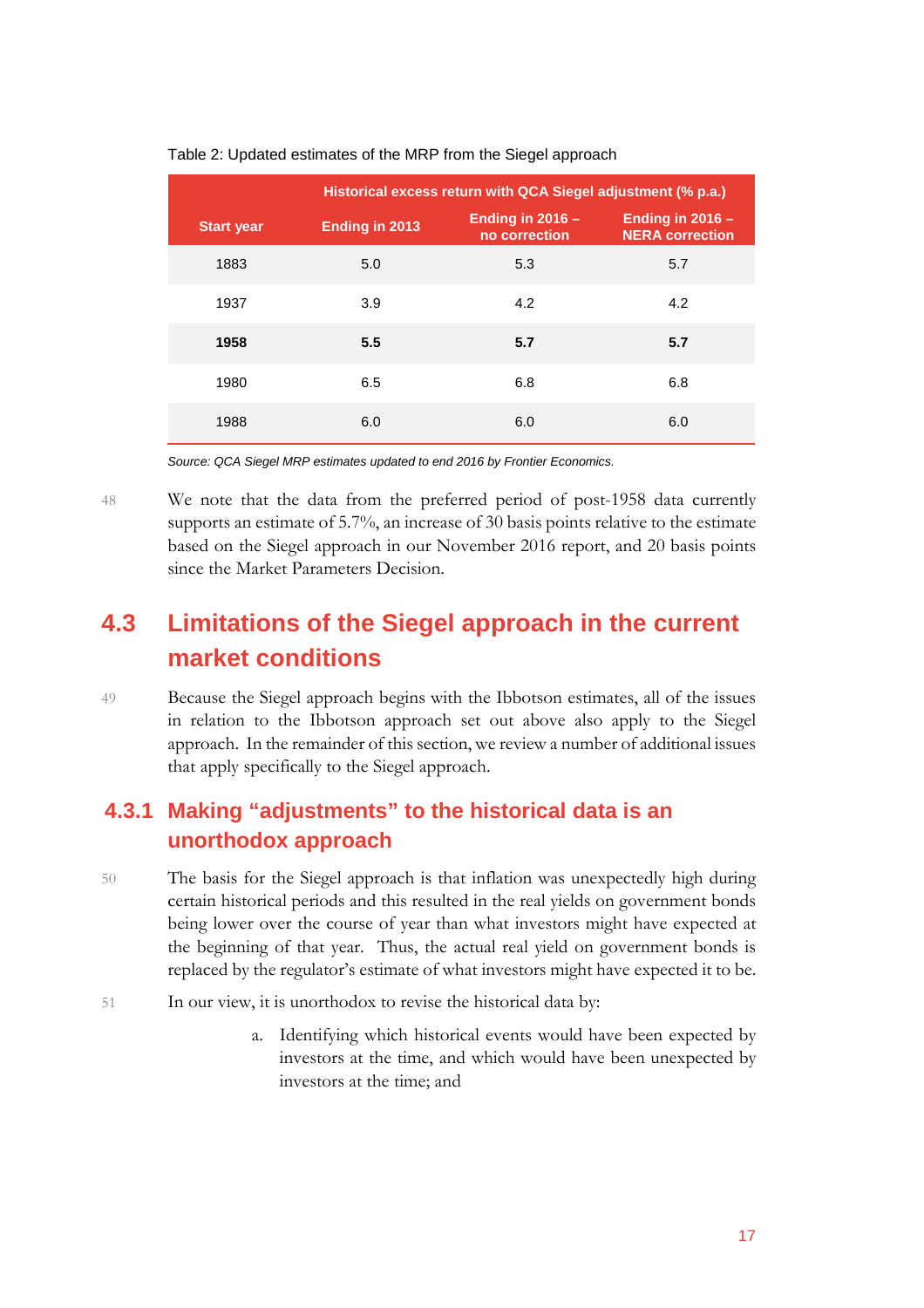- b. Making an adjustment to convert the data into what one considers it would have looked like if the unexpected events had not occurred.
- 52 This is because there is no objective standard by which particular historical data periods may be said to be unexpected and therefore in need of "adjustment."
- 53 In our view, a better approach is to consider the historical data as it is, rather than as it would have been if events had played out in accordance with some particular set of proposed expectations. The whole point of using a long historical period is that there will be a variety of events, some of which will tend to increase the average and some of which will tend to decrease the average. Over a long period, the effects of such events will tend to average out.

### **4.3.2 The proposed basis for the Siegel adjustment is not borne out in the data**

54 The Market Parameters Decision indicated that the basis for consideration of the Siegel adjustment is that real returns on US government bonds were unusually low prior to 1990:

> In the context of the United States, Siegel demonstrates that over the sub-period, 1926‐1990, the Ibbotson estimate of the market risk premium is atypically high due to the unusually low real returns on bonds during that period from unexpected inflation.<sup>[27](#page-18-0)</sup>

55 In Figure 3 below, we plot the real yield on 10-year government bonds for each year of the preferred post-1958 sample period. This figure shows that there is no consistent pattern in real yields. There is a period of negative real rates in the 1970s and a period of very high real rates in the 1980s. The low real rates in the 1970s look no more out of place than the high real rates of the 1980s and 1990s. The former period is approximately 8 percentage points below the mean (shown in red) and the latter is approximately 8 points above it. If low real rates tend to increase the MRP estimate and high real rates tend to decrease it, there are periods of both in the relevant data set.

<span id="page-18-0"></span><sup>27</sup> QCA, 2014, Market Parameters Decision, p. 59.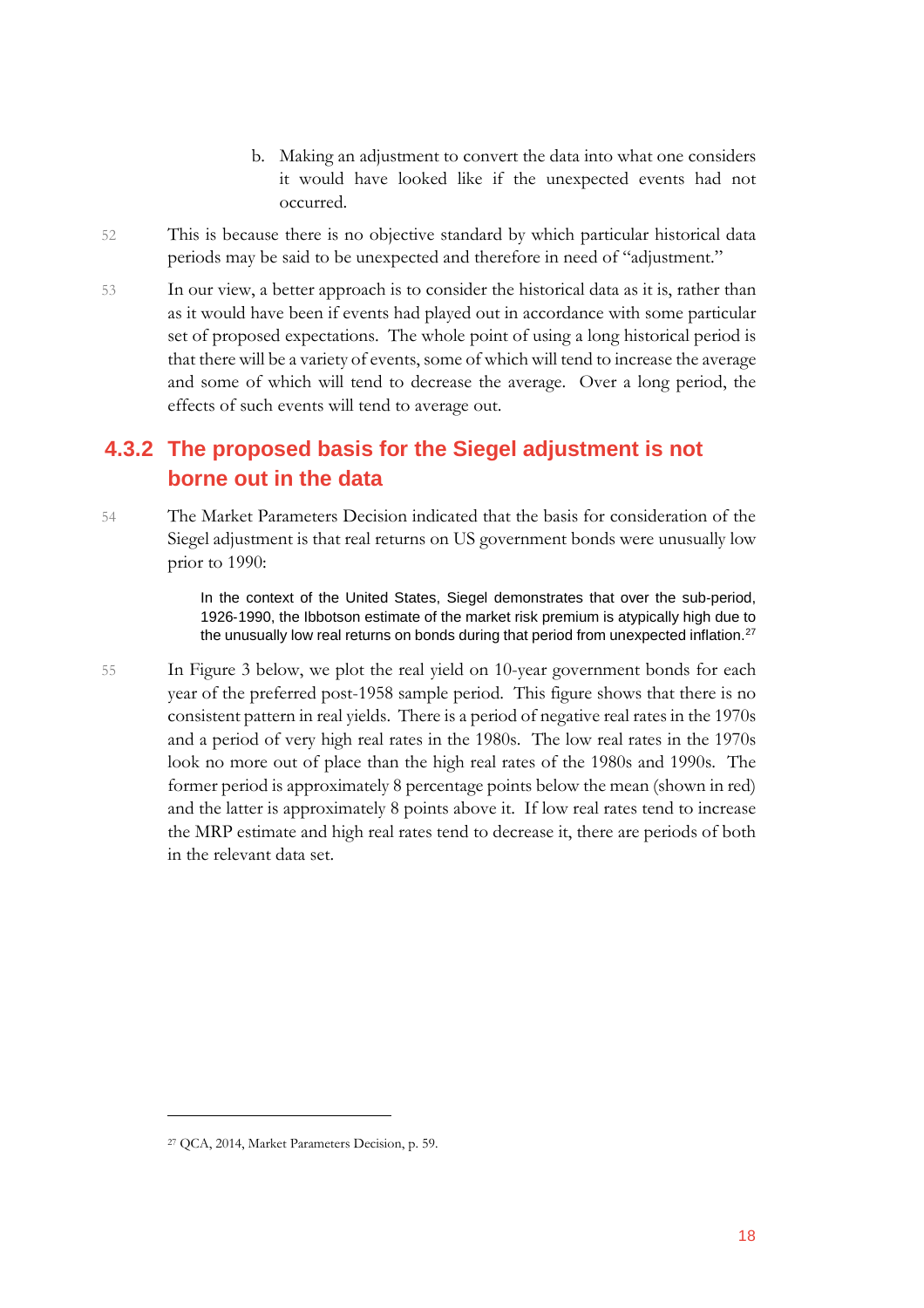

Figure 3: Real yield on 10-year Australian government bonds

#### **4.3.3 The required data is not available to implement the Siegel approach**

56 The preferred historical data period begins in 1958, so implementation of the Siegel approach requires estimates of:

- a. The actual real government bond yield every year since 1958 (shown in Figure 3 above); and
- b. The expected real government bond yield every year since 1958.
- 57 For the expected real government bond yield every year, the Commonwealth government inflation-indexed bond yield is used. However, these bonds only began trading in 1987, so no estimates are available for the first 30 or so years of the required sample period. In the Market Parameters Decision it was therefore *assumed* that the mean of the expected real yield from 1958-1987 would be the same as the mean from 1987-2013. This might be a reasonable assumption if real yields were stable over time, but they are not – in the 1987-2013 period the real yield on indexed bonds varied between 0.79% and 5.83%.[28](#page-19-0) That is, there is no objective basis for estimating the expected real government bond yield for the required

Source: RBA. Data is annual through to end 2016, consistent with QCA's annual application of the Siegel *approach.*

<span id="page-19-0"></span><sup>28</sup> Source: RBA, Table F2.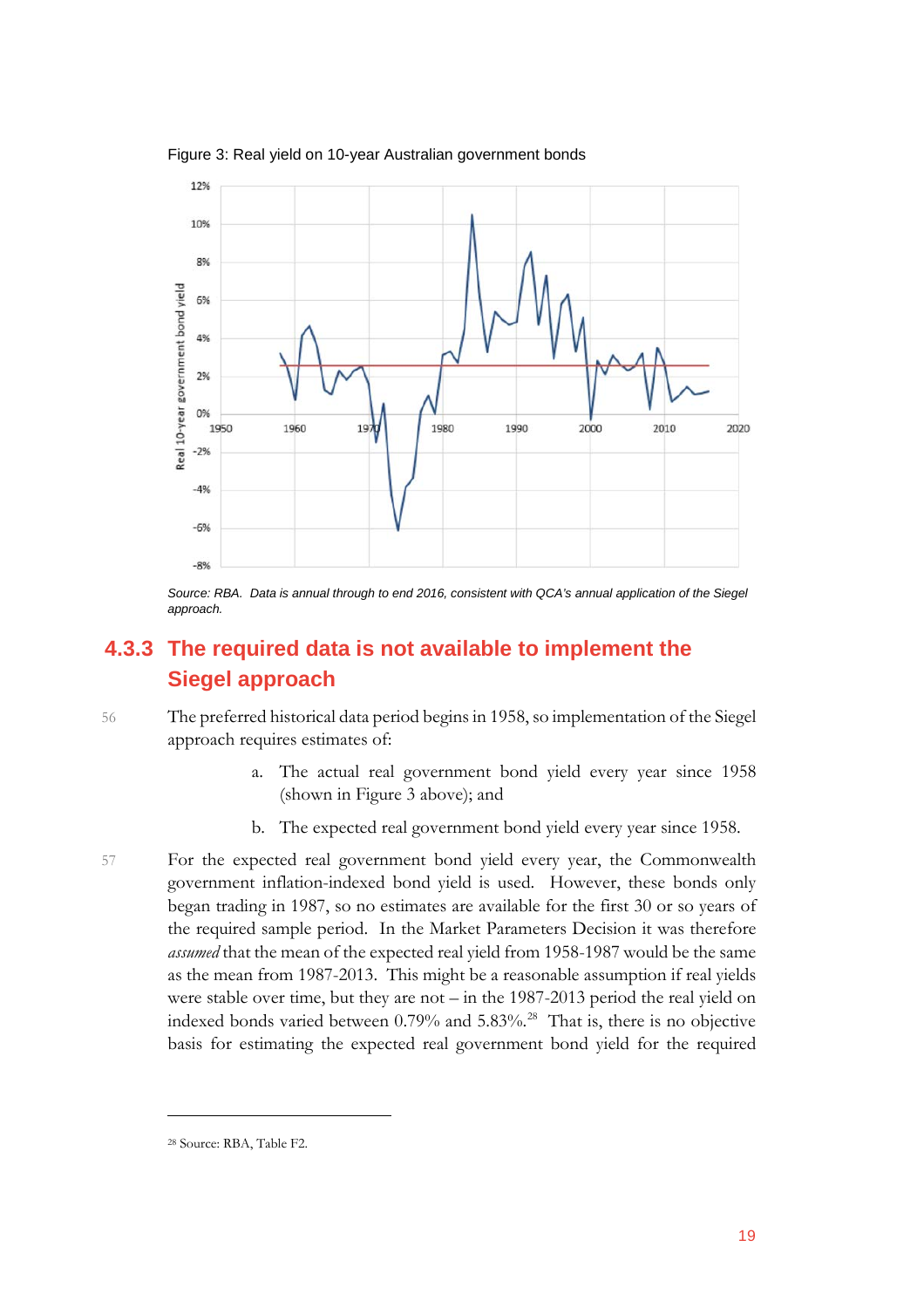period. Extrapolating the post-1987 average back to 1958 to fill the hole in the available data is an unreliable method, given the volatility in the data.

58 In our view, the fact that implementation of the Siegel approach requires an assumption that the (highly variable) indexed bond yield would have the same mean over the 30 years of missing data as for the 25 years of available data is a factor that is relevant to the weight (if any) that should be given to it.

### <span id="page-20-0"></span>**4.4 Conclusions and recommendations**

- 59 In our view, closer analysis demonstrates that the assumptions underlying the Siegel approach are unwarranted and there is no proper basis for using the Siegel approach:
	- a. If the Siegel approach is to be used, it supports an MRP point estimate of 5.7%, an increase of 30 basis points relative to the estimate based on the Siegel approach in our November 2016 report, and 20 basis points since the 2014 Market Parameters Decision.
	- b. Prior to the Siegel approach being used or weight being given to it, the following matters should be addressed:
		- i. The criteria for determining whether a particular feature of the historical data was unexpected and therefore in need of adjustment; and
		- ii. The reasoned basis for extrapolating the average inflationindexed government bond yield over the post-1987 period back to 1958 and any impacts this may have on the robustness of the estimates.
- 60 When the Siegel papers were written, real returns on government bonds were materially higher than their long-run average. The basis of the Siegel papers was that the then high real government bond returns would continue to remain high into the future – that future real returns on government bonds would be higher than their historical average. However, since the Siegel papers were written, real government bond returns have *fallen* materially. In particular, inflation-indexed government bond yields have been at historical *lows* for some years now, as shown in Figure 3 above. That is, the predictions on which the Siegel method is based have turned out to be quite inconsistent with the observed data.
- 61 Accordingly we consider that the Siegel approach does not produce an accurate estimate of the MRP in current market conditions. However, we note that the Siegel estimate has increased since the Market Parameters Decision, corroborating the increase in other methods used to estimate the MRP.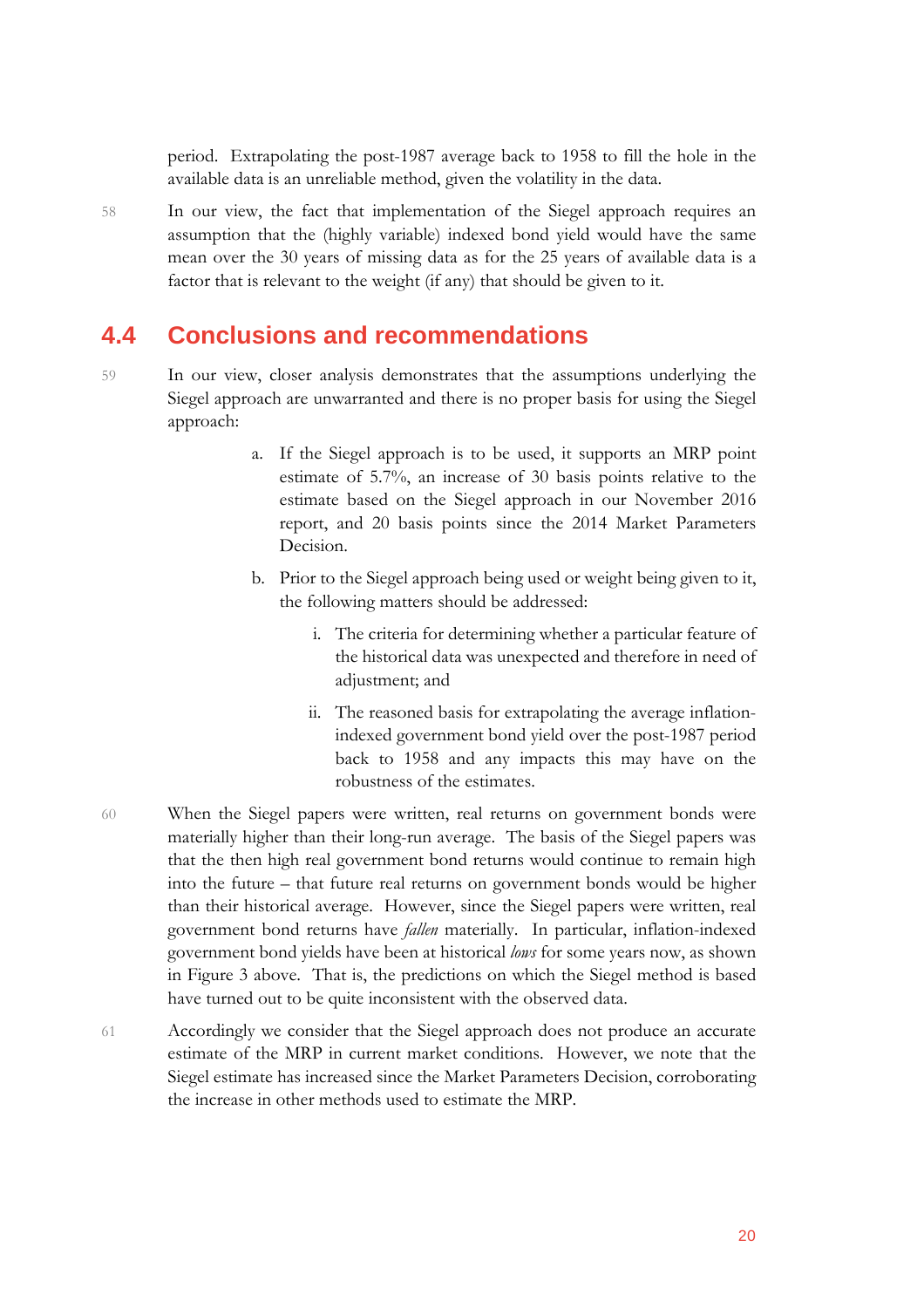## <span id="page-21-0"></span>**5 Cornell approach**

### <span id="page-21-1"></span>**5.1 Methodology**

- 62 The "Cornell" approach to estimating the MRP, as set out in the Market Parameters Decision, is a particular implementation of the dividend discount (or dividend growth) model. This approach begins with a forecast of expected future dividends on the market portfolio and then solves for the discount rate that equates the present value of those future dividends with the current market price. The implied discount rate is an estimate of the required return on the market portfolio. The prevailing 10-year government bond yield is then deducted to provide an estimate of the prevailing forward-looking MRP.
- 63 This implementation of the dividend discount model is unique in some respects. The particular features of this approach are set out in the following section.

## <span id="page-21-2"></span>**5.2 Features of the Cornell approach adopted in the Market Parameters Decision**

### **5.2.1 The general dividend discount approach to estimating the MRP**

- 64 The Cornell approach requires estimates of the current value of the relevant market portfolio and forecasts of the future dividends that are likely to be produced by that portfolio. Bloomberg provides data on:
	- a. The current level of the ASX 200 stock market index; and
	- b. Consensus analyst forecasts for the dividends that would be received by an investor who purchased all of the stocks in the index. Forecasts are available for the current and next two calendar years.
- 65 Since analyst forecasts are only available two years ahead, it is standard practice to apply an estimate of the expected long-run growth in dividends. The Market Parameters Decision considered two convergence periods – 10 years and 20 years. Under the first approach, the growth in dividends implied by analyst forecasts over the first two years converges linearly to the estimated long-run dividend growth rate over 10 years. Beyond year 10, dividends are expected to grow at the estimated long-run growth rate each year in perpetuity. Under the second approach, the convergence period is set to 20 years.
- 66 The Market Parameters Decision applied two additional features to the estimation of the MRP using the dividend discount approach that go beyond the standard approach set out by Cornell. Each of these additional features is reviewed below.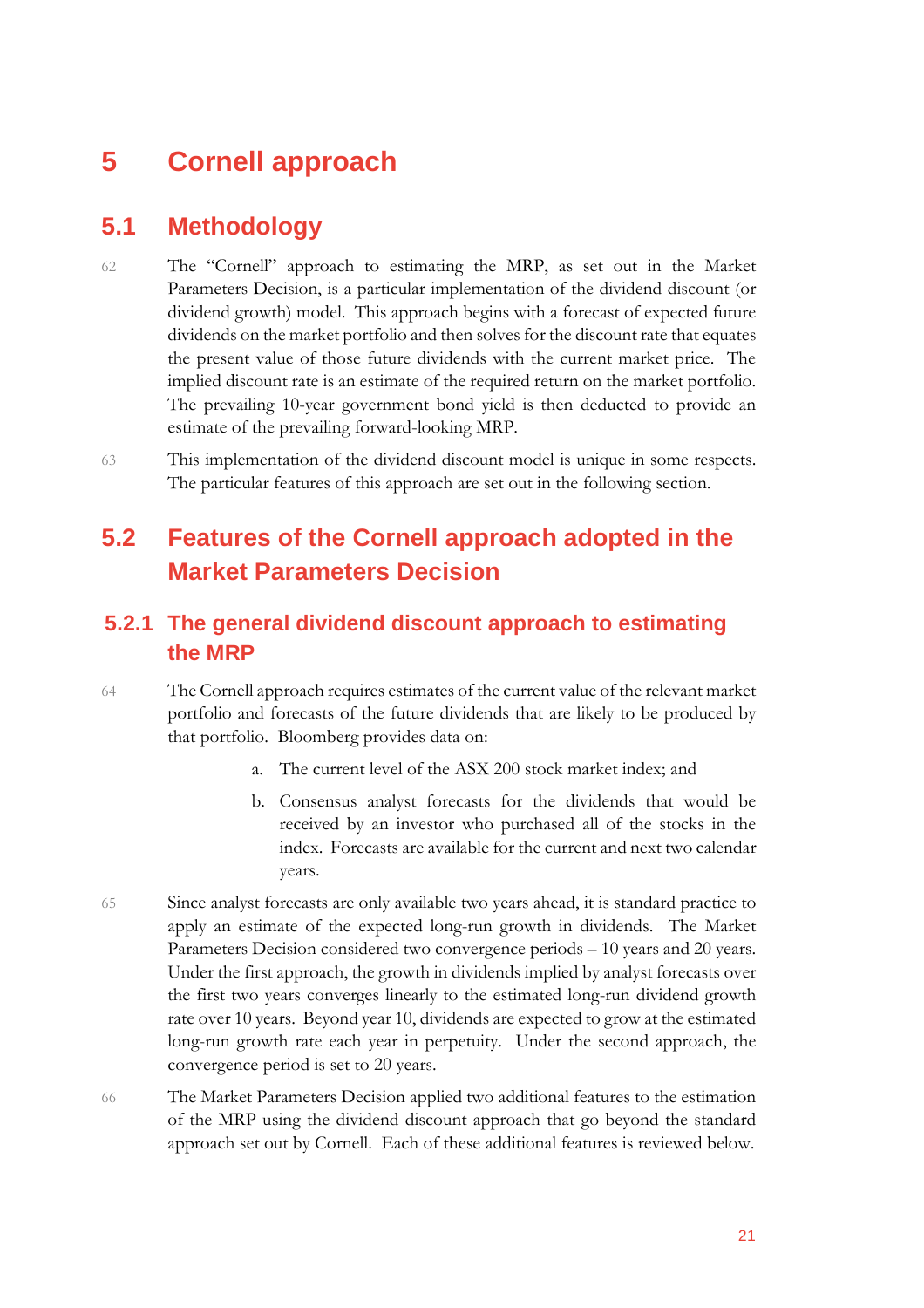#### **5.2.2 Reduction to the estimate of long-run dividend growth**

- 67 When estimating the long-run dividend growth rate, the starting point is an estimate of the long-run expected growth in nominal GDP. The Market Parameters Decision adopted an estimate of 5.6% based on expected real growth of 3.0% and expected inflation of 2.5%.
- 68 The Market Parameters Decisionthen introduced the approach of making a deduction to the GDP growth rate on the basis that some of the growth in corporate profits is due to investments financed by newly issued equity:

Arnott and Ryan (2001) argue that the growth rate in dividends of current firms must be lower than the growth rate of GDP due to the 'dilution effect' from the creation of new firms in the future. They estimate that the dilution effect by itself reduces the expected growth rate by about 1.0%‐2.0% (Arnott and Ryan, 2001: 67).

Bernstein and Arnott (2003) subsequently consider both this point and the matter of new share issues (net of share buybacks) and argue that taking both points into account reduces the expected growth rate by about 2.0% based on two comparisons. They first note that for a number of countries over the last century real GDP growth grew faster than the real growth rate in dividends per share by about 2.0%.

Second, they observe that the growth rate in market capitalisation grew at an annualised rate of 2.3% more than the growth in a capitalisation‐weighted price index (Bernstein and Arnott, 2003: 50–52).

However, Lally (2013e) considered that the 2.0% deduction is too high for several reasons and proposed a deduction of 1.0% as being reasonable.<sup>[29](#page-22-0)</sup>

69 The Market Parameters Decision considered deductions of 0.5%, 1.0% and 1.5%:

…to accommodate the formation of new companies and the issuance of new equity in the future by existing companies.<sup>[30](#page-22-1)</sup>

- 70 Thus, we deal with two issues below:
	- a. The conceptual point that if corporate earnings from existing shares grow at the same rate as GDP, and if there are additional corporate earnings financed by new shares, the corporate sector's share of GDP will grow over time; and
	- b. The empirical evidence of corporate earnings (from existing shares) growing more slowly than GDP.
- 71 We begin by noting that if the earnings of all listed companies grow at a faster rate than GDP, those corporate earnings will make up a larger proportion of GDP over time. However, the magnitude of this effect is very small. According to the

<span id="page-22-0"></span><sup>29</sup> QCA, 2014, Market Parameters Decision, pp. 68-69.

<span id="page-22-1"></span><sup>30</sup> QCA, 2014, Market Parameters Decision, p. 72.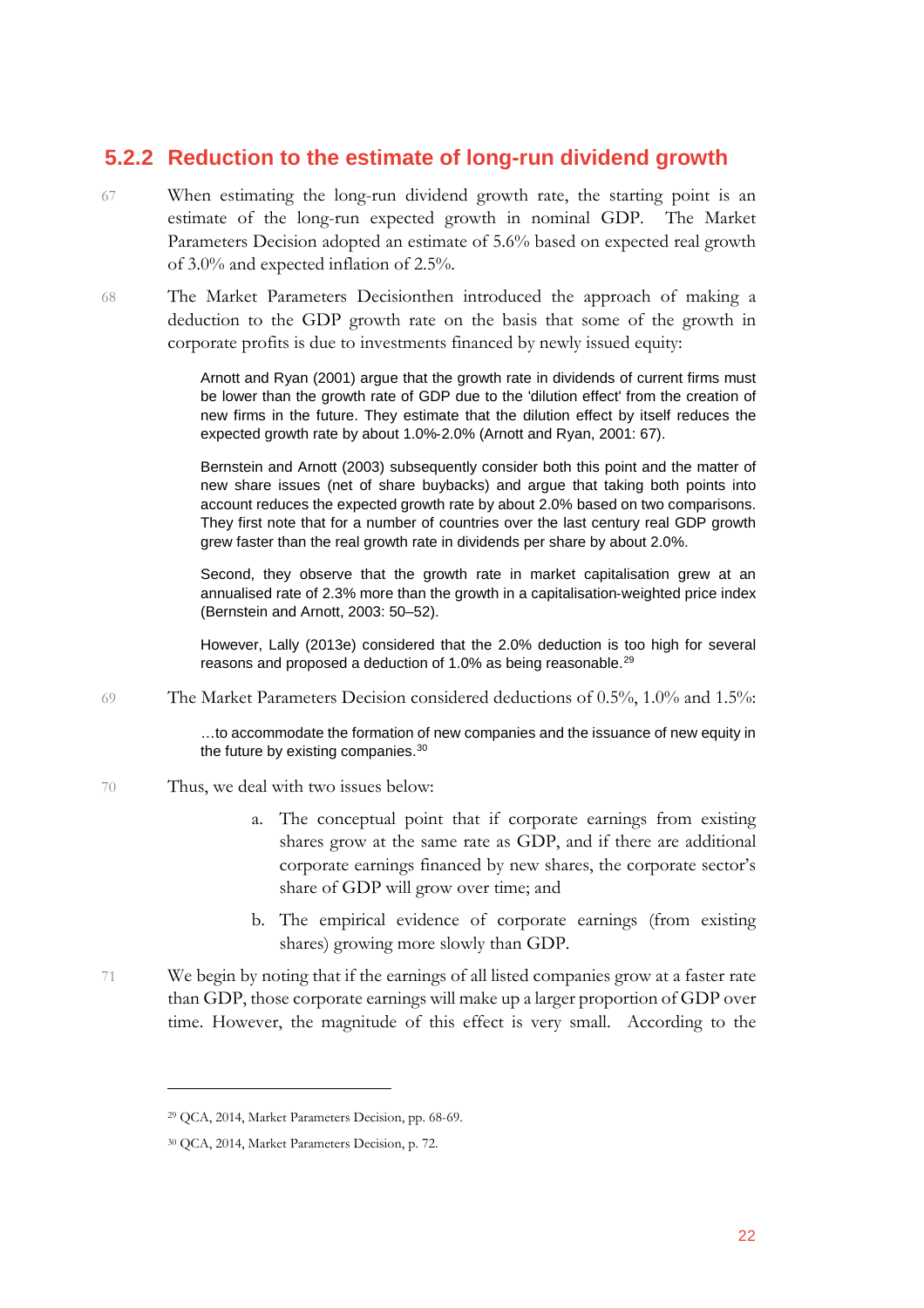Australian Bureau of Statistics (ABS), over the calendar year 2013,<sup>[31](#page-23-0)</sup> nominal GDP was estimated at \$1,556 billion.<sup>[32](#page-23-1)</sup> The ABS also reports an estimate of company profits before tax, which stands at \$180 billion for 2013.<sup>[33](#page-23-2)</sup> So pre-tax corporate profits are estimated at 11.6% of GDP. If GDP grows at 5.6% for 50 years, and pre-tax corporate profits grow faster, at (for example) 6.1% for 50 years, then pretax profits will reach 14.7% of GDP. Of course, these ratios would be even lower if we were to consider after-tax corporate profits.

- 72 In our view, the figures above do not provide a conceptual basis for applying a deduction to the GDP growth rate. That is, it would be wrong to make such an arbitrary deduction on the basis of a view that it is unreasonable to consider that the corporate sector would increase its share of GDP by only 3% over the next 50 years. That is, the conceptual rationale for the proposed deduction to the GDP growth rate is that if the growth of existing companies keeps pace with growth in the broad economy, and if new equity is issued over time, the implication is that the corporate sector's share of the broad economy will increase over time. The figures above illustrate that the quantum of any such effect is likely to be relatively small. In particular, it does not seem at all implausible that the corporate sector's share of national income might increase by 3% over the next 50 years.
- 73 In any event, our view is that WACC parameters should be estimated on the basis of empirical evidence from market data and not on the basis of conceptual propositions. In this regard, we turn to the (somewhat dated) empirical evidence presented by Bernstein and Arnott (2003) indicating that corporate profits tend to grow at a slower rate than GDP. We note that that phenomenon occurs only in older data prior to central bank inflation targeting, which occurred in the early 1980s in the US and in the early 1990s in Australia.
- 74 Table 3 below shows that real earnings per share (EPS) growth lags real GDP growth only in the period prior to central bank inflation targeting. For the last few decades, real EPS growth has matched or exceeded real GDP growth. Thus, making a deduction to GDP growth has no empirical support in data from recent decades.

<span id="page-23-0"></span><sup>31</sup> We use data available at the time of the 2014 Market Parameters Decision. The same point holds if current data is used.

<span id="page-23-1"></span><sup>32</sup> ABS Table 5206.0, Series ID A2302467A, Gross domestic product: Current prices.

<span id="page-23-2"></span><sup>33</sup> ABS Table 5676.0, Series ID, A3531604T, Profit before Income Tax; Total (State); Total (Industry); Current Price; CORP.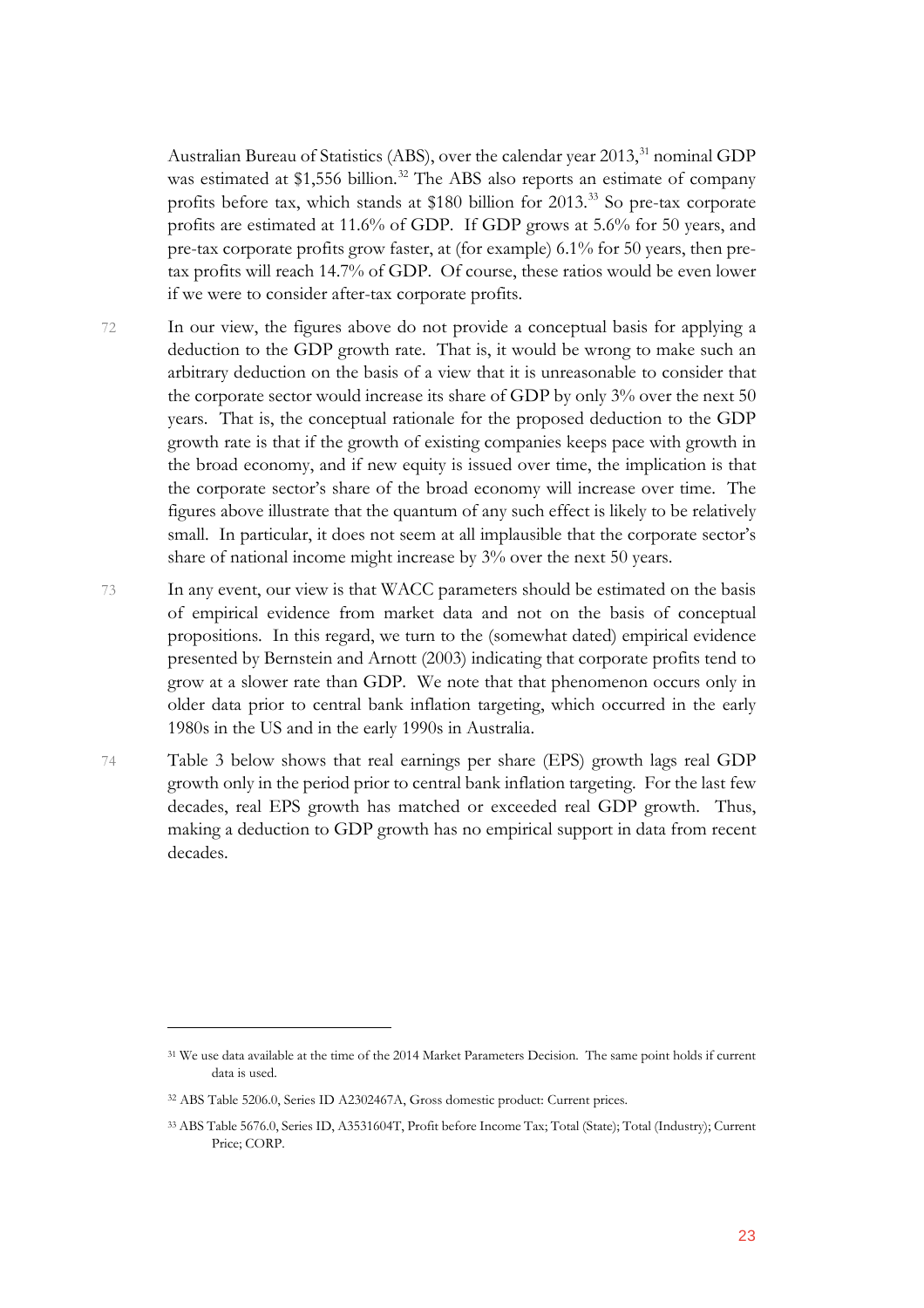Table 3: Real growth in corporate profits and GDP

|                       | <b>USA</b> | <b>Australia</b> |
|-----------------------|------------|------------------|
| High-inflation period | 1969-1981  | 1969-1990        |
| Real EPS growth       | 2.0%       | 1.8%             |
| Real GDP growth       | 3.1%       | 3.0%             |
| High-inflation period | Post-1981  | Post-1990        |
| Real EPS growth       | 2.8%       | 5.0%             |
| Real GDP growth       | 2.9%       | 3.4%             |

*Source: Australian Bureau of Statistics; Bernstein and Arnott (2003).* 

- 75 In summary, the approach of making a deduction to the GDP growth rate is to assume that investors form their expectations about the future growth in dividends on the basis of data from the 1970s and 1980s.
- 76 In our view, such an approach is inappropriate. Consequently, in our updated empirical estimates below we include estimates that are based on an unadjusted 5.6% growth rate.

### **5.2.3 The government bond yield is assumed to revert to 5.8% over ten years**

77 In the Market Parameters Decision, it was assumed that equity investors will use a discount rate of 11.8% for all cash flows beyond Year 10. For example, investors will discount Year 12 cash flows back to Year 10 using a discount rate of 11.8% and then apply a different rate to further discount the cash flow back to the present. The 11.8% discount rate is based on a risk-free rate of 5.8% and a market risk premium of 6%.[34](#page-24-0) In our view, there are a number of problems with this approach, as set out below.

#### *There is a systematic downward bias*

- 78 The first problem with the assumption of different returns being required over different time horizons is that the higher assumed future returns will never be realised.
- <span id="page-24-0"></span>79 Suppose, for example, that equity investors require a return of 10% p.a. over the 20-years and that market conditions remain stable over time. If the regulator sets

<sup>34</sup> QCA, 2014, Market Parameters Decision, p. 71.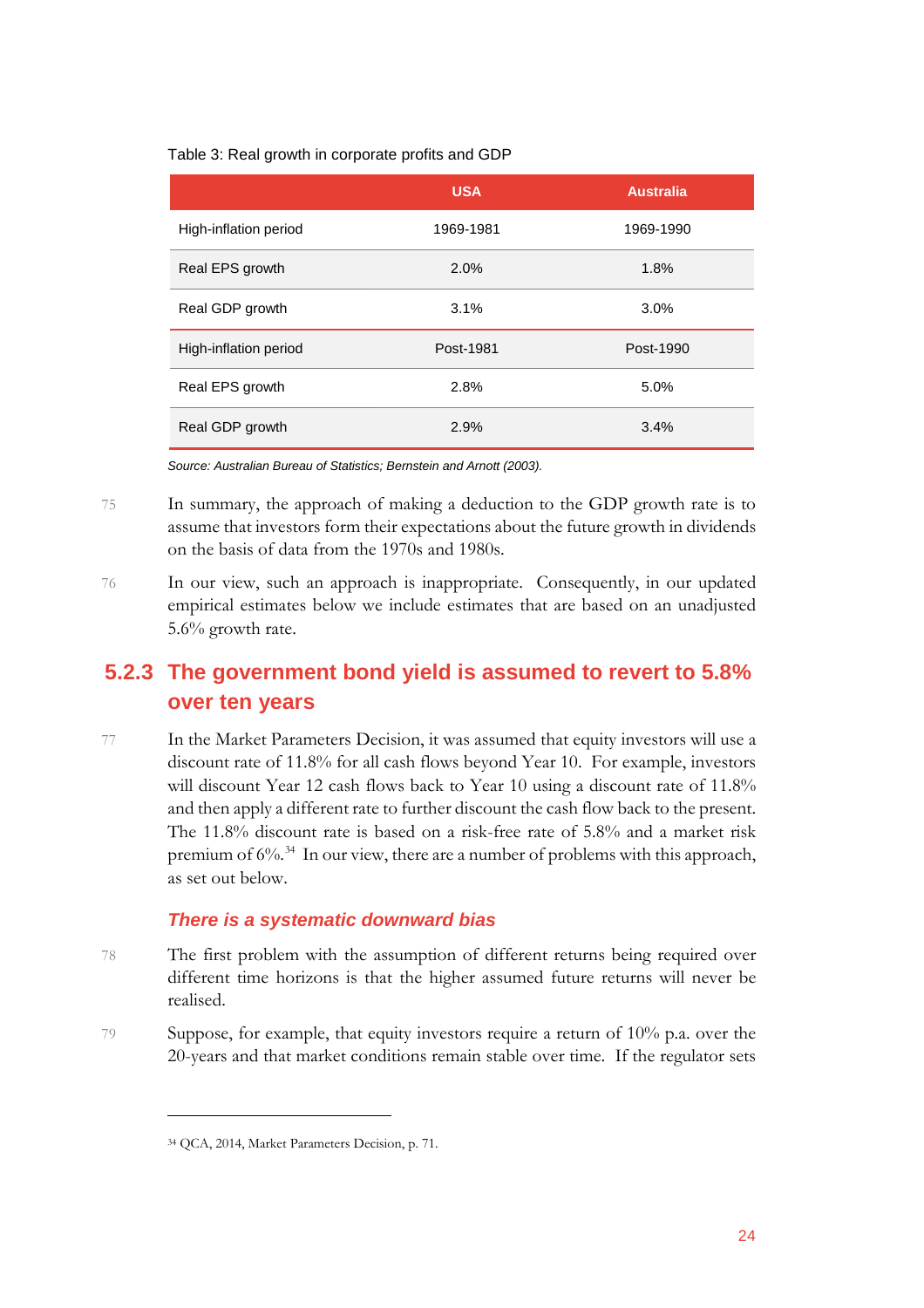the allowed return to 10% p.a., investors will receive just the return that they require.

80 Now suppose that the regulator forms a view that investors in this sort of firm would require a return of 9% p.a. over the first 10 years and 11% p.a. over the subsequent 10 years. At the beginning of the next regulatory period, the regulator will set an allowed return of 9% on the basis that investors require a 9% return in the short term, followed by an 11% thereafter. However, the same logic will apply at the beginning of *every* regulatory period, so the regulator will always set an allowed return of 9%. Investors will never receive the higher future return that is required to balance things out.

#### *The allowed return becomes an assumption rather than an estimate*

- 81 The standard approach to implementing the dividend discount approach involves estimating a single required return to be applied to all future cash flows. The Market Parameters approach, however, is to use two discount rates – an assumed rate that applies to cash flows beyond 10 years and a short-term rate that applies to cash flows over the first 10 years. These two rates must, by construction, balance out to the standard single rate over the long run.
- 82 Consequently, if one assumes a high rate for the post period, the rate for the pre period will be lower, and vice versa. That is, the allowed return for the pre period is simply a function of the assumption that is made about the return for the post period. Moreover, there is no accountability in relation to the assumption about the required return in the post period because, as shown above, the latter period never arises in the regulatory setting – for every regulatory determination, the regulator will always be considering only the return that is required over the immediate short-term.
- 83 That is, the allowed return over a forthcoming regulatory period can be reduced by simply stating that investors would require a higher return from cash flows more than 10 years in the future.

#### *The regulatory allowance will be materially more volatile*

- 84 The two-discount-rate approach has the effect of increasing the volatility of MRP estimates. To see this, suppose that the standard single estimate of the required return on the market is above 11.8%, say 13%. The approach of assuming that the post 10-year return is equal to 11.8% means that the pre 10-year return must be set above 13% so that the pre and post returns will average out to 13%.
- 85 Symmetrically, if the standard single estimate is below 11.8%, the two-discountrate approach produces a pre 10-year estimate below the single estimate.
- 86 That is, relative to the standard approach of using dividend discount models to estimate a single required return to apply to all cash flows, the two-discount-rate approach will produce more volatile allowed returns.

25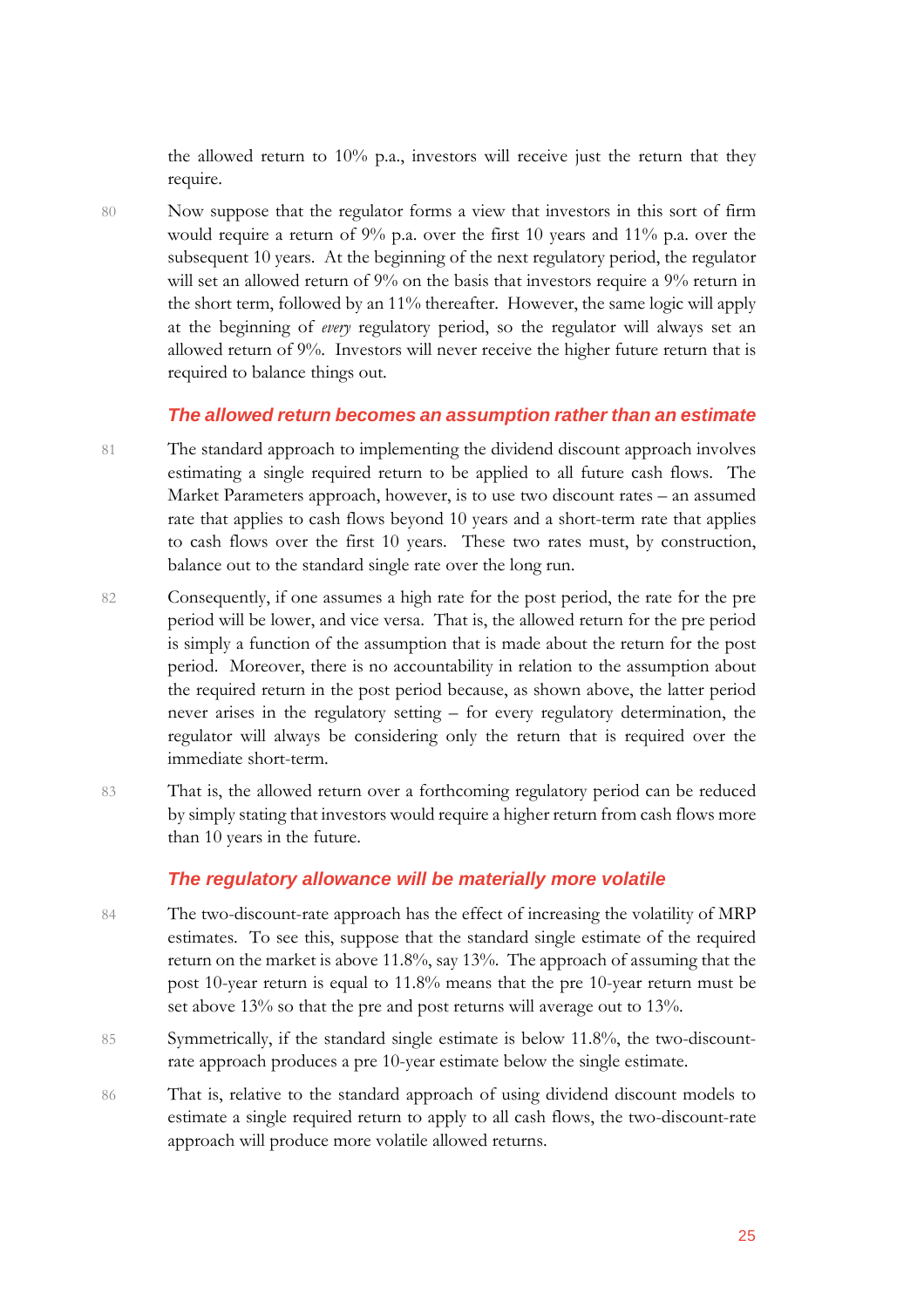#### *There is no basis for the assumed 11.8% future required return*

- 87 The basis for the assumption of a future required return of 11.8% is the assumption that investors will expect the government bond yield to increase to 5.8% over the next 10 years. The 5.8% figure is obtained by averaging yields since 1993, as illustrated in Figure 4 below. That figure shows that government bond yields have fallen quite consistently since 1993.
- 88 It seems unlikely that the best estimate of the 10-year government bond yield 10 years in the future would always be 5.8%. Rather, it seems more likely that the expected future yield would be lower if the current yield is low and higher if the current yield is high.
- 89 At the time of the Market Parameters Decision, the 10-year government bond yield was 4.29% and it is now 2.6% as at August 2017. Thus, it is logical to suggest that the likelihood of the yield rising to 5.8% over the next 10 years is now materially lower than at the time of the Market Parameters Decision.



#### Figure 4: Australian 10-year government bond yields

- 90 If the two-discount-rate approach is to be used, our view is that it should not be based on the assumption that government bond yields will revert to 5.8% over the next 10 years. Rather, a better estimate of the government bond yield 10 years from now would be the forward rate.
- 91 Consequently, in the updated empirical estimates below, we set out estimates that are based on the QCA's two-discount-rate approach where the expected government bond yield 10 years in the future is set equal to the observed 10-year forward rate, rather than fixed to 5.8% in all market conditions. We emphasise that in our view the two-discount rate approach should not be used at all.

*Source: RBA.*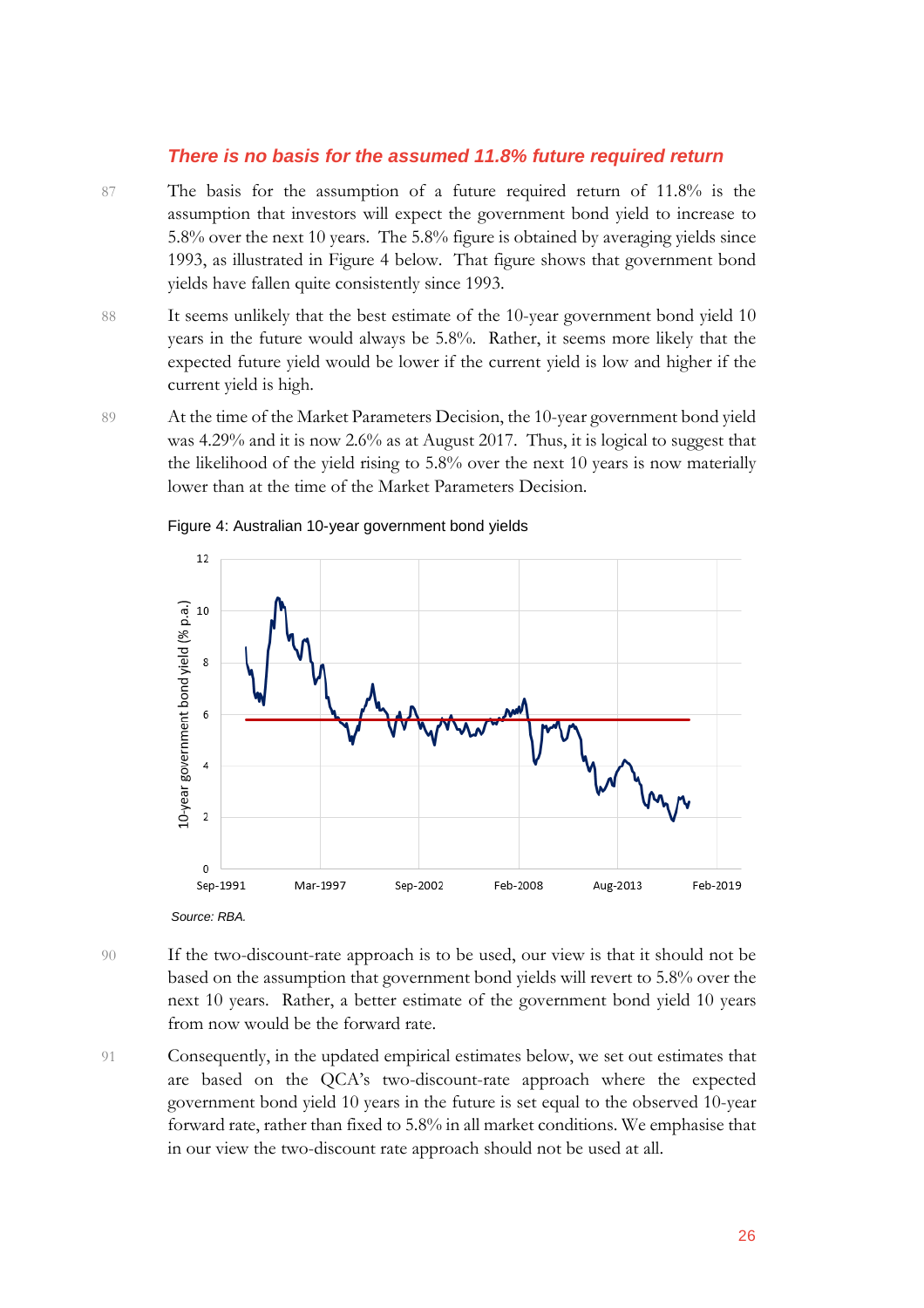#### *The standard approach is to use dividend discount models to estimate a single required return to apply to all cash flows*

92 The two-discount-rate approach is based on the notion that the regulator should compute something other than the required return on long-term equity capital. This differs from recent pronouncements by other regulators. For example, the AER has recently determined that allowing a return on equity that is commensurate with the return required by long-term providers of equity capital is precisely what it *should* be doing. In particular, the AER recognises:

> …the long term nature of cash flows in equity investment, in general, and the long lived nature of the assets in an infrastructure business (such as electricity and gas service providers), in particular.[35](#page-27-1)

93 The AER also states that:

…in applying the CAPM, practitioners assume that the equity investment for an ongoing business is long term. This is because it generates a potentially infinite stream of cash-flows. Pratt and Grabowski (2010) and Damodaran (2008) both propose that, in general, an equity investment in an ongoing business is long term. They suggest, therefore, that for an ongoing business, the term of the equity should be measured as the duration of the long-term—and potentially infinite—series of cash flows.<sup>[36](#page-27-2)</sup>

and concludes that it will allow a return on equity that is commensurate with the return required by long-term providers of equity capital.

- 94 Similarly, dividend discount models are frequently used in independent expert valuation reports. In that context, a single discount rate is always used.
- 95 As stated previously in this report, it is important on a broader scale that the MRP determined by different regulators is the same or substantially similar, however determined, to ensure that there is not a skewing of investment decisions with implications for allocative efficiency.

### <span id="page-27-0"></span>**5.3 Updated estimates**

 $\overline{a}$ 

96 We have updated the Cornell estimates using data from July 2017 and report the results in Table 4 below.

<span id="page-27-1"></span><sup>35</sup> AER, 2013, Draft Rate of Return Guideline – Explanatory Statement, p. 181.

<span id="page-27-2"></span><sup>36</sup> AER, 2013, Draft Rate of Return Guideline – Explanatory Statement, p. 182.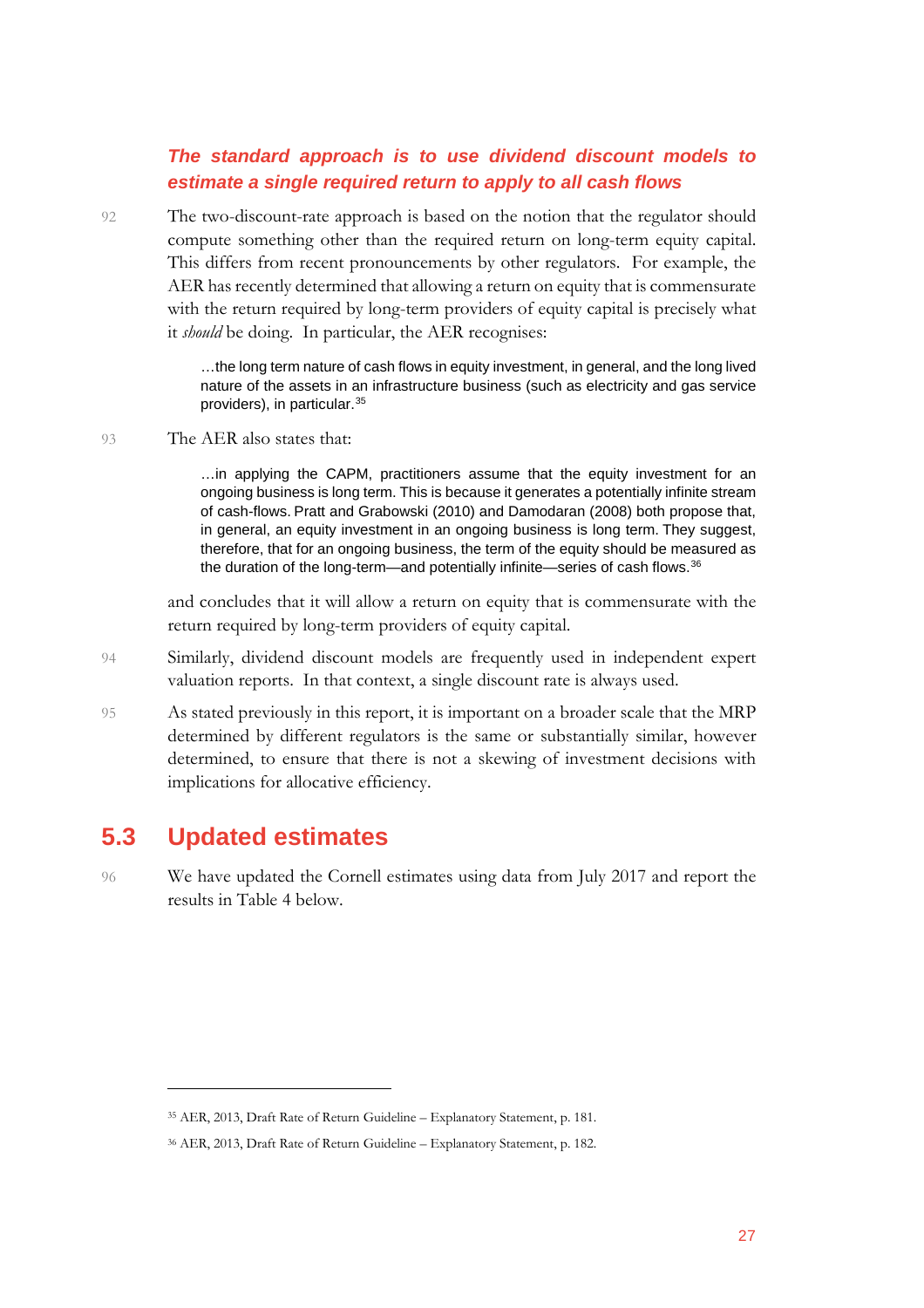|                                                 |                        | <b>MRP</b> from single return approach<br>$(\%$ p.a.) |                        | <b>MRP</b> from two-return forward<br>rate approach (% p.a.) |
|-------------------------------------------------|------------------------|-------------------------------------------------------|------------------------|--------------------------------------------------------------|
| <b>Growth rate</b><br>$(% \mathbf{a})$ (% p.a.) | 10-year<br>convergence | 20-year<br>convergence                                | 10-year<br>convergence | 20-year<br>convergence                                       |
| 4.0                                             | 7.01                   | 7.06                                                  | 6.36                   | 6.87                                                         |
| 4.6                                             | 7.46                   | 7.42                                                  | 7.54                   | 7.42                                                         |
| 5.1                                             | 7.85                   | 7.73                                                  | 8.64                   | 7.93                                                         |
| 5.6                                             | 8.23                   | 8.04                                                  | 9.86                   | 8.50                                                         |

#### Table 4: Contemporaneous estimates of the MRP from the AER's DGM approach

*Source: Cornell approach, estimates for July 2017 computed by Frontier Economics. Forward rates and analyst dividend forecasts obtained from Bloomberg.* 

#### 97 In Table 4:

- a. We have used the same three long-run growth rates that the QCA adopts, plus we report results for a 5.6% growth rate for the reasons set out in Section 5.2.2 above;
- b. We have adopted 10-year and 20-year convergence periods (the period over which the current growth rate in dividends converges to the assumed long-term growth rate) in accordance with the QCA's approach;
- c. We report estimates from the standard single return approach, whereby a single return is derived to apply to all future cash flows; and
- d. We report estimates from a two-return approach, whereby the discount rate beyond the convergence period is based on the forward 10-year government bond yield reported by Bloomberg, rather than assuming a 5.8% figure in all market conditions.
- 98 We note that the estimates from the single return approach are less sensitive to differences in the assumed growth rate and less sensitive to the length of the convergence period. For these reasons, and because the single return approach is appropriate, we focus primarily on those estimates.
- 99 We note that the majority of the estimates in Table 4 are in the range of 7% to 8%. Our preference is for estimates at the upper end of that range because those estimates do not make an arbitrary deduction from the forecast GDP growth rate.
- 100 We also note that the estimates for the QCA's preferred 4.6% growth rate are stable across all four estimation approaches at approximately 7.5%. This compares with a dividend discount estimate of the MRP of 8.09% in our November 2016 report and an estimate of 6.9% in the Market Parameters Decision.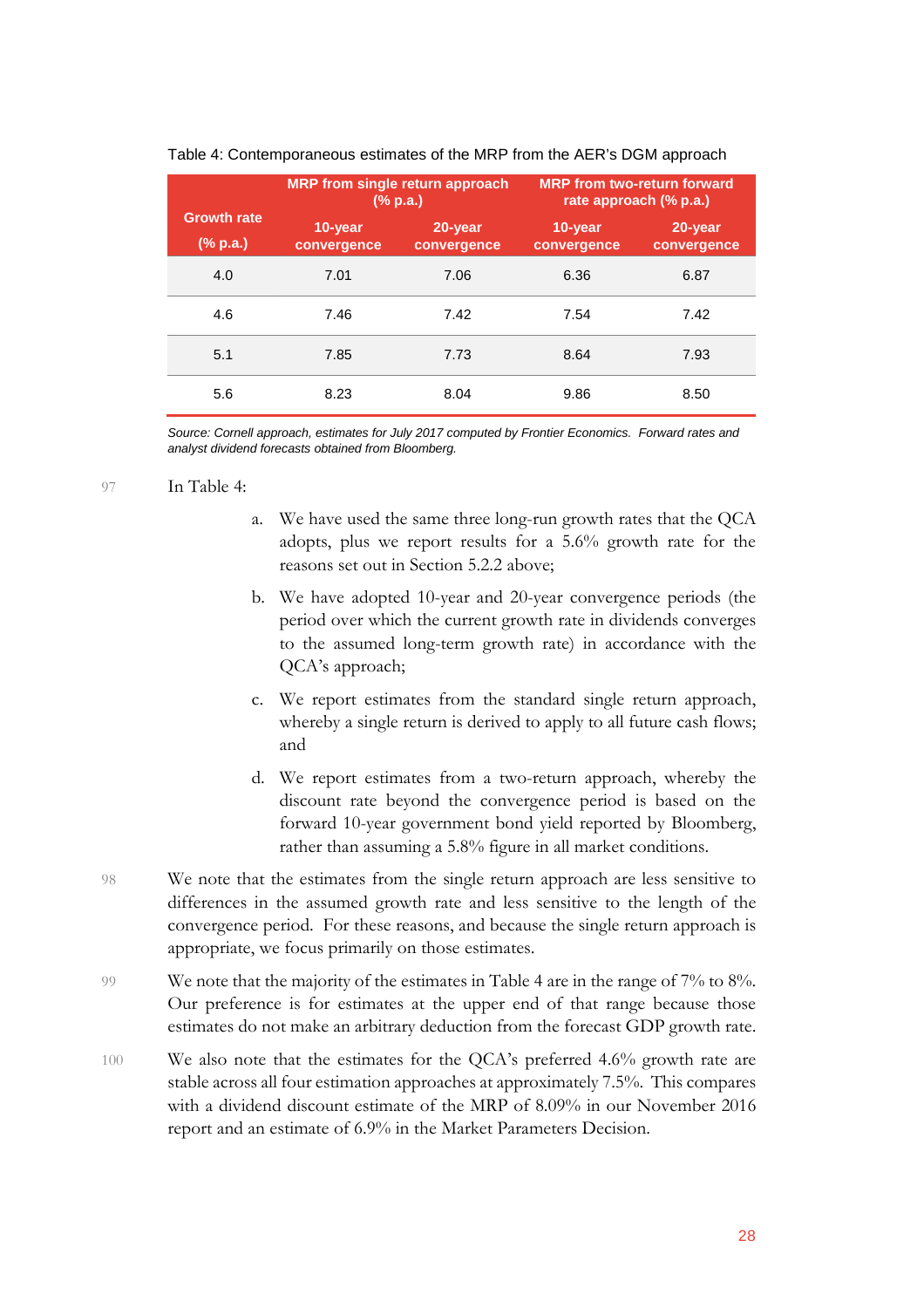## <span id="page-29-0"></span>**5.4 Conclusions and recommendations**

- 101 In considering the estimates from the Cornell approach, we begin by noting that the Cornell estimates that are based on a 4.6% growth rate and expected future risk-free rate that is consistent with the current market conditions are 7.54% and 7.42% for 10-year and 20-year convergence periods, respectively.
- 102 The Cornell estimates set out above support an MRP point estimate in the range of 7% to 8%. Adopting the mid-point of that range would provide an MRP estimate of 7.5%, which is consistent with the MRP if the approach adopted in the Market Parameters Decision were adopted with an expected future risk-free rate that is consistent with current market evidence.
- 103 In our view an MRP of 7.5% would be a lower bound from applying the Cornell approach as:

No deduction should be made to the forecasted GDP growth rate, for the reasons set out Section 5.2.2 above, which shows that corporate earnings growth has not been less than GDP growth; and

a. A single required return should be estimated for the reasons set out in Section 5.2.3 above.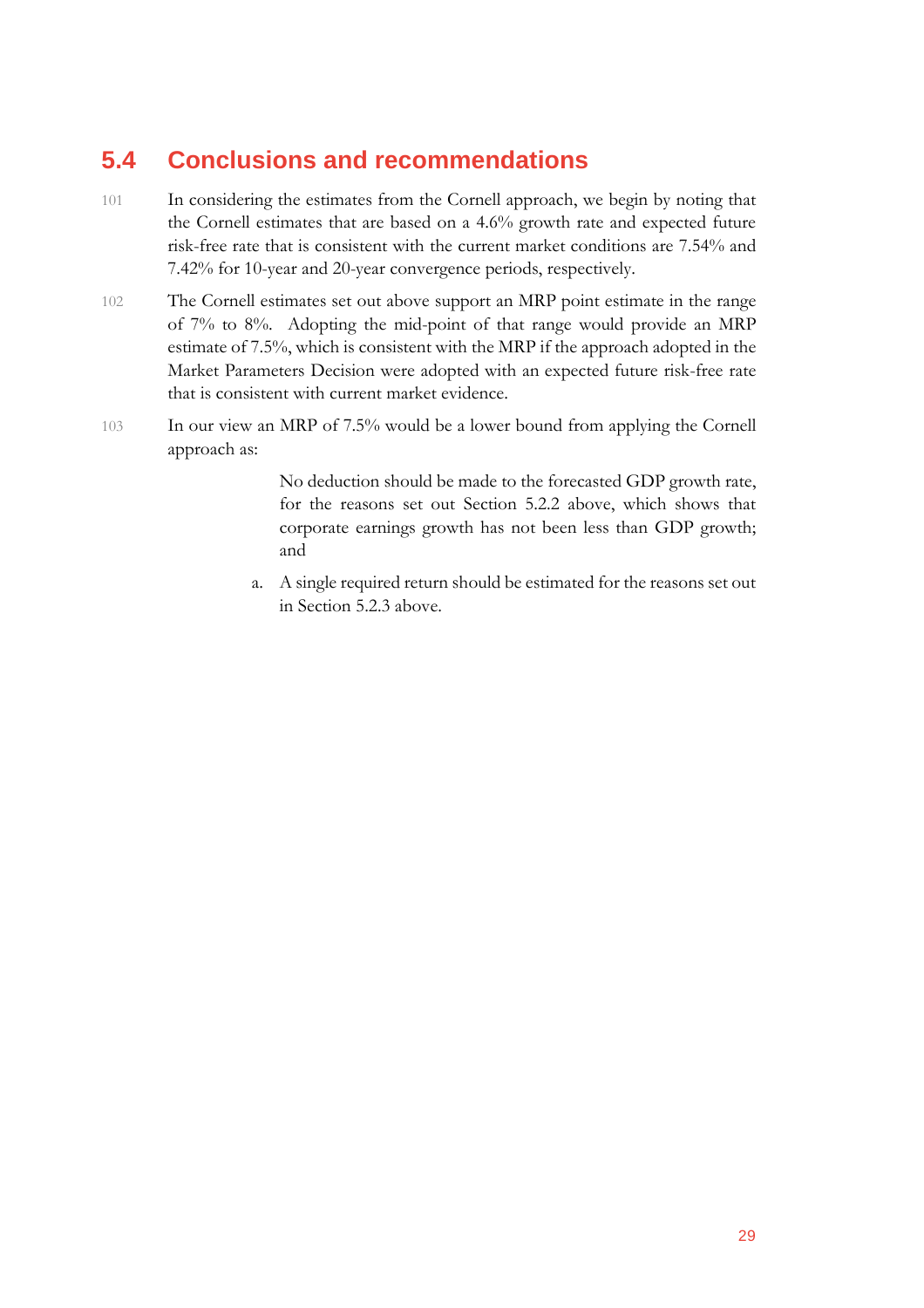## <span id="page-30-0"></span>**6 Survey evidence**

104 Our report of May 2017<sup>[37](#page-30-1)</sup> updates the survey evidence, in particular setting out the results of the Fernandez (2017) survey.<sup>38</sup> A summary of that evidence is set out in Table 5 below.

|                                     |             | Fernandez et al (2013) |             | Fernandez et al (2017) |
|-------------------------------------|-------------|------------------------|-------------|------------------------|
| <b>Estimate</b>                     | <b>Mean</b> | <b>Median</b>          | <b>Mean</b> | <b>Median</b>          |
| Raw estimate                        | 5.9%        | $6.0\%$                | 7.3%        | 7.6%                   |
| Plus dividend imputation adjustment | 6.7%        | 6.8%                   | 8.1%        | 8.3%                   |

Table 5: Fernandez survey estimates of the MRP

*Source: Fernandez et al (2013); Fernandez et al (2017). Note: The 2013 survey did not ask respondents about the risk-free rate that they used.* 

- 105 In our view, as set out in more detail in our May 2017 report:
	- a. The 2017 Fernandez survey, assessed in the same manner as in the Market Parameters Decision, supports an MRP of 8.3%;<sup>[39](#page-30-3)</sup>
	- b. There is no reason to suggest that the Fernandez survey estimates incorporate a gamma of 0.47, so they would have to be adjusted to be compared with other QCA estimates.<sup>[40](#page-30-4)</sup>
- 106 It should also be noted that Fernandez (2017) sets out evidence that survey respondents are using a risk-free rate materially above the prevailing government bond yield. This implies that an MRP above 8.2% should be used if it is to be inserted into a version of the CAPM that uses the prevailing government bond yield.

<span id="page-30-1"></span><sup>&</sup>lt;sup>37</sup> Frontier Economics, May 2017, Recent evidence on the market risk premium.

<span id="page-30-2"></span><sup>38</sup> Fernandez, P., V. Pershin and I.F. Acin, Discount rate (risk-free rate and market risk premium used for 41 countries in 2017: A survey, ssrn.com/abstract=2954142.

<span id="page-30-3"></span><sup>&</sup>lt;sup>39</sup> That is, the median estimate is adjusted to include the value of imputation credits based on a gamma of 0.47.

<span id="page-30-4"></span><sup>40</sup> That is, the QCA has estimated all of its other MRP estimates on the basis of a gamma of 0.47. Given the remote possibility that any survey respondent would have grossed-up their response using a gamma of 0.47, the survey estimates are not directly comparable to estimates that have been so grossed-up.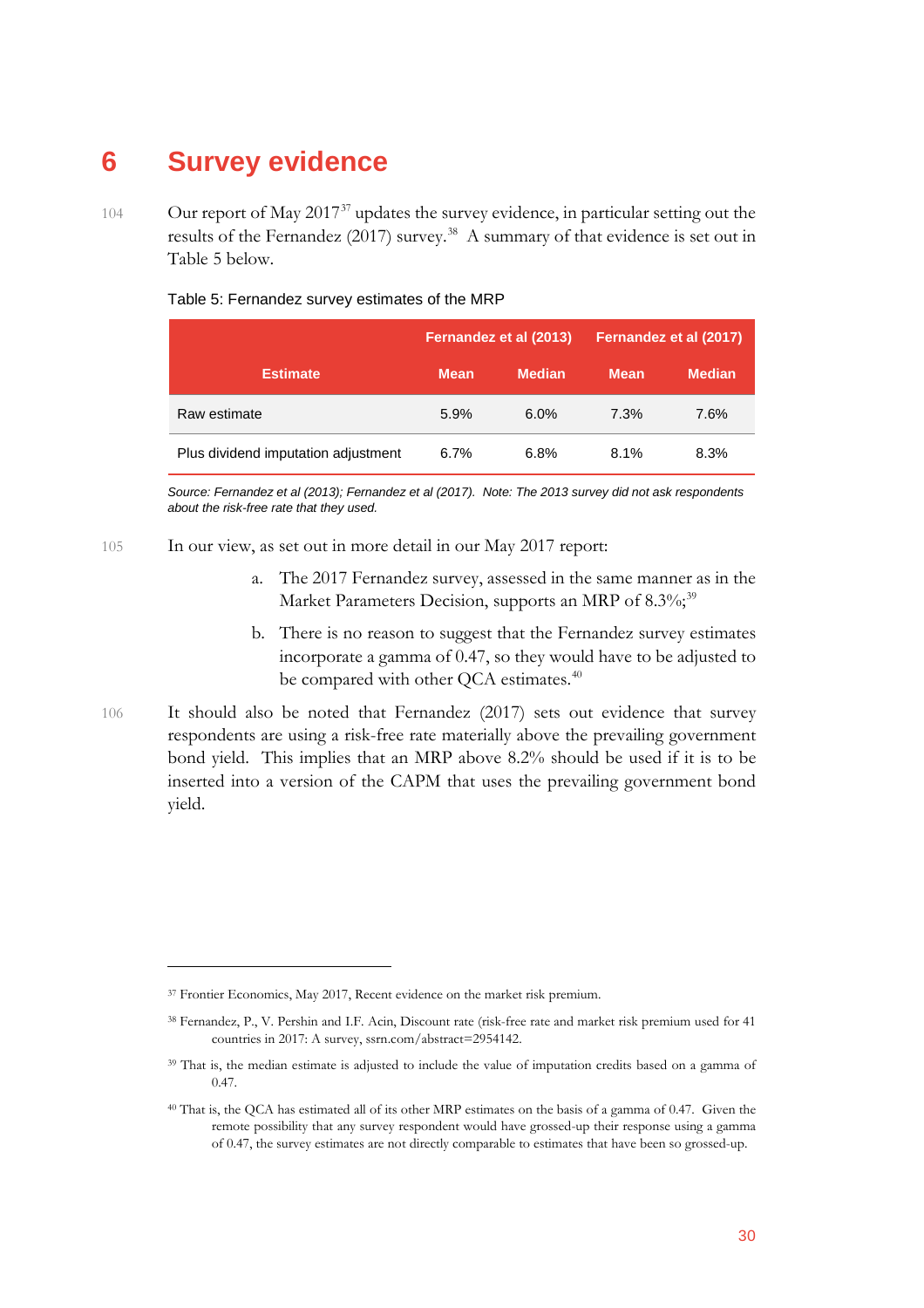## <span id="page-31-0"></span>**7 Independent expert valuation reports**

107 Our report of May 2017<sup>[41](#page-31-1)</sup> updates the evidence from independent expert valuation reports, A summary of that evidence is set out in Table 6 below.<sup>[42](#page-31-2)</sup>

| <b>Independent expert</b> | <b>Required market</b><br>return | <b>Contemporaneous</b><br>government bond yield | <b>Effective</b><br><b>MRP</b> |
|---------------------------|----------------------------------|-------------------------------------------------|--------------------------------|
| Lonergan Edwards          | 10.0%                            | 3.1%                                            | 6.9%                           |
| <b>Grant Samuel</b>       | 11.2%                            | 2.5%                                            | 8.7%                           |
| <b>Deloitte</b>           | 9.6%                             | 1.8%                                            | 7.8%                           |
| <b>KPMG</b>               | 10.4%                            | 2.4%                                            | 8.0%                           |

Table 6: The effective MRP used in recent independent expert valuation reports

*Source: Connect 4.*

- 108 The evidence in Table 6 is that independent experts are using higher estimates of the MRP in a range of 6.9% to 8.7% noting that the lowest estimate uses a bond yield considerably higher than the current government bond yield.
- 109 The MRP figures set out in Table 6 are ex-imputation estimates. Consequently, before they can be compared to a with-imputation MRP, they must be grossed-up to reflect the assumed value of imputation credits. The QCA has previously estimated that this adjustment requires the addition of approximately 80 basis points.
- 110 In our view:

- a. The new evidence set out above demonstrates that independent experts are currently using market returns that are (on average) 7.9% higher than the prevailing government bond yield. These estimates expressly do not reflect any assumed benefit of imputation credits. Adding the QCA's imputation credit adjustment of 80 basis points results in an MRP estimate of 8.7%; and
- 111 We recognise that although some independent experts take a different path, they all reach the same conclusion – in the prevailing conditions in the market for equity funds, the required return on equity reflects an MRP above 8%.

<span id="page-31-1"></span><sup>41</sup> Frontier Economics, May 2017, Recent evidence on the market risk premium.

<span id="page-31-2"></span><sup>42</sup> Grant Samuel applies an upward adjustment at the WACC level. To find the required return on the market, we simply strip out the return on debt component for the case where beta is set to 1.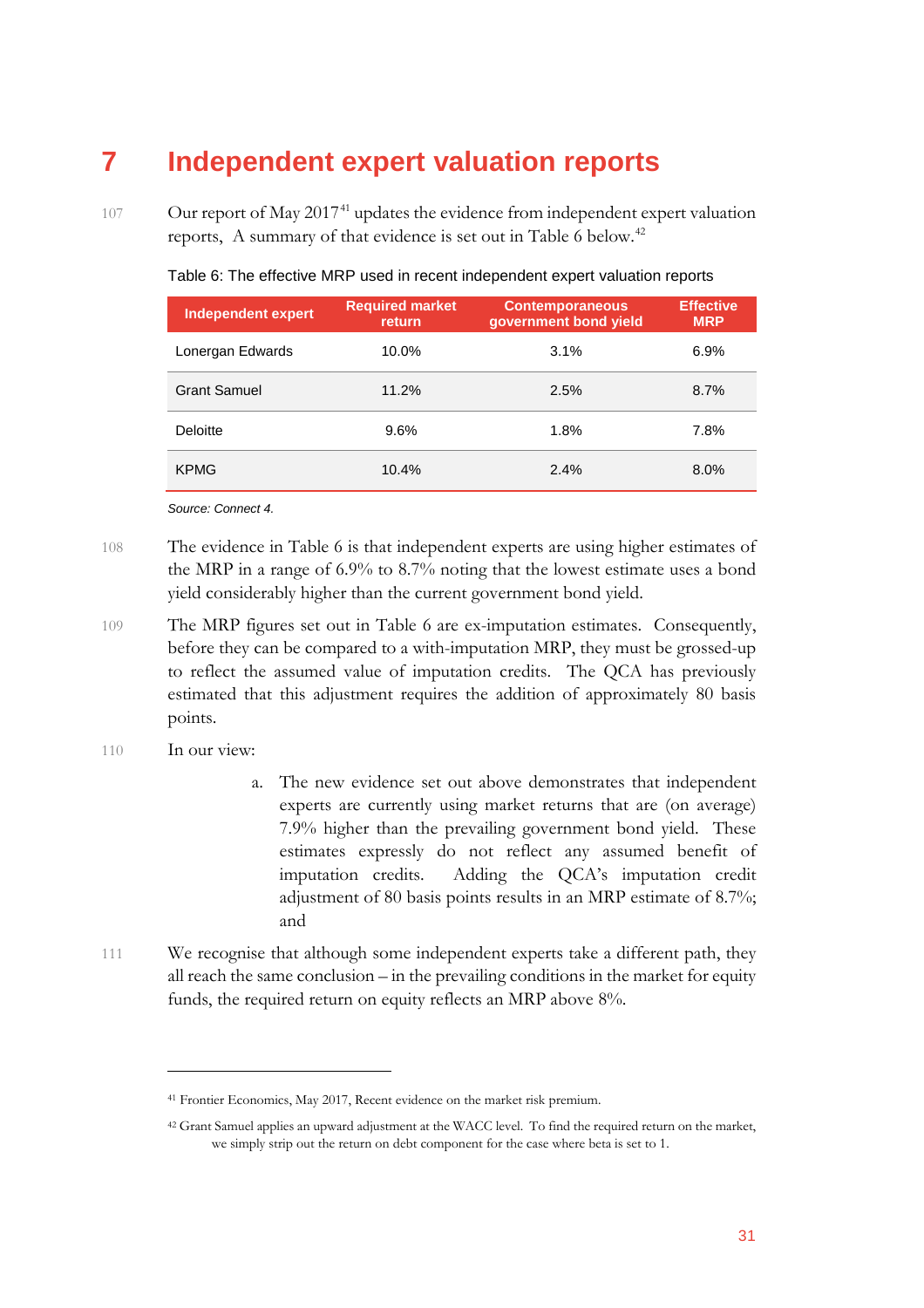## <span id="page-32-0"></span>**8 Wright approach**

#### <span id="page-32-1"></span>**8.1 Methodology**

- 112 The Wright approach involves the following steps:
	- a. Estimate the real return on the market portfolio each year for some historical period using the Fisher relation:

$$
r_{m,t}^{real} = \frac{1 + r_{m,t}^{nominal}}{1 + inflation_t} - 1.
$$

- b. Take the average real market return over the relevant historical period.
- c. Use the Fisher relation, and a contemporaneous estimate of expected (forward-looking) inflation to obtain an estimate of the nominal required return on the market:

$$
r_m^{nominal} = \left(1 + \overline{r_m^{real}}\right)\left(1 + E\left[inflation\right]\right) - 1.
$$

113 The Wright approach produces a direct estimate of the required return on the market. The implied MRP can be determined by deducting the contemporaneous estimate of the risk-free rate.

### <span id="page-32-2"></span>**8.2 Current estimates**

114 We have updated the Wright estimates to the end of 2016. In computing these estimates, we adopt (without endorsing) a theta of 0.56, which is consistent with the QCA's gamma estimate of 0.47.[43](#page-32-3) The relevant estimates are set out in Table 7 below, which shows that the estimate for the preferred post-1958 sample period has increased from 7.4% to 8.9% since the time of the Market Parameters Decision.

<span id="page-32-3"></span><sup>43</sup> QCA, 2014, Market Parameters Decision, p. 24.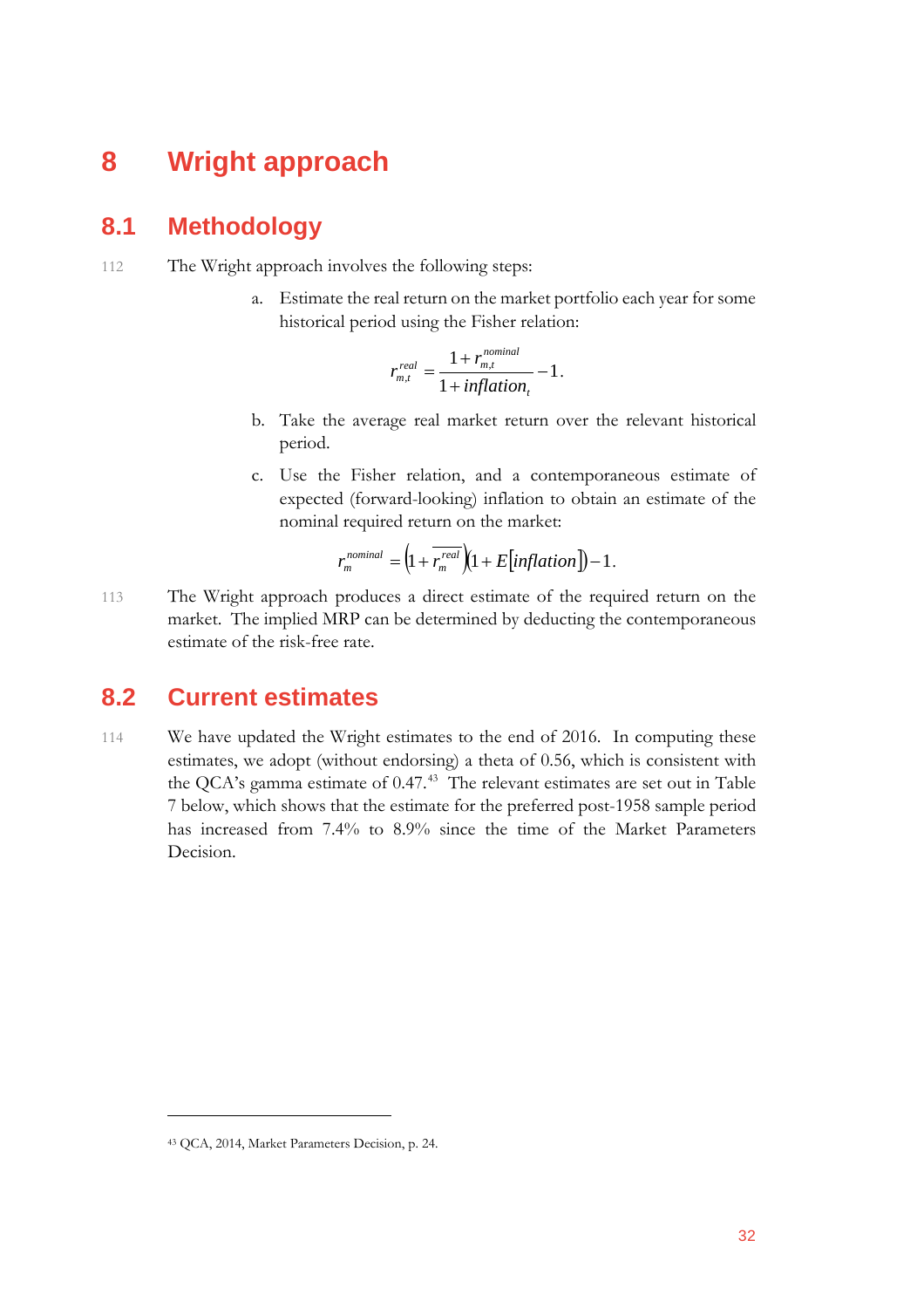| Sample start year | 2013 estimate (% p.a.) | 2017 estimate (% p.a.) |
|-------------------|------------------------|------------------------|
|                   |                        |                        |
| 1883              | 7.1                    | 8.6                    |
| 1937              | 5.8                    | 7.3                    |
| 1958              | 7.4                    | 8.9                    |
| 1980              | 8.4                    | 9.9                    |
| 1988              | 7.9                    | 9.2                    |

#### Table 7: Wright approach estimates of the MRP

<span id="page-33-0"></span>*Source: Wright approach estimates, updated to end 2016 by Frontier Economics. QCA Market Parameters Decision, p. 88.* 

### **8.3 Applicability of the Wright approach**

- 115 As noted previously in this report it is important in determining the MRP that regard be had to all methodologies in a manner that is reflective of their applicability to current market conditions. In this regard we note that Dr Lally, the consultant commissioned by the QCA, recommends that the QCA should add the Wright approach to the four approaches it has traditionally considered. In recommending that the Wright approach should be used, Lally (2013) recognises that the Ibbotson and Wright approaches are the end points of a spectrum. The first effectively creates an outcome that the MRP is constant, due to adopting a mean estimation over an extended period, so that the required return on the market varies one-for-one with the risk-free rate. The second assumes that the (real) expected return on the market is constant so that the MRP varies inversely onefor-one with the risk-free rate. Lally (2013) concludes that the evidence on which end of the spectrum should be preferred is "not decisive"<sup>[44](#page-33-1)</sup> and consequently recommends that both approaches should be given some weight.
- 116 As noted above for the Ibbotson and Siegel approaches, the estimation of the MRP has significant relevance when current market conditions are reflective of the average conditions that have applied over the extended period. Similarly the Wright approach adopts an estimation over a similar period and potentially suffers from the same flaw, albeit the outcome is at the other end of the spectrum. The current market conditions, and those that could be reasonably expected, over the regulatory period are substantially different from the average.
- <span id="page-33-1"></span>117 Reflecting on the comments of Dr Lally and the question as to the applicability of these estimation methodologies to current market conditions the weight that is

<sup>44</sup> Lally (2013), p. 6.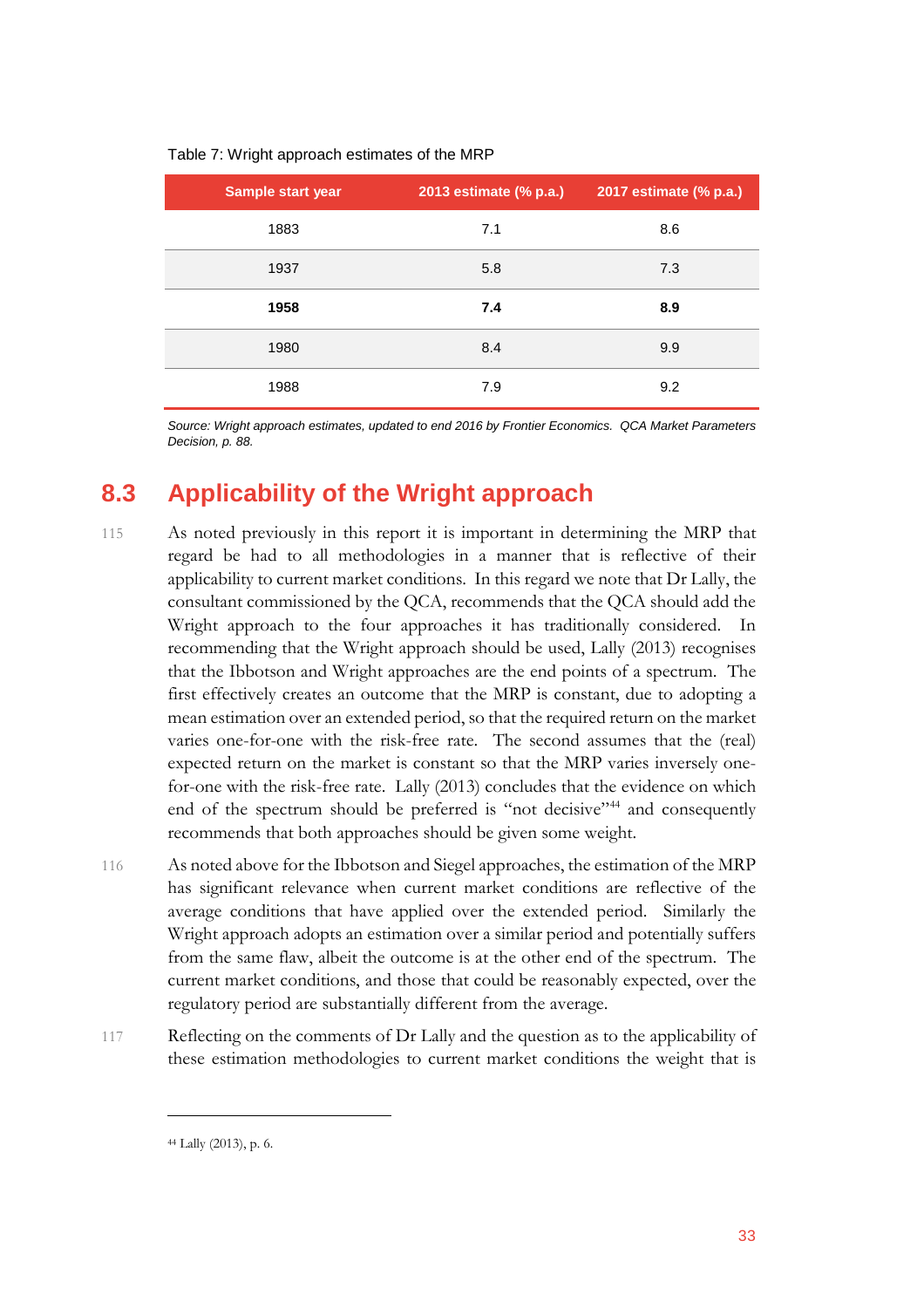applied to the Ibbotson/Siegel methodologies (on a combined basis) should be equivalent to the weight applied to the Wright approach.

118 It is also relevant to note that in a report prepared for UK regulator Ofgem, Wright and Smithers  $(2014)^{45}$  $(2014)^{45}$  $(2014)^{45}$  conclude that:

> Thus both historical and more recent evidence point to the same conclusion: in contrast to the stock return there is no evidence of stability in the risk-free rate, at any maturity. As a direct implication, there is no evidence of stability of the market equity premium. Without such evidence, **there is no empirical basis for the assumption that falls in risk-free rates should translate to falls in expected market returns.** [46](#page-34-1) [Emphasis added]

This provides support for the fact that the Wright approach is as relevant and appropriate as other estimation methodologies.

<span id="page-34-0"></span><sup>45</sup> Wright, S. and A. Smithers, 2014, "The cost of equity capital for regulated companies: A review for Ofgem,"

<span id="page-34-1"></span><sup>46</sup> Wright and Smithers (2014), p. 15.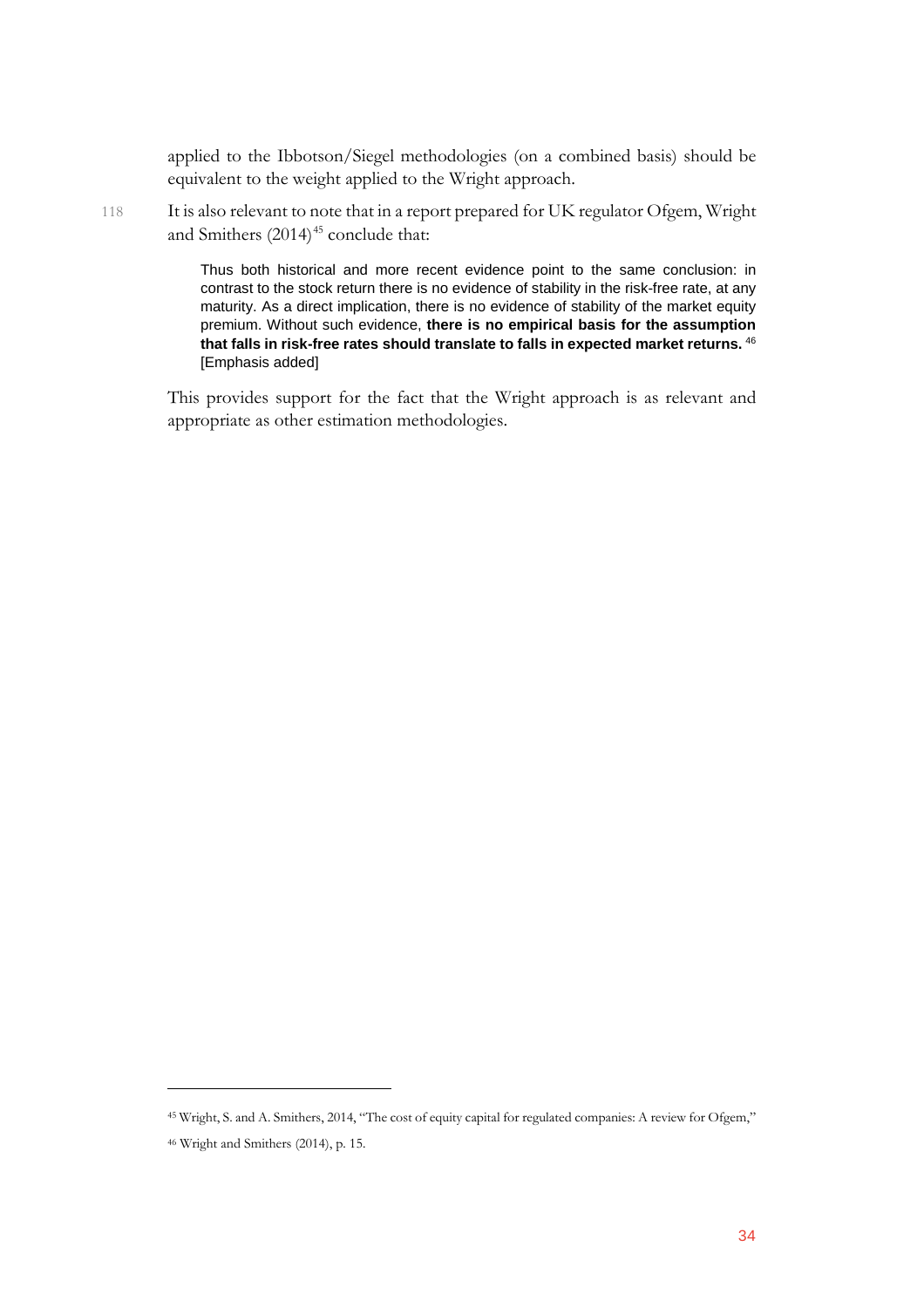## <span id="page-35-0"></span>**9 Market indicators**

- 119 In its Market Parameters Decision, the QCA indicated that it would have regard to evidence from a number of variables that have been shown, in the empirical finance literature, to be correlated with risk premia. The QCA refers to this as "conditional information" and notes that such information includes "volatility measures, corporate debt premiums, and liquidity premiums on government bonds" and also "the relationship between the risk-free rate and the market risk premium."[47](#page-35-1) To date, the QCA has considered that information in a qualitative manner and has not set out any particular MRP estimate that is supported by that information.
- 120 In our report of November 2016,<sup>[48](#page-35-2)</sup> we set out a range of what we called "market" indicators" that included:
	- a. Earnings yield based upon year one forecast earnings relative to the risk free rate;
	- b. Corporate bond spreads, based upon RBA estimates for 10 year BBB bonds;
	- c. Volatility on the ASX200 implied by the prices of call and put options; and
	- d. The term spread, which we proxy as the difference between the yield on 10 year government bonds and 2 year government bonds.
- 121 In that report, we also set out our approach for distilling the market indicator information into a single estimate of the MRP and concluded that the data at the time of that report supported an MRP of 6.85%.
- 122 We use that same approach for analysing market indicators in work that we perform for NSW regulator IPART.<sup>49</sup> IPART publishes updated WACC estimates every six months and one of the inputs into its MRP allowance is a market indicator estimate that Frontier Economics provides to them. Our process for producing that market indicators estimate is as set out in Section 7.2.2. of our November 2016 report.
- 123 Our most recent market indicators estimate of the MRP is 7.30%. This estimate uses data through to the end of June 2017 and was used in IPART's August WACC

<span id="page-35-1"></span><sup>47</sup> QCA, 2014, Market Parameters Decision, p. 82.

<span id="page-35-2"></span><sup>48</sup> Frontier Economics, November 2016, The Market Risk Premium, Section 7.2.2.

<span id="page-35-3"></span><sup>49</sup> The Independent Pricing and Regulatory Tribunal.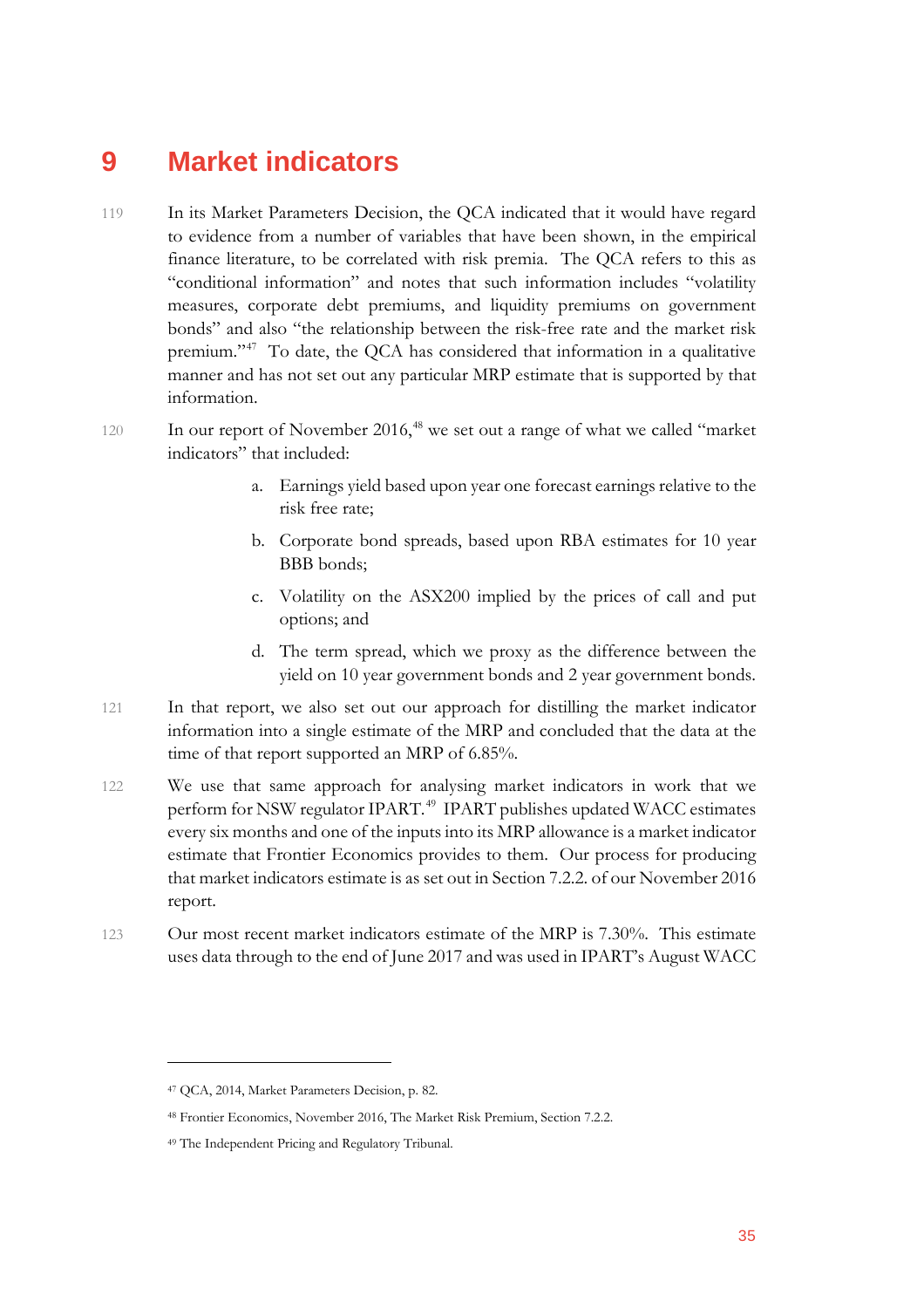update. [50](#page-36-0) The increase in the market indicators estimate of the MRP since our November 2016 report is driven by:

- a. A decrease in the 10-year government bond yield;
- b. An increase in the term spread (proxied by the difference in yield to maturity on 10-year and 2-year government bonds as reported by the RBA); and
- c. A small increase in the implied volatility of the ASX200 (proxied by the ASX 200 VIX index).

<span id="page-36-0"></span><sup>50</sup> IPART, August 2017, WACC Biannual Update.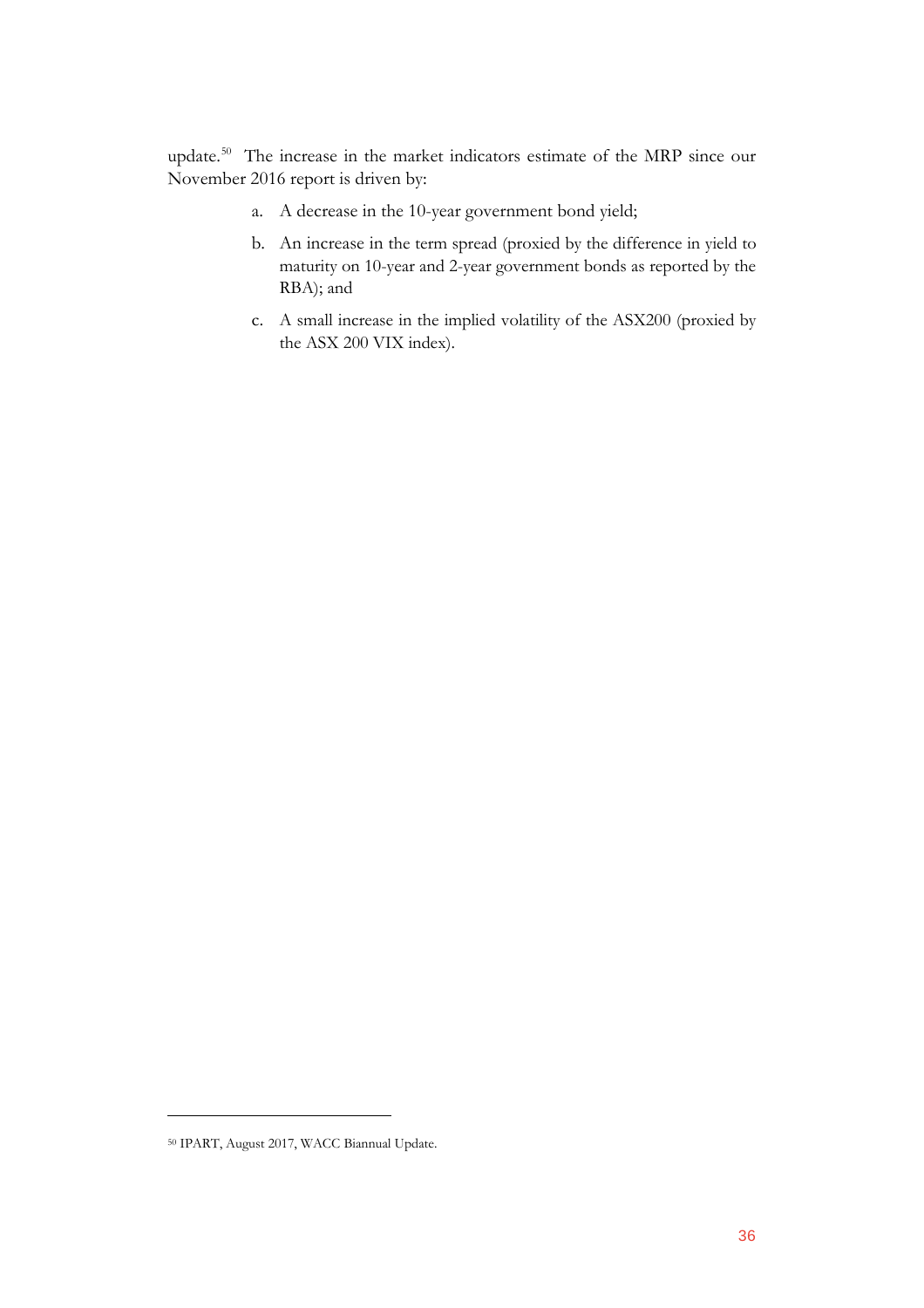## <span id="page-37-0"></span>**10 Comparison of MRP estimates**

124 Table 8 below summarises the MRP estimates that the QCA relied upon in its 2014 Market Parameters Decision and compares them to the updated estimates set out in this report.

| <b>Method</b>     | <b>Market</b><br><b>Parameters</b><br><b>Decision</b><br><b>MRP</b><br>(% p.a.) | <b>UpdatedMRP</b><br>(% p.a.) | <b>Comments</b>                                                                                                                                                         |
|-------------------|---------------------------------------------------------------------------------|-------------------------------|-------------------------------------------------------------------------------------------------------------------------------------------------------------------------|
| Ibbotson          | 6.5                                                                             | 6.5                           | Data from 1958-2016.                                                                                                                                                    |
| Siegel            | 5.5                                                                             | 5.7                           | Data from 1958-2016.                                                                                                                                                    |
| Cornell           | 6.9                                                                             | 7.5                           | Both estimates based on 4.6%<br>dividend growth rate.<br>If a dividend growth rate of 5.6% was<br>applied MRP estimate would be 8%.                                     |
| Surveys           | 6.2                                                                             | 8.3                           | Market Parameter Decision estimate<br>of 6.2 was incorrect, QCA has since<br>updated to 6.8.<br>If adjustment was made for risk-free<br>rate, MRP estimate would be 9%. |
| <b>IERs</b>       | 6.2                                                                             | 7.9                           | Market Parameter Decision estimate<br>of 6.2 was incorrect, QCA has since<br>updated to 6.8.                                                                            |
| Wright            | 7.4                                                                             | 8.9                           | Data from 1958-2016.                                                                                                                                                    |
| Market indicators | No specific<br>estimate                                                         | 7.3                           | IPART estimation approach.                                                                                                                                              |

#### Table 8: Summary of MRP estimates

*Source: QCA Market Parameters Decision; Updated estimates from above.* 

- 125 The change in MRP estimates since the time of the Market Parameters Decision is shown graphically in Figure 5 below.<sup>[51](#page-37-1)</sup>
- 126 Table 8 and Figure 5 show that the Ibbotson estimate has remained at 6.5% due to the essentially fixed nature of that approach, and that all other estimates have increased materially. That is, the set of evidence that the QCA relied upon to set the MRP to 6.5% has changed materially in one direction since the time of its Market Parameters Decision.

<span id="page-37-1"></span><sup>51</sup> Note that since the QCA did not provide a specific estimate of MRP from the market indicators estimate in its Market Parameters Decision, we have used the estimate that we provided to IPART for its August 2014 WACC Update.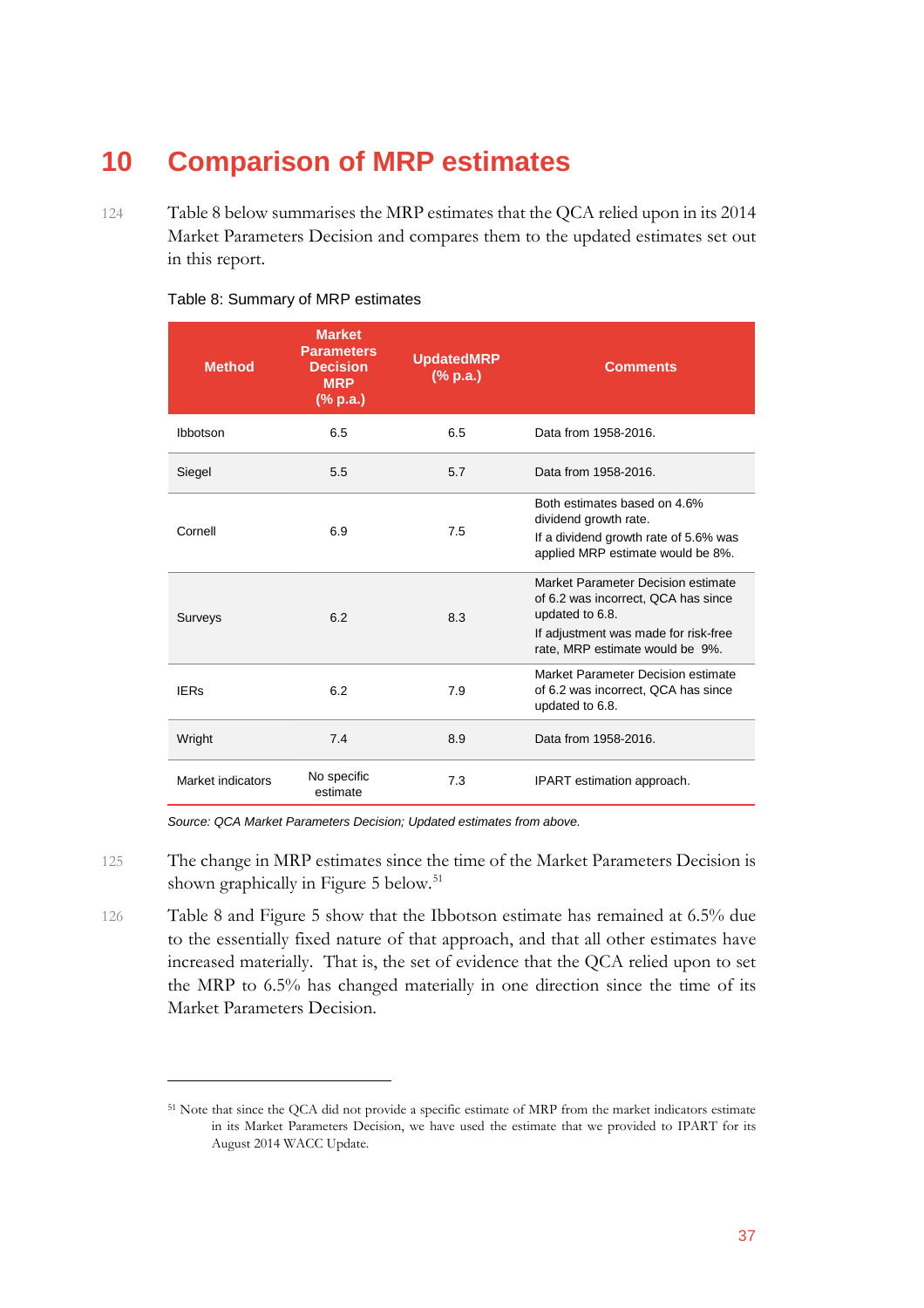Figure 5: Comparison of MRP estimates



*Source: QCA Market Parameters Decision; Updated estimates from above.* 

- 127 In our November 2016 report<sup>[52](#page-38-0)</sup> we recommended an approach whereby:
	- a. Regard is given to the historical data by applying equal weight to the Ibbotson and Wright estimates;
	- b. Regard is given to prevailing market information by applying weight to the evidence from the dividend discount model (Cornell) and market indicators approach; and
	- c. The estimates from the historical data and prevailing market information are given equal weight in setting the final MRP.
- 128 Having regard to the applicability of each evidence set to the context of the current market conditions we regard the approach adopted in our November 2016 report to continue to be a robust and sound approach to determining the MRP.
- 129 A comparison of the relevant estimates from our November 2016 report and from the current data is set out in Table 9 below. Since our earlier report, the final estimate has increased slightly, which affirms our earlier conclusion that the relevant evidence supports an MRP above 7.5%. We note that we have not contemplated the Siegel approach in this analysis. This is because the Siegel and Ibbotson estimates should not be considered to be separate independent estimates. Including both essentially amounts to double-weighting the historical average

<span id="page-38-0"></span><sup>52</sup> Frontier Economics, November 2016, The Market Risk Premium, Table 4, p. 38.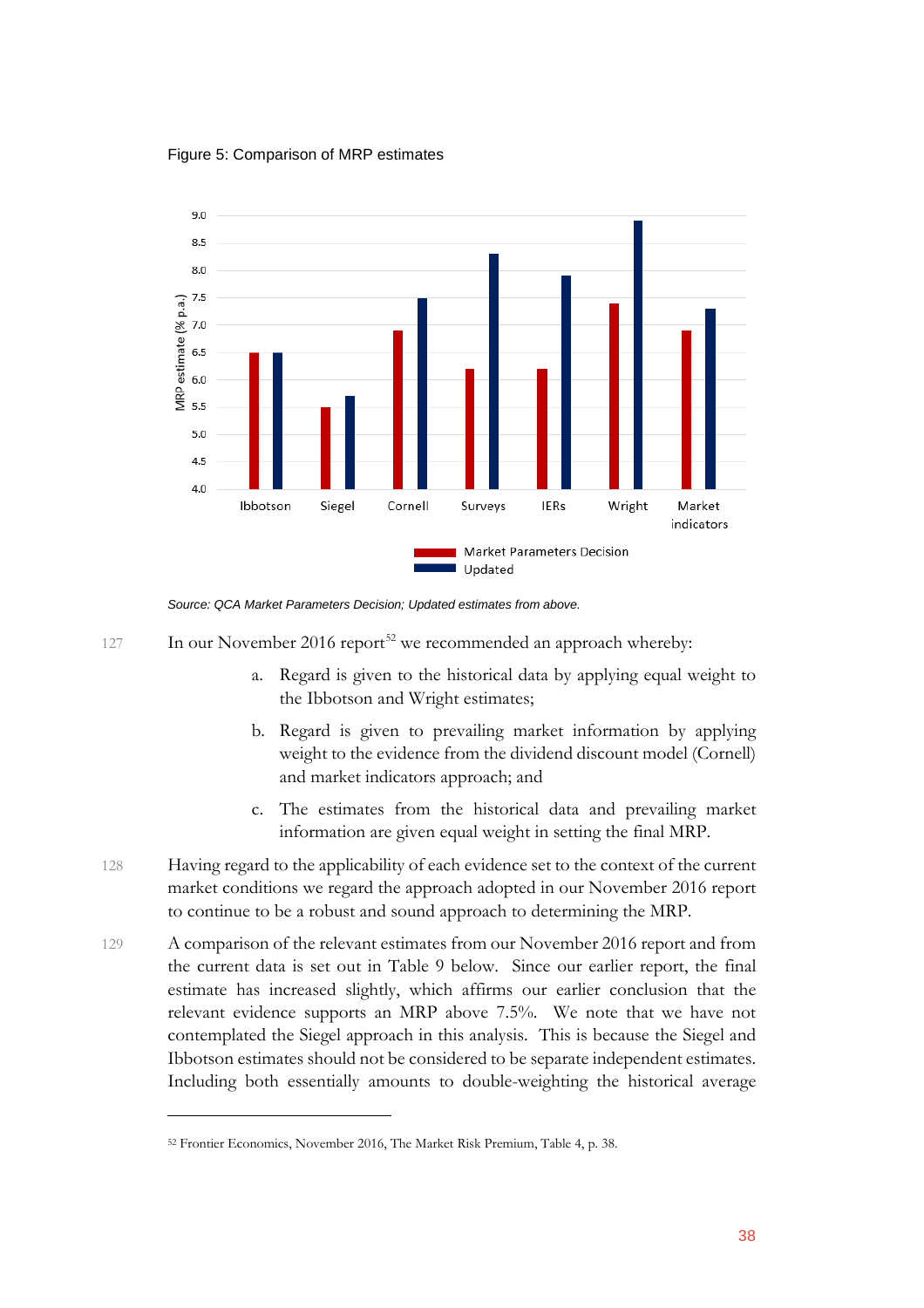excess returns data. The Ibbotson approach is considered the more robust and generally accepted of the historical methodologies, but we note that even if the Siegel estimate was included as one of the historical data estimates the relevant evidence would still support an MRP of at least 7.5%.

130 More specifically, we note that the long-run historical estimates of MRP have not changed materially, the market indicators estimate has increased, and the dividend discount (Cornell) estimate is lower. In relation to the dividend discount estimate, we have noted above that there are a range of implementations of that model, with different growth rates and convergence periods. We have also noted above that we consider our mid-range figure of 7.5% to be a conservative estimate. All of this supports our conclusion that an MRP of at least 7.5% is supported by the current evidence.

| <b>Method</b>          | November 2016 report | Data available as at<br><b>June 2017</b> |
|------------------------|----------------------|------------------------------------------|
| Ibbotson               | 6.4                  | 6.5                                      |
| Wright                 | 8.9                  | 8.9                                      |
| <b>Historical data</b> | 7.6                  | 7.7                                      |
| Cornell                | 8.1                  | 7.5                                      |
| Market indicators      | 6.9                  | 7.3                                      |
| Prevailing market data | 7.5                  | 7.4                                      |
| <b>Final estimate</b>  | 7.5                  | 7.6                                      |

#### Table 9: Summary of MRP estimates

*Source: Frontier Economics, November 2016, Updated estimates from above.* 

- 131 Our November 2016 report adopts the approach of having equal regard to estimates from historical data and current market data. Table 10 below contains the application of this general approach to all of the MRP estimation methods that were used in the Market Parameters Decision. The shows that the simple mean of all of the estimation approaches set out above is 7.5%. We consider that this approach produces a downwardly-biased estimate of the MRP in the current market conditions because:
	- a. It gives weight to the Siegel estimate; and
	- b. It doubles the weight applied to evidence from historical excess returns (the Ibbotson and Siegel approaches).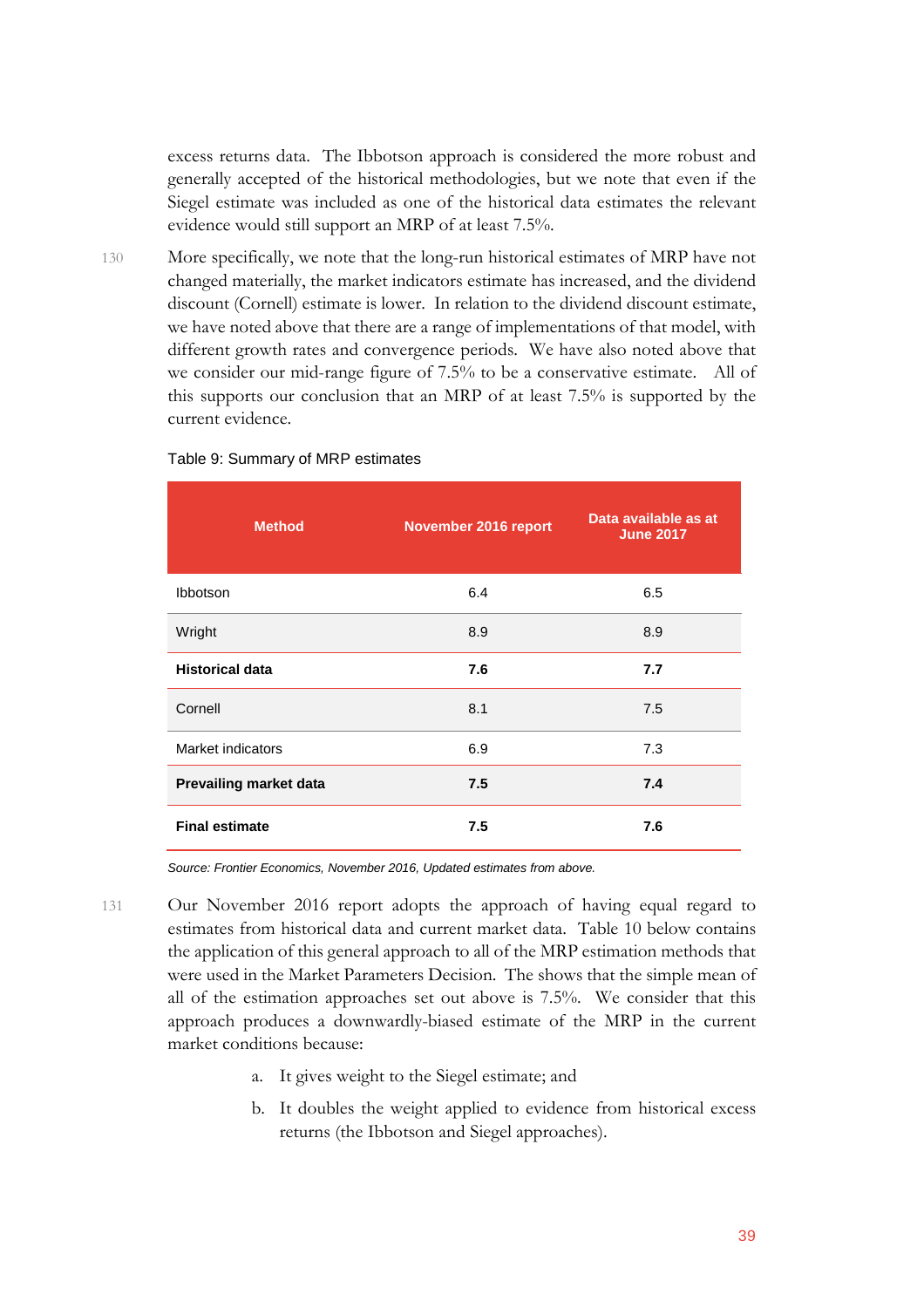132 Consequently, we interpret the simple mean of 7.5% as a lower bound estimate and conclude that the relevant evidence supports an MRP above 7.5%.

| <b>Method</b>          | <b>Current estimate</b> |
|------------------------|-------------------------|
| Ibbotson               | 6.5                     |
| Siegel                 | 5.7                     |
| Wright                 | 8.9                     |
| <b>Historical data</b> | 7.0                     |
| Cornell                | 7.5                     |
| Surveys                | 8.3                     |
| <b>IERs</b>            | 7.9                     |
| Market indicators      | 7.3 <sup>a</sup>        |
| Prevailing market data | 7.9                     |
| <b>Mean estimate</b>   | 7.5                     |

#### Table 10: Summary of MRP estimates

*Source: Updated estimates from above.*

*Note: a: This figure is not used in the estimate from "prevailing market data" as the QCA has regard to market indicators in a qualitative way only.*

133 In light of all of the evidence set out above, our view is that the Aurizon Network submission of an MRP of 7.0% is conservative, and that it has become more conservative since its November 2016 submission. Having regard to the evidence presented in this report being up to date as at the commencement of the current regulatory period, our view is that a revised application of a MRP of at least 7.5% would be appropriate.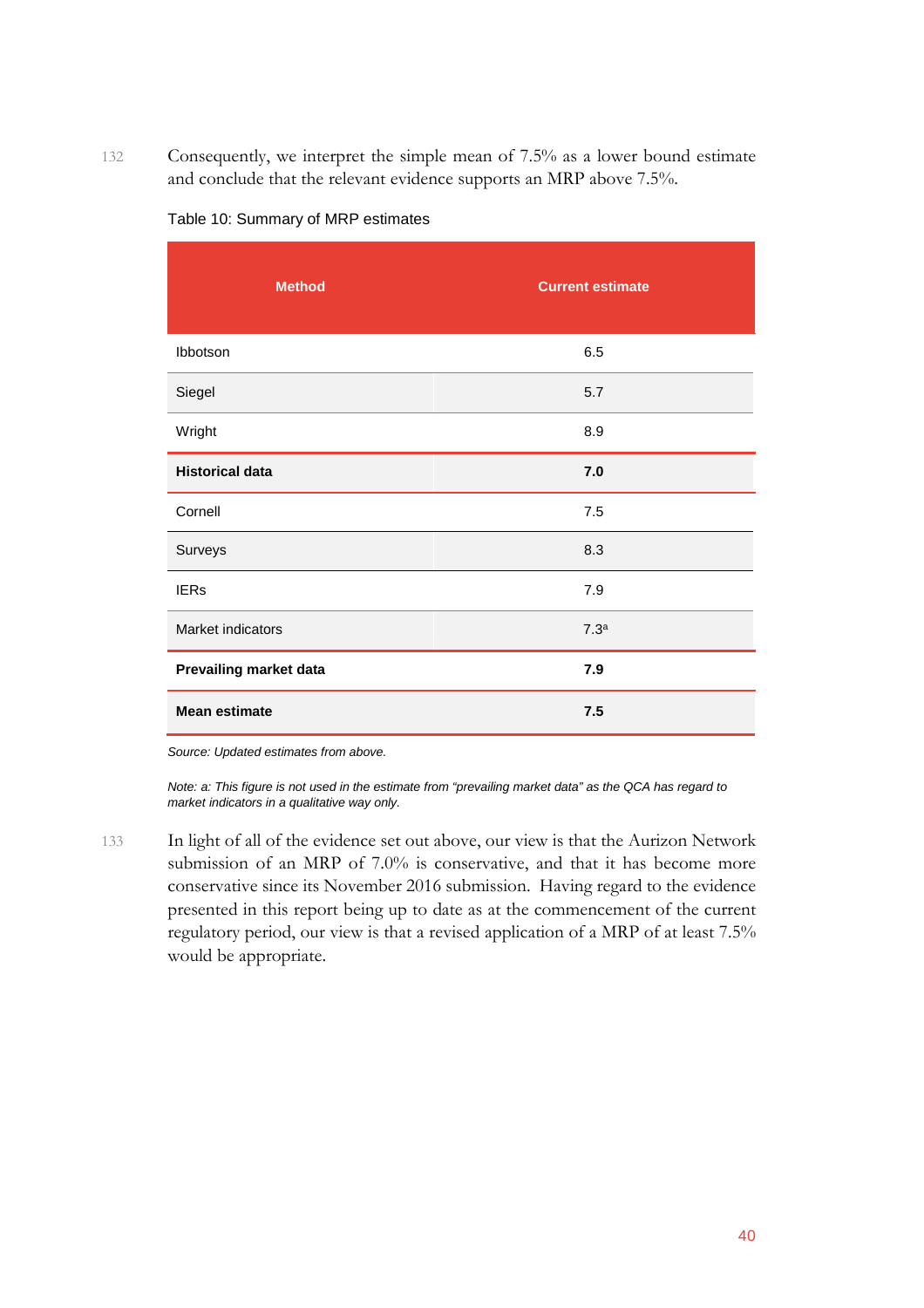Frontier Economics Pty Ltd in Australia is a member of the Frontier Economics network, and consists of companies based in Australia (Melbourne, Sydney & Brisbane) and Singapore. Our sister company, Frontier Economics Ltd, operates in Europe (Brussels, Cologne, Dublin, London & Madrid). The companies are independently owned, and legal commitments entered into by any one company do not impose any obligations on other companies in the network. All views expressed in this document are the views of Frontier Economics Pty Ltd.

#### Disclaimer

None of Frontier Economics Pty Ltd (including the directors and employees) make any representation or warranty as to the accuracy or completeness of this report. Nor shall they have any liability (whether arising from negligence or otherwise) for any representations (express or implied) or information contained in, or for any omissions from, the report or any written or oral communications transmitted in the course of the project.